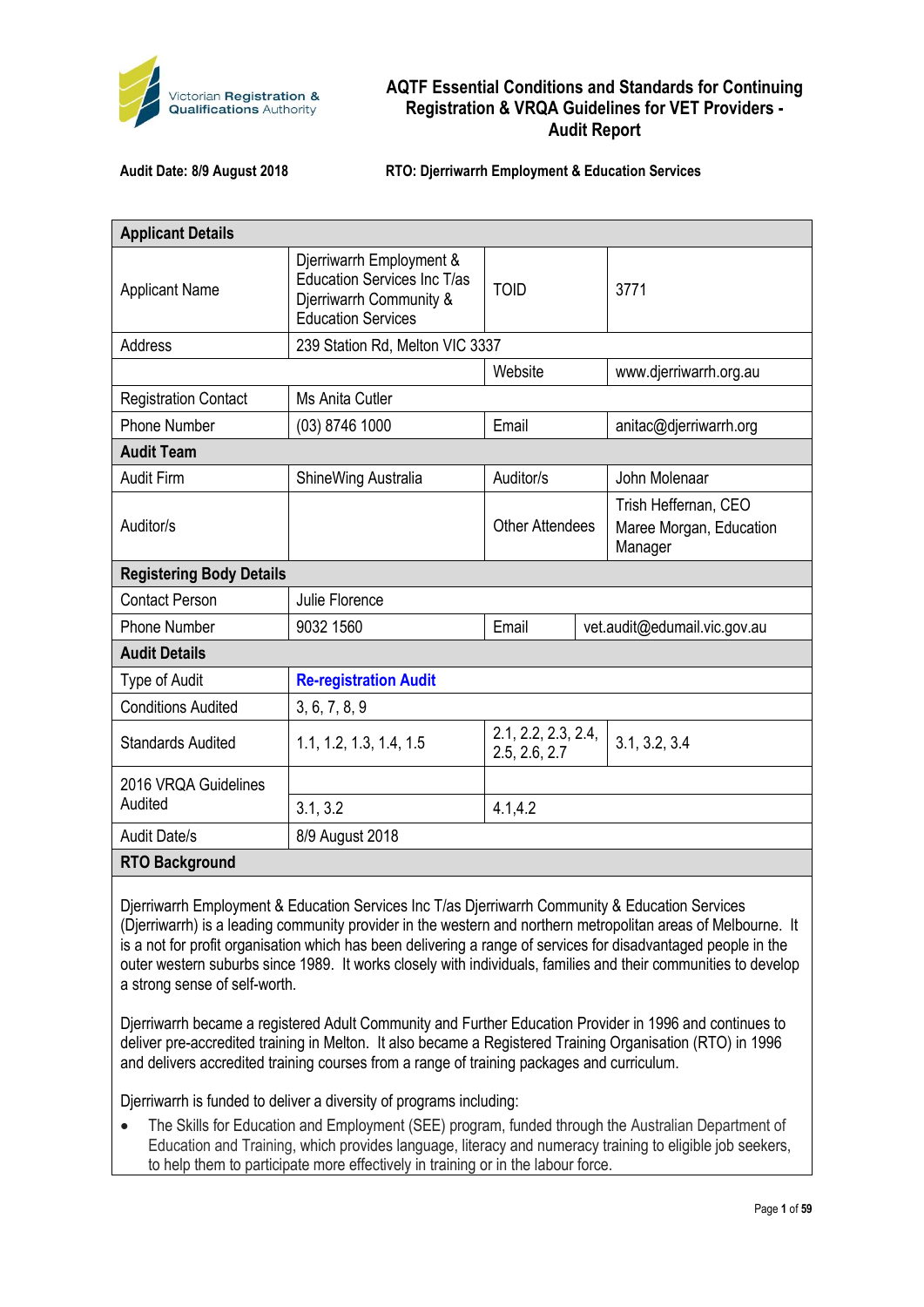

#### **Audit Date: 8/9 August 2018 RTO: Djerriwarrh Employment & Education Services**

- Adult Migrant Education Program (AMEP), funded through the Australian Department of Education and Training, which provides up to 510 hours of English language tuition to eligible migrants and humanitarian entrants to help them learn foundation English language and settlement skills to enable them to participate socially and economically in Australian society.
- Reconnect: Engagement and Learning Support Program, funded through Victorian Department of Education and Training, which was established in response to a recent decline in the number of young, early school leavers enrolling in vocational education and training programs and foundation skills in particular.
- School Focused Youth Services, funded through the Department of Education and Training, which assists schools to support young people disengaging or at risk of disengaging from school.
- Skills First Reconnect, funded through the Department of Education and Training, which provides coaching and facilitates wrap-around services for disengaged vulnerable people aged between 17 and 64 years to engage back into education, training and employment.
- Intensive Bail and Youth Control Orders which provides oversight, facilitation and support for young persons' engagement in education and training for the duration of their order.
- Parents Next, funded through the Department of Jobs and Small Business, which helps eligible parents to plan and prepare for employment by the time their children go to school.

Djerriwarrh also works closely with local schools and is a registered non-school provider, delivering programs to 40 school aged teenagers.

Djerriwarrh works in partnership with other organisations to coordinate and/or implement the following programs:

- Asylum Seeker Language and Literacy Program, funded through the Department of Education and Training, to provide eligible asylum seekers with a language literacy program, delivered in a consortium with Yarraville Community Centre
- Springboard, funded through the Department of Health and Human Services, to support and assist young people leaving residential out of home care with education, training and employment opportunities, delivered in a consortium with other providers, WCIG being the lead agent.
- Jobs Victoria Employment Network, funded through the Department of Economic Development, which assists job seekers get ready and works with employers to identify the skills and experience they are looking for.
- L2P, in partnership with Melton City Council and Moorabool Shire, funded through the Melton City Council to VicRoads, which facilitates the process of recruiting, training and supporting mentors to supervise disadvantaged young people to complete their 120 hours of learner driving.

Djerriwarrh is funded by the Department of Human Services and Health as a Neighbourhood House to support the Melton community by providing regular self-help workshops.

Accredited training is delivered with the support of the Victorian Government's Skills for Victoria Program, in Foundation Skills, Children's Services, Individual Support, Education Support and also through VCAL as a non-school provider'.

Djerriwarrh delivers accredited training in Melton, Sunshine, Woodlea and also at hired facilities in other locations where required.

The Melton facilities are supported by Melton Council. Djerriwarrh owns the site at 235 Station Road, Melton, and lease a building on council land on the adjoining site. Facilities include four classrooms located in a re-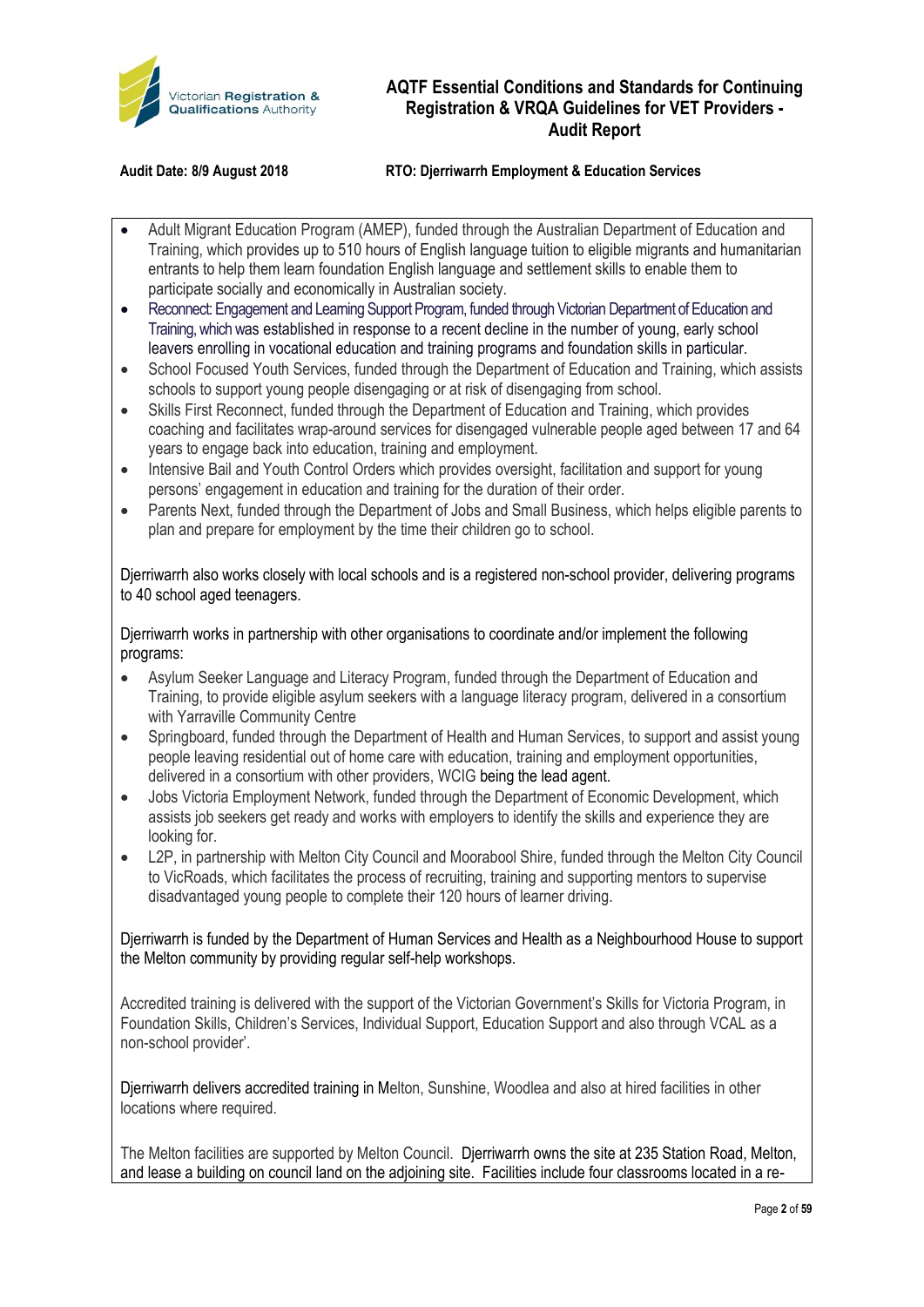

**Audit Date: 8/9 August 2018 RTO: Djerriwarrh Employment & Education Services**

locatable building, ICT and computer lab classrooms, kitchen facility for hospitality courses, reception, staff offices, trainer preparation facilities and toilet facilities.

Djerriwarrh employs approximately 100 fulltime, part-time and sessional staff.

Income for the delivery of training and assessment services is derived from the Skills First Agreement, Learn Local funding and fee for service enrolments (approximately 10%).

The CEO, Trish Heffernan, has been employed at Djerriwarrh for 24 years and as CEO for the last nine years and manages all operations.

The RTO has recently created the position of an RTO Manager with the key role in managing the RTO operations and supported by a Compliance Officer with the role of maintaining compliance requirements of the organisation. An Education Manager ensures that all data management requirements of the organisation are effectively maintained.

Djerriwarrh is governed by a Board of Directors, comprising eight Directors plus the CEO.

The re-registration audit identified that Djerriwarrh had implemented sound learning strategies, but for the units sampled, the unit assessment records maintained did not identify observation of unit assessment requirements.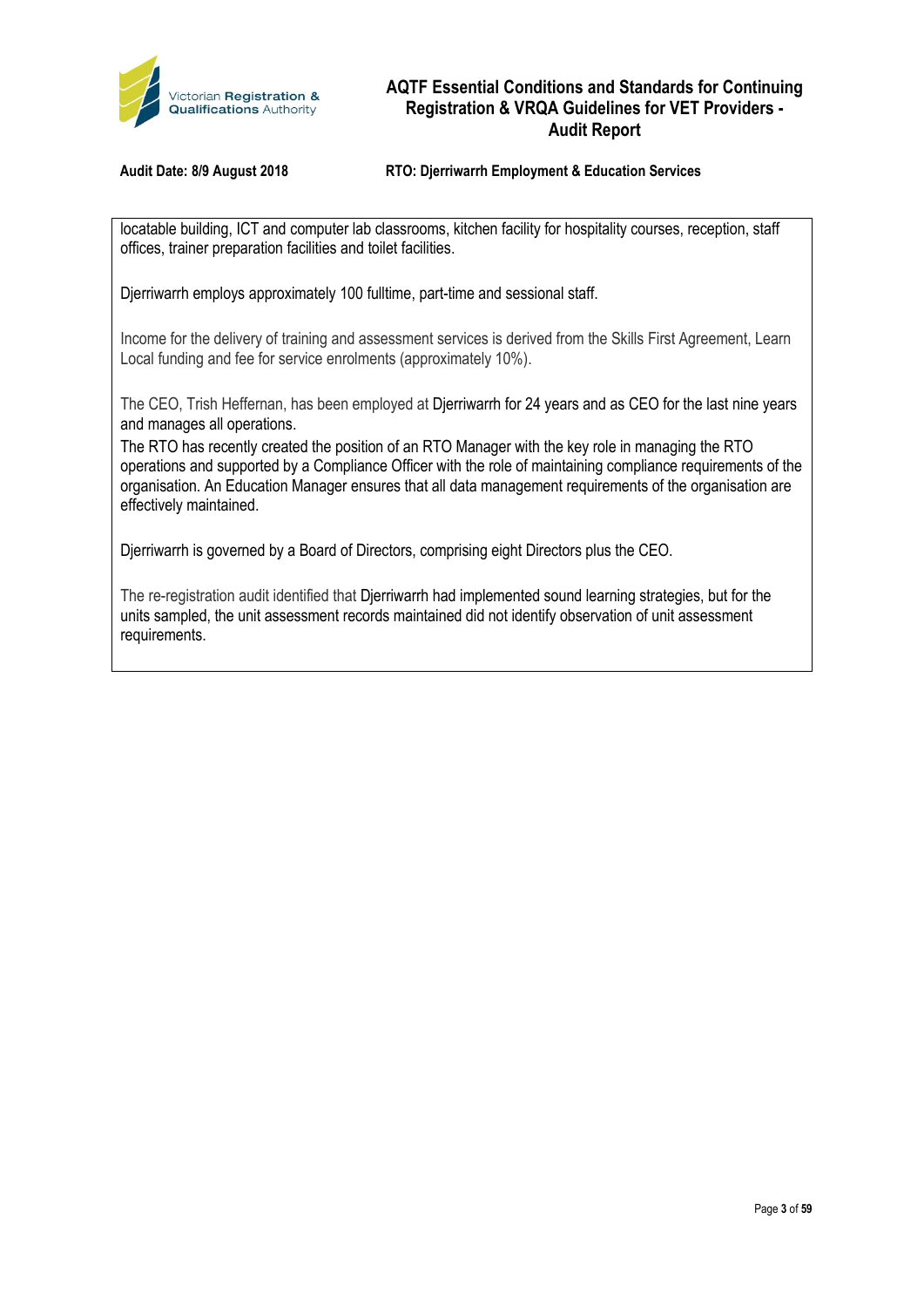

**Audit Date: 8/9 August 2018 RTO: Djerriwarrh Employment & Education Services**

| <b>Qualifications/Units Audited1</b> |                                                                                                                                                                                                              |                                                                  |  |  |
|--------------------------------------|--------------------------------------------------------------------------------------------------------------------------------------------------------------------------------------------------------------|------------------------------------------------------------------|--|--|
|                                      | QUALIFICATION/UNIT OF COMPETENCE/ACCREDITED COURSE                                                                                                                                                           |                                                                  |  |  |
| TGA Code                             | Qualification/Unit of Competence/Accredited<br>Course (as per TGA)                                                                                                                                           | <b>Delivery Site</b>                                             |  |  |
| <b>CHC33015</b>                      | <b>Certificate III in Individual Support</b><br>Units:<br>CHCCCS015 Provide individualised support (R1)<br>CHCDIV001 Work with diverse people (R1)<br>HLTAID003 Provide first aid                            | 239 Station Rd, Melton VIC<br>3337                               |  |  |
| CHC30113                             | <b>Certificate III in Early Childhood Education and</b><br>Care<br>Units:<br>CHCECE005 Provide care for babies and toddlers<br>CHCDIV002 Promote Aboriginal and/or Torres<br>Strait Islander cultural safety | Woodlea Smart Learning Hub,<br>27 Woodlea Boulevard,<br>Woodlea. |  |  |

| <b>Interviewee(s)</b> – Staff name and position; employer name and position |                                                                            |  |  |
|-----------------------------------------------------------------------------|----------------------------------------------------------------------------|--|--|
| Maree Morgan                                                                | <b>Education Manager</b>                                                   |  |  |
| <b>Stanley Opara</b>                                                        | Trainer/Assessor:<br>Certificate III in Individual Support                 |  |  |
| Lea Johnson                                                                 | Trainer/assessor:<br>Certificate III in Early Childhood Education and Care |  |  |
| Class of 16 students                                                        | Certificate III in Early Childhood Education and Care                      |  |  |

| <b>Permanent Delivery Sites -</b>                                                    | Yes | No |
|--------------------------------------------------------------------------------------|-----|----|
| Do the RTO's permanent delivery sites match the information provided by the<br>VRQA? |     |    |
| If 'No', please provided amended details below:                                      |     |    |

| <b>Third party Arrangements -</b>                                                    | Yes | No |
|--------------------------------------------------------------------------------------|-----|----|
| Do the RTO's third party arrangements match the information provided by the<br>VRQA? |     |    |
| If 'No', please provided amended details below:                                      |     |    |

.<br>-

<sup>1</sup> Samples have been selected in accordance with the *VRQA VET Audit Sampling Methodology*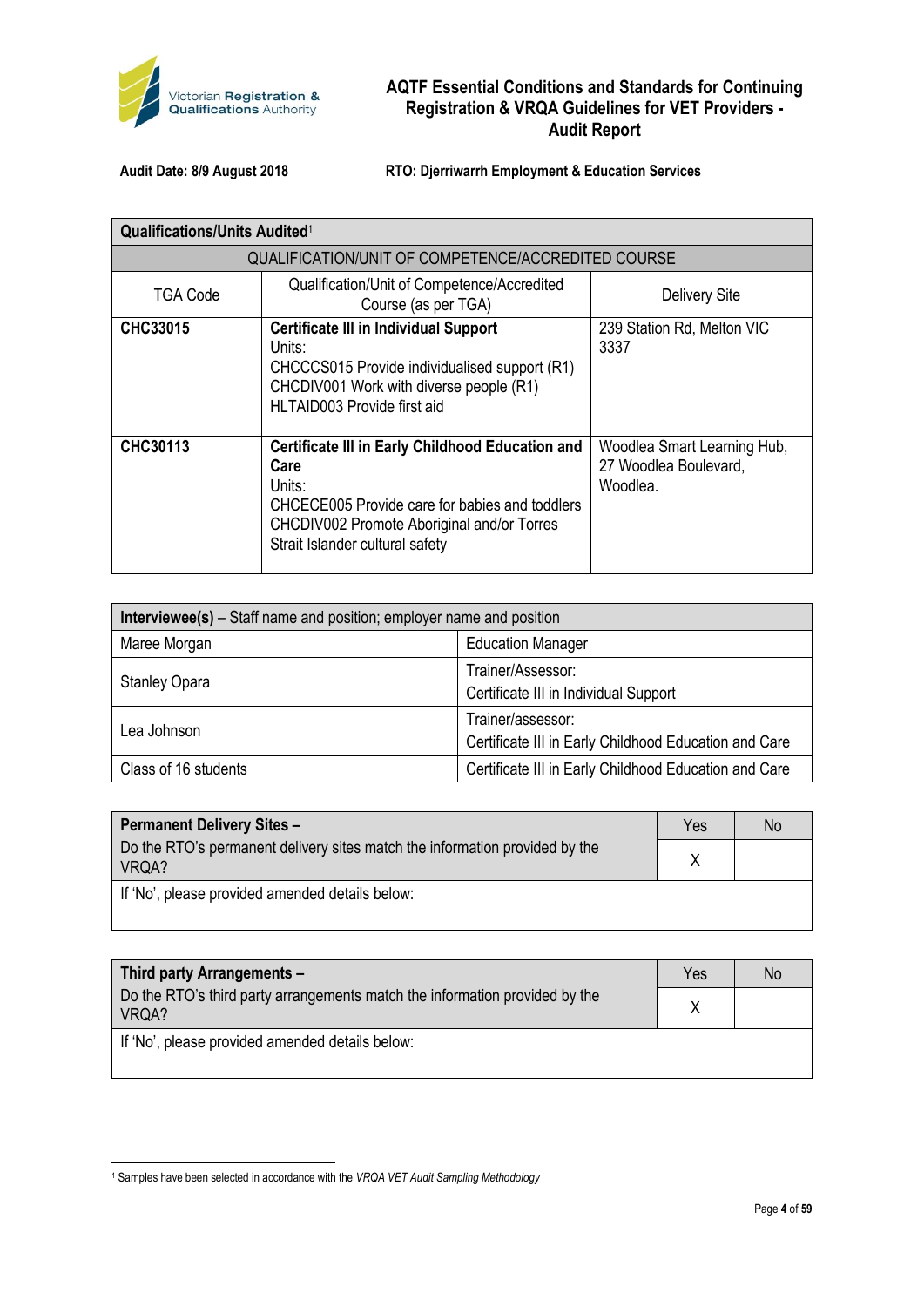

**Audit Date: 8/9 August 2018 RTO: Djerriwarrh Employment & Education Services**

## **Audit Summary - AQTF Conditions of Registration**

|   | <b>AQTF Conditions</b><br>Place an X in the appropriate column          | Compliant | Non -<br><b>Compliant</b> | Not<br>audited |
|---|-------------------------------------------------------------------------|-----------|---------------------------|----------------|
|   | Governance                                                              |           |                           | X              |
| 2 | Interactions with the Registering Body                                  |           |                           | Χ              |
| 3 | Compliance with Legislation                                             | Χ         |                           |                |
| 4 | Insurance                                                               |           |                           | X              |
| 5 | <b>Financial Management</b>                                             |           |                           | Χ              |
| 6 | Certification & Issuing of Qualifications & Statements of<br>Attainment | χ         |                           |                |
| 7 | Recognition of Qualifications Issued by other RTOs                      | X         |                           |                |
| 8 | Accuracy and Integrity of Marketing                                     | Χ         |                           |                |
| 9 | Transition to Training Packages/Expiry of Accredited Courses            | Χ         |                           |                |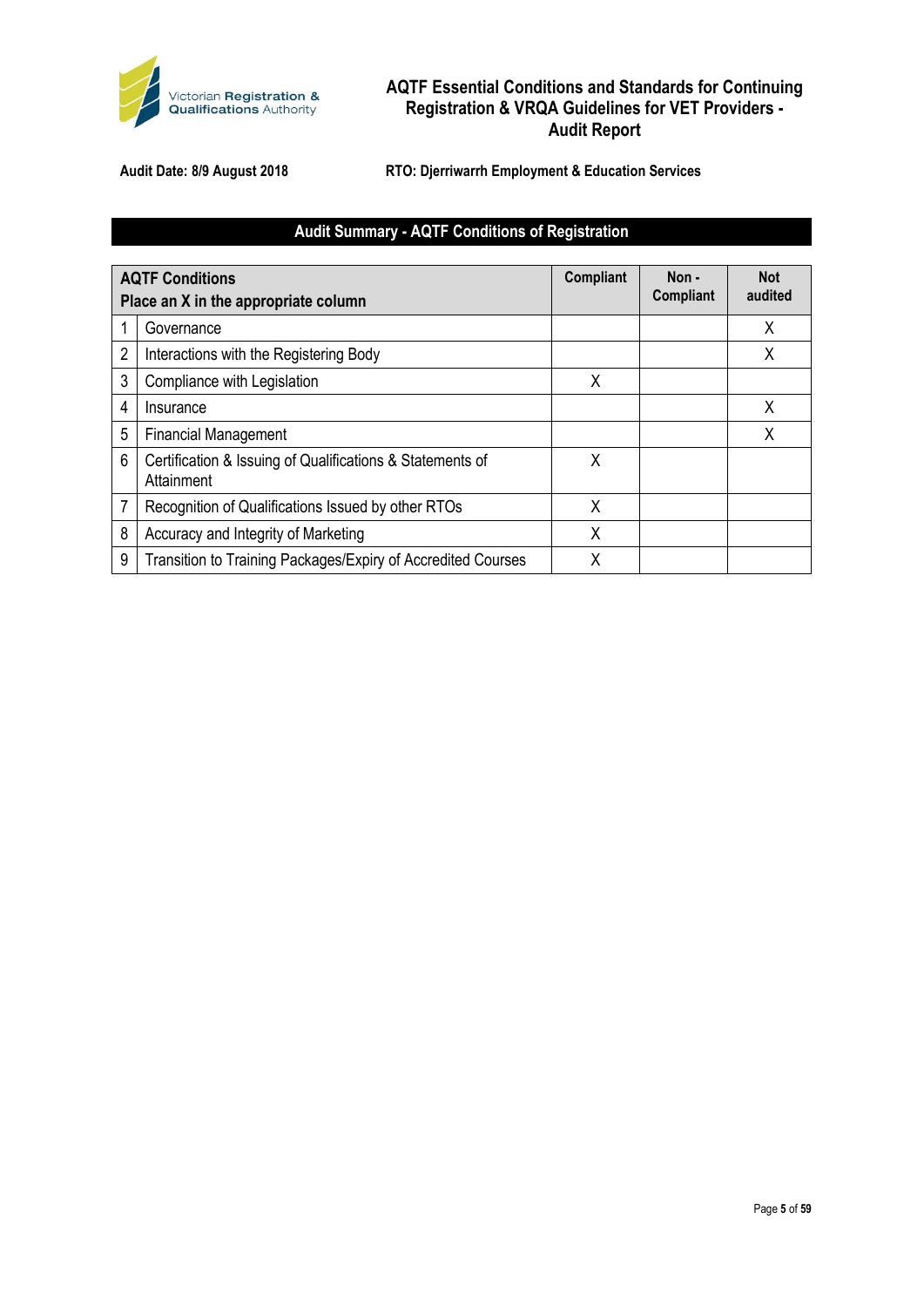

**Audit Date: 8/9 August 2018 RTO: Djerriwarrh Employment & Education Services**

#### **Audit Summary - AQTF Standards**

| <b>AQTF Standards/Elements</b>                          | <b>Compliant</b> | Non-<br><b>Compliant</b> | <b>Not</b><br>audited |
|---------------------------------------------------------|------------------|--------------------------|-----------------------|
| <b>Standard 1</b>                                       |                  | χ                        |                       |
| 1.1 - Continuous Improvement Strategy                   | X                |                          |                       |
| 1.2 - Training and Assessment Strategies                | Χ                |                          |                       |
| 1.3 - Training and Assessment Resources                 |                  | X                        |                       |
| 1.4 - Trainer and Assessor Competency                   | X                |                          |                       |
| 1.5 - Assessment Strategies                             |                  | X                        |                       |
| <b>Standard 2</b>                                       |                  | X                        |                       |
| 2.1 – Meeting the Needs of Clients                      | X                |                          |                       |
| 2.2 - Continuous Improvement of Client Services         |                  | X                        |                       |
| 2.3 – Provision of Information to Clients               | X                |                          |                       |
| 2.4 – Third-Party Engagement in Training and Assessment | X                |                          |                       |
| 2.5 - Provision of Support Services to Clients          | X                |                          |                       |
| 2.6 - Learner Access to Records of Participation        | X                |                          |                       |
| 2.7 - Complaints and Appeals Strategy                   | X                |                          |                       |
| <b>Standard 3</b>                                       | X                |                          |                       |
| 3.1 - Operations Management                             | X                |                          |                       |
| 3.2 - Continuous Improvement of Operations              | X                |                          |                       |
| 3.3 - Third-Party Training and/ or Assessment Services  |                  |                          | X                     |
| 3.4 - Records Management                                | X                |                          |                       |
| Summary of Non-Compliance <sup>2</sup>                  |                  |                          |                       |

#### **SF.1.3.1**

Staff, facilities, equipment and training materials used by the RTO were consistent with the requirements of the Training Package, however assessment tools did not meet the unit assessment requirements.

#### **SF.1.5.1**

Assessments did not meet the requirements of the relevant Training Package (qualifications and units) and were not conducted in accordance with the principles of assessment and the rules of evidence.

#### **SF.2.2.1**

 $\overline{a}$ 

Djerriwarrh Community & Education Services had not implemented a strategy for the systematic collection of data for the continuous improvement of client support services to enable the analysing and acting upon relevant information to ensure that student services met student needs.

 $2$  SF = Standard Finding. Finding references are aligned to the Detailed Findings section of this report.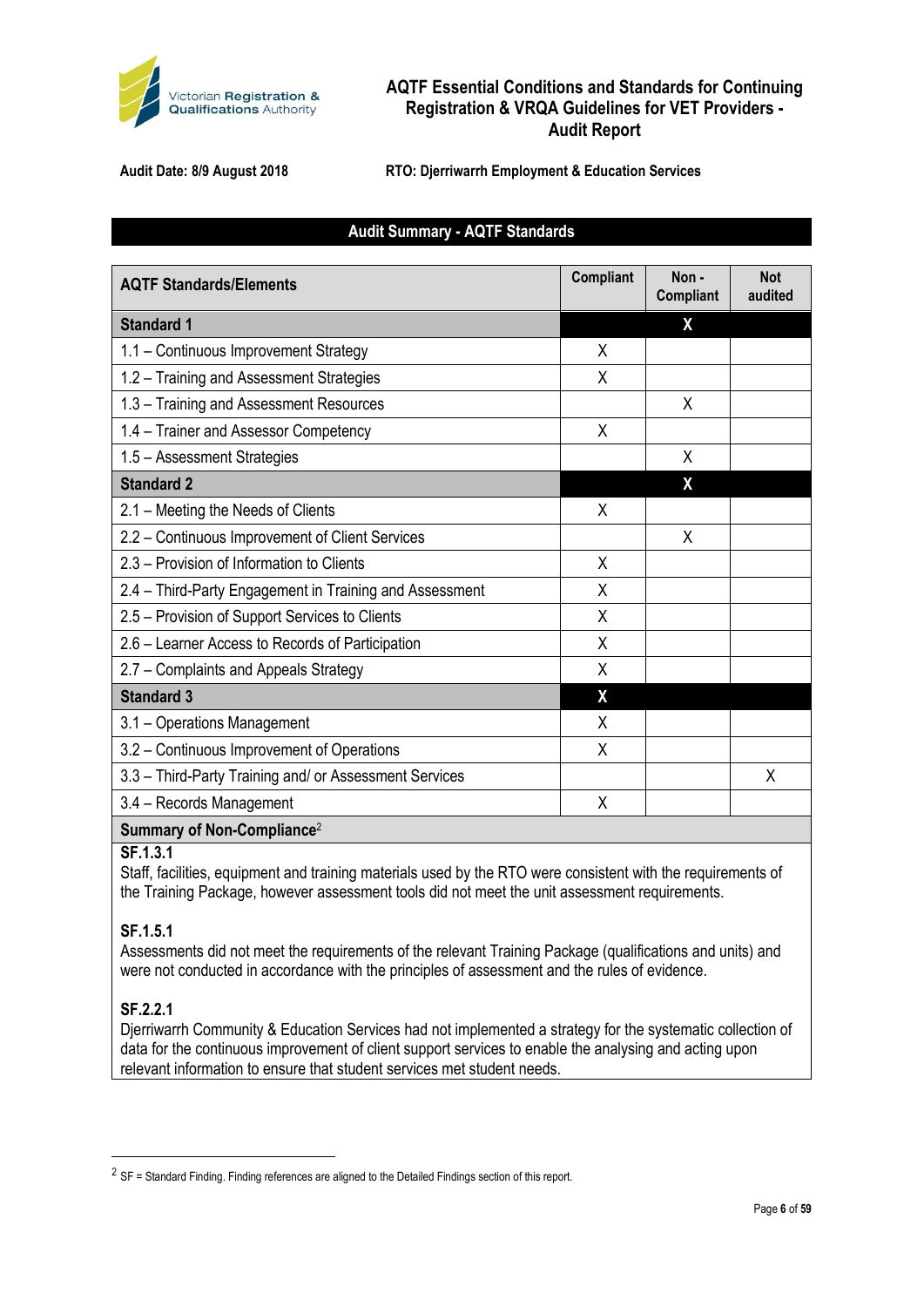

**Audit Date: 8/9 August 2018 RTO: Djerriwarrh Employment & Education Services**

## **Audit Summary – 2016 VRQA Guidelines for VET Providers**

| <b>2016 VRQA Guidelines</b>                                                                                | Compliant | Non-<br><b>Compliant</b> | <b>Not</b><br>audited |
|------------------------------------------------------------------------------------------------------------|-----------|--------------------------|-----------------------|
| 1. Governance, Financial viability and Management systems                                                  |           |                          | χ                     |
| 1.1 - Strategic Plan and Business Plan                                                                     |           |                          | X                     |
| 1.2 - Financial Viability                                                                                  |           |                          | X                     |
| 1.3 - Management Systems                                                                                   |           |                          | X                     |
| 1.4 - Governance                                                                                           |           |                          | X                     |
| 2. Transparency and oversight of third parties                                                             |           |                          | X                     |
| 2.1 - Third party agreement                                                                                |           |                          | Χ                     |
| 2.2 - Co-operation with VRQA                                                                               |           |                          | X                     |
| 2.3 - Notifying VRQA of Third party agreements                                                             |           |                          | X                     |
| 2.4 - Information - Disclosure of third party services                                                     |           |                          | X                     |
| 2.5 - Pre-enrolment materials - Disclosure of third party services                                         |           |                          | X                     |
| 2.6 - Changes to third party services                                                                      |           |                          | X                     |
| 2.7 - Complaints - Third party services                                                                    |           |                          | X                     |
| 2.8 - Appeals - Third party services                                                                       |           |                          | X                     |
| 3. Trainer and assessor qualification (including individuals<br>working under the supervision of a trainer | X         |                          |                       |
| 3.1 - Vocational & Industry skill requirements                                                             | X         |                          |                       |
| 3.2 - Training and Assessment (TAE) skill requirements                                                     | X         |                          |                       |
| 3.3 - Assessment only skill requirements                                                                   |           |                          | X                     |
| 3.4 - Supervision arrangement requirements                                                                 |           |                          | X                     |
| 3.5 - Trainer under supervision skill requirements                                                         |           |                          | Χ                     |
| 4. Delivery of training and assessment services                                                            | X         |                          |                       |
| 4.1 - Training and assessment practices                                                                    | X         |                          |                       |
| 4.2 - Amount of training                                                                                   | Χ         |                          |                       |
| 4.3 - TAE - Independent validation of assessment system, tools,<br>processes and outcomes                  |           |                          | χ                     |
| 4.4 - TAE - Trainer and Assessor skills (1 January 2016 to 31<br>December 2016)                            |           |                          | X                     |
| 4.5 - TAE - Trainer and Assessor skills (1 January 2017 onwards)                                           |           |                          | X                     |
| 4.6 - TAE - Trainer under supervision requirements                                                         |           |                          | X                     |
| 4.7 - TAE - Registration requirements                                                                      |           |                          | Χ                     |
| 5. Annual Declaration of Compliance                                                                        |           |                          |                       |
| 5.1 - Annual Declaration of Compliance                                                                     |           |                          | X                     |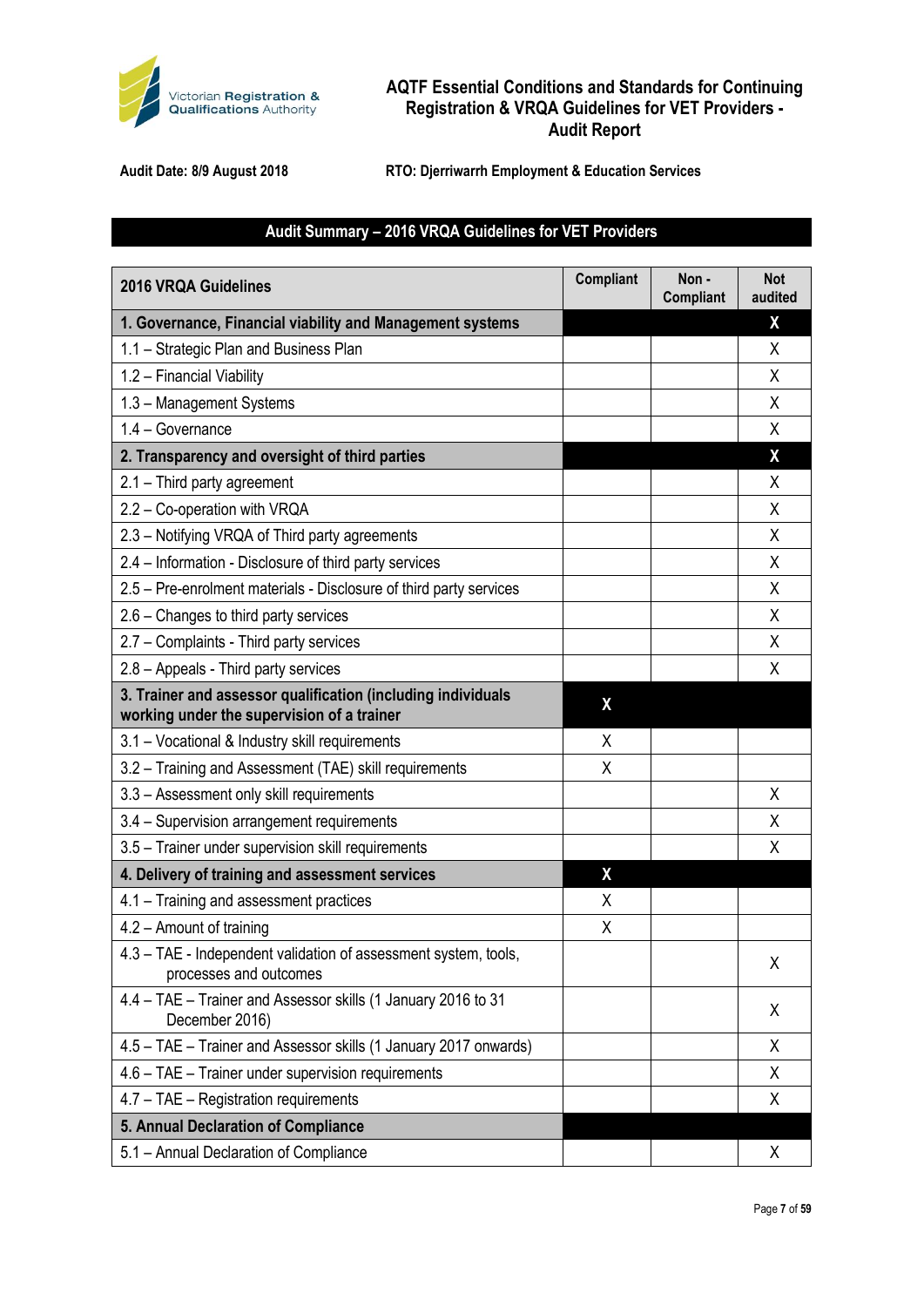

#### **Audit Date: 8/9 August 2018 RTO: Djerriwarrh Employment & Education Services**

# **Detailed Findings - AQTF Conditions of Registration**

| <b>CONDITION 1 - Governance</b>                              |                                  | Not audited in Phase 2<br>audit |
|--------------------------------------------------------------|----------------------------------|---------------------------------|
| <b>Evidence/Documentation Reviewed</b>                       |                                  |                                 |
| Not audited as part of this Re-registration audit.           |                                  |                                 |
| CF.1<br><b>Finding</b>                                       | <b>Required Rectification(s)</b> |                                 |
| Not audited as part of this Re-registration audit.           | N/A                              |                                 |
| <b>Improvement Opportunities</b>                             |                                  |                                 |
| Summary of improvement opportunities relating to condition 1 |                                  |                                 |
|                                                              |                                  |                                 |
| <b>CONDITION 2 - Interactions with the Registering Body</b>  |                                  | Not audited in Phase 2          |

| <b>PONDITION</b> E THOROGONO MAIL GIV ROGONOMING DOWY        | audit                            |
|--------------------------------------------------------------|----------------------------------|
| <b>Evidence/Documentation Reviewed</b>                       |                                  |
| Not audited as part of this Re-registration audit.           |                                  |
| <b>CF.2</b><br><b>Finding</b>                                | <b>Required Rectification(s)</b> |
| Not audited as part of this Re-registration audit.           | N/A                              |
| <b>Improvement Opportunities</b>                             |                                  |
| Summary of improvement opportunities relating to condition 2 |                                  |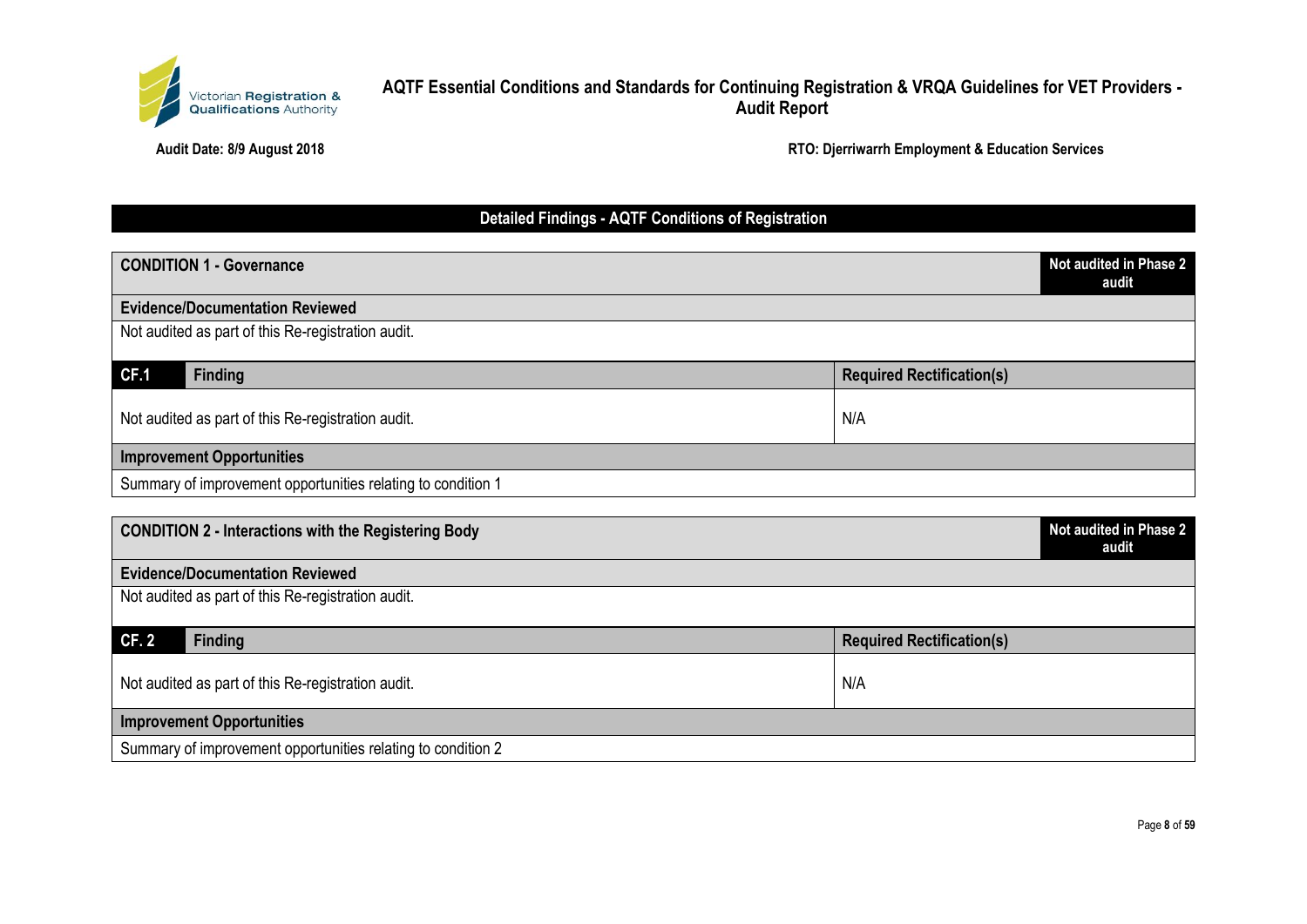

| <b>CONDITION 3 - Compliance with Legislation</b>                                                                                                                                                                                                                                                                                                                                                                                                                                 |                                  | <b>Compliant</b> |
|----------------------------------------------------------------------------------------------------------------------------------------------------------------------------------------------------------------------------------------------------------------------------------------------------------------------------------------------------------------------------------------------------------------------------------------------------------------------------------|----------------------------------|------------------|
| <b>Evidence/Documentation Reviewed</b>                                                                                                                                                                                                                                                                                                                                                                                                                                           |                                  |                  |
| Learning, Teaching and Assessment Policy.<br>Develop, Monitor and Review Training and Assessment Strategies.<br>Teacher/assessor Guide identified responsibilities for delivering courses.<br>Trainer employment file checklist identifying key responsibilities.<br>Supplementary Induction Checklist for Training Staff identifying training policies and procedures.<br>Student Handbook.                                                                                     |                                  |                  |
| CF.3.1<br><b>Finding</b>                                                                                                                                                                                                                                                                                                                                                                                                                                                         | <b>Required Rectification(s)</b> |                  |
| Djerriwarrh Community & Education Services had identified and implemented relevant Commonwealth, State or<br>Territory legislation and regulatory requirements that were relevant to its operations and its scope of registration.<br>It ensured that its staff and clients were fully informed of these requirements that affected their duties or<br>participation in vocational education and training through the Trainer/assessor Guide, Induction and Student<br>Handbook. | N/A                              |                  |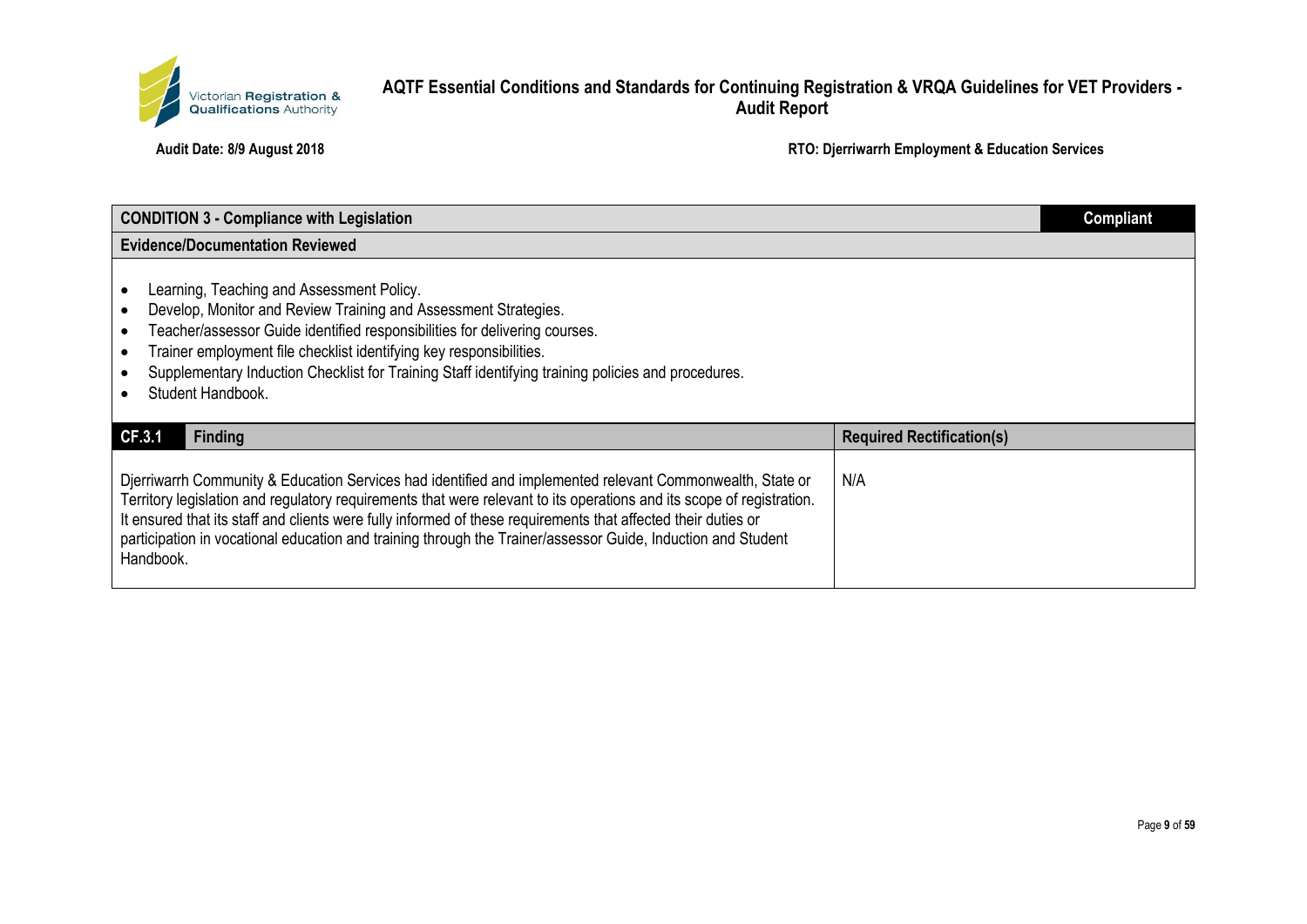

| <b>CONDITION 4 - Insurance</b>                               |                                  | Not audited in<br>Phase 2 audit |
|--------------------------------------------------------------|----------------------------------|---------------------------------|
| <b>Evidence/Documentation Reviewed</b>                       |                                  |                                 |
| Not audited as part of this Re-registration audit.           |                                  |                                 |
| <b>CF.4</b><br>Finding                                       | <b>Required Rectification(s)</b> |                                 |
| Not audited as part of this Re-registration audit.           | N/A                              |                                 |
| <b>Improvement Opportunities</b>                             |                                  |                                 |
| Summary of improvement opportunities relating to condition 4 |                                  |                                 |

| <b>CONDITION 5 - Financial Management</b>                    | Not audited in<br>Phase 2 audit  |
|--------------------------------------------------------------|----------------------------------|
| <b>Evidence/Documentation Reviewed</b>                       |                                  |
| Not audited as part of this Re-registration audit.           |                                  |
| <b>Finding</b><br>CF.5                                       | <b>Required Rectification(s)</b> |
| Not audited as part of this Re-registration audit.           | N/A                              |
| <b>Improvement Opportunities</b>                             |                                  |
| Summary of improvement opportunities relating to condition 5 |                                  |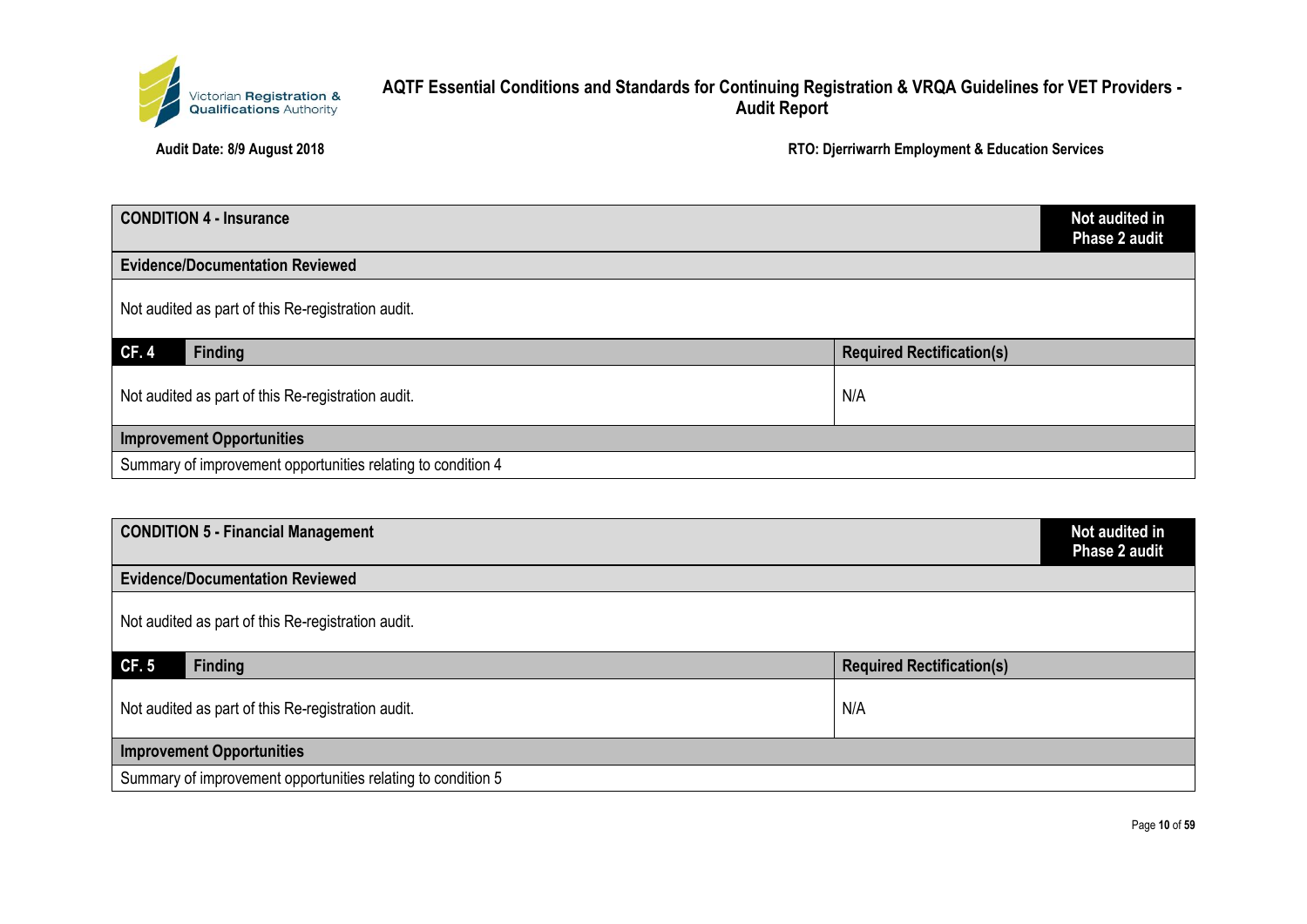

| <b>CONDITION 6 - Certification &amp; Issuing of Qualifications &amp; Statements of Attainment</b>                                                                                                                                                                                                                                                                                                                                                                                                  |                                  | <b>Compliant</b> |
|----------------------------------------------------------------------------------------------------------------------------------------------------------------------------------------------------------------------------------------------------------------------------------------------------------------------------------------------------------------------------------------------------------------------------------------------------------------------------------------------------|----------------------------------|------------------|
| <b>Evidence/Documentation Reviewed</b>                                                                                                                                                                                                                                                                                                                                                                                                                                                             |                                  |                  |
| Certification and Issuing of Qualifications and Statements of Attainment Policy.<br>$\bullet$<br>Management of Scope Registration Policy.<br>Issuing Certificates Procedures.<br>Sample Certificate.<br>$\bullet$<br>Sample Statement of Attainment.<br>$\bullet$<br>Axelerate Student Date Management System - sample entries<br>$\bullet$<br>Monthly reporting through SVTS - sample entries<br>$\bullet$<br>Enrolment Form - AVETMISS data.<br><b>Enrolment Form</b><br><b>Student Handbook</b> |                                  |                  |
| <b>CF.6.1</b><br><b>Finding</b>                                                                                                                                                                                                                                                                                                                                                                                                                                                                    | <b>Required Rectification(s)</b> |                  |
| Djerriwarrh Community & Education Services had issued testamurs in accordance with the requirements of the<br>Training Package that met the Australian Qualifications Framework (AQF) TGA. The testamurs included the<br>Nationally Recognised Training (NRT) logo in accordance with the current conditions of service.                                                                                                                                                                           | N/A                              |                  |
| CF.6.2.<br><b>Finding</b>                                                                                                                                                                                                                                                                                                                                                                                                                                                                          | <b>Required Rectification(s)</b> |                  |
| Djerriwarrh Community & Education Services had confirmed that it would retain client records of attainment of<br>units of competency and qualifications for a period of 30 years.                                                                                                                                                                                                                                                                                                                  | N/A                              |                  |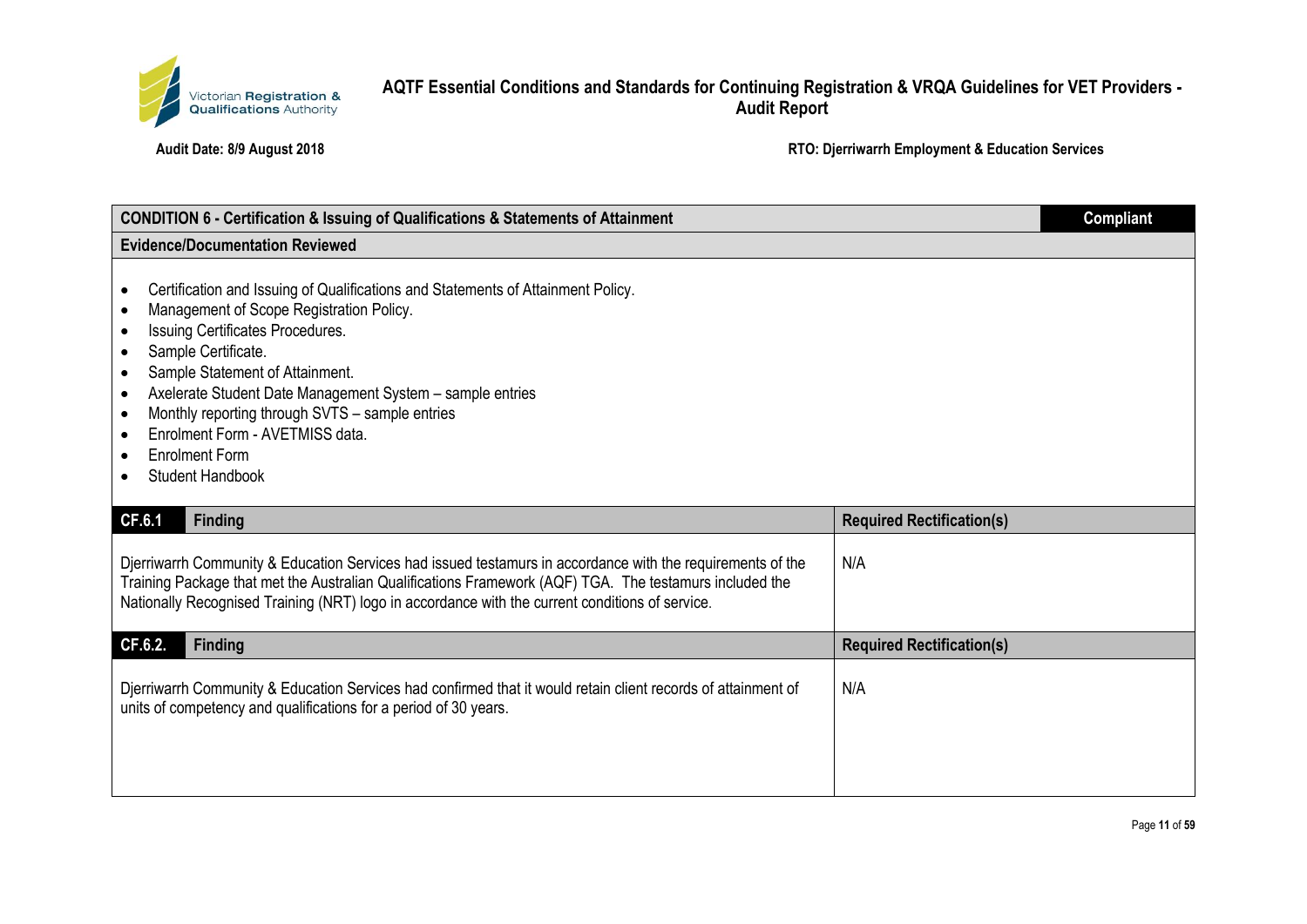

| CF.6.3.<br><b>Finding</b>                                                                                                                                                                              | <b>Required Rectification(s)</b> |
|--------------------------------------------------------------------------------------------------------------------------------------------------------------------------------------------------------|----------------------------------|
| Djerriwarrh Community & Education Services had a student records management system in place that had the<br>capacity to provide the registering body with AVETMISS compliant data.                     | N/A                              |
| CF.6.4.<br><b>Finding</b>                                                                                                                                                                              | <b>Required Rectification(s)</b> |
| Djerriwarrh Community & Education Services had provided a return of its client records of attainment of units of<br>competency and qualifications to the VRQA for 2017 through monthly SVTS reporting. | N/A                              |
| CF.6.5.<br><b>Finding</b>                                                                                                                                                                              | <b>Required Rectification(s)</b> |
| Djerriwarrh Community & Education Services met the requirements for implementation of a national unique<br>student identifier.                                                                         | N/A                              |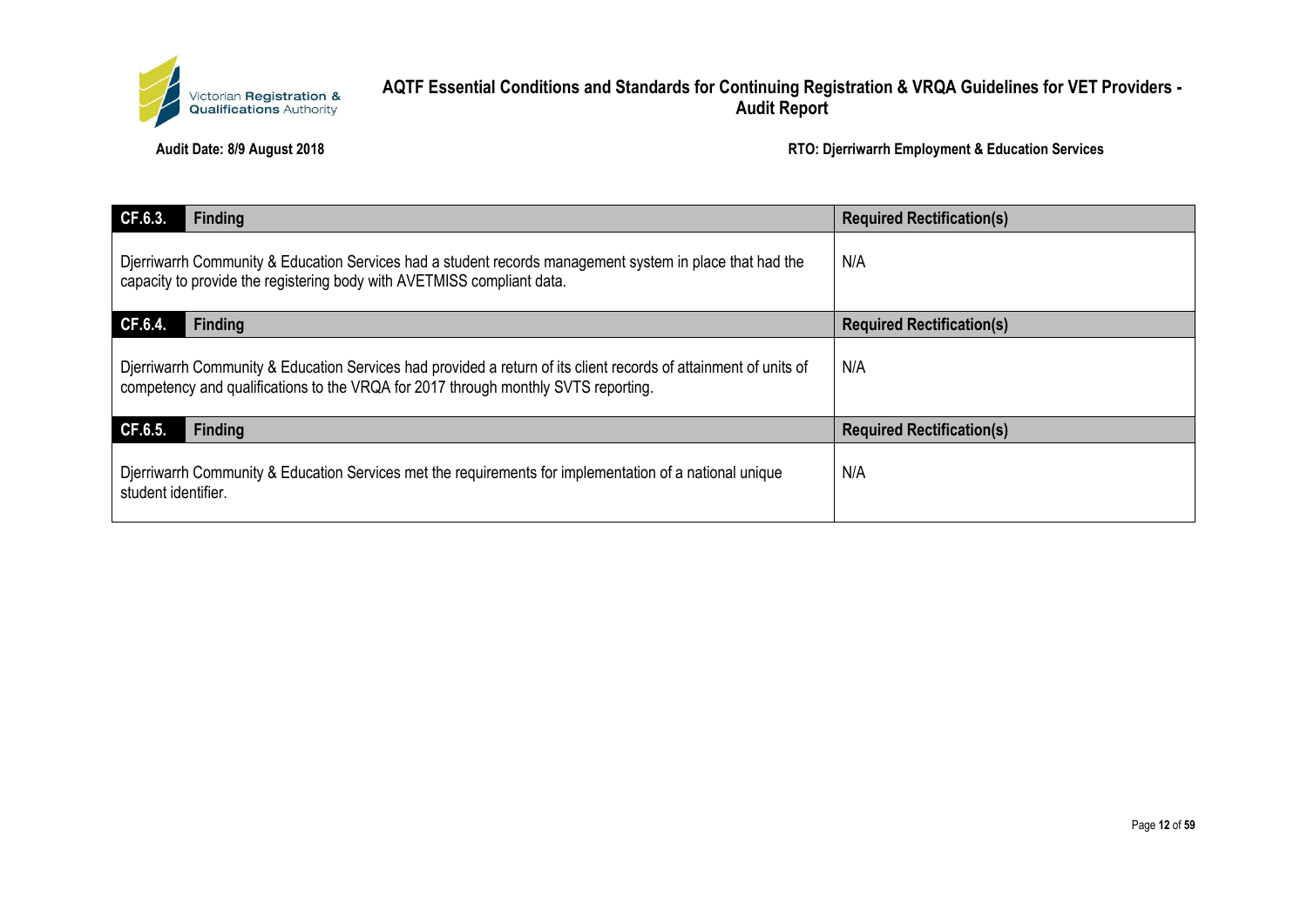

| <b>CONDITION 7 - Recognition of Qualifications Issued by other RTOs</b>                                                                                                                                                    |                                  | <b>Compliant</b> |
|----------------------------------------------------------------------------------------------------------------------------------------------------------------------------------------------------------------------------|----------------------------------|------------------|
| <b>Evidence/Documentation Reviewed</b>                                                                                                                                                                                     |                                  |                  |
| Student Handbook 2018 – RPL and Credit Transfer<br>Axcelerate Report - identifying that CT was provided for six students in 2018.<br>Sample of student files                                                               |                                  |                  |
| <b>Finding</b><br><b>CF.7.1</b>                                                                                                                                                                                            | <b>Required Rectification(s)</b> |                  |
| Dierriwarrh Community & Education Services had procedures in place for the recognition of AQF Qualifications<br>and Statements of Attainment issued by any other RTO. Students were informed in the Student Handbook 2018. | N/A                              |                  |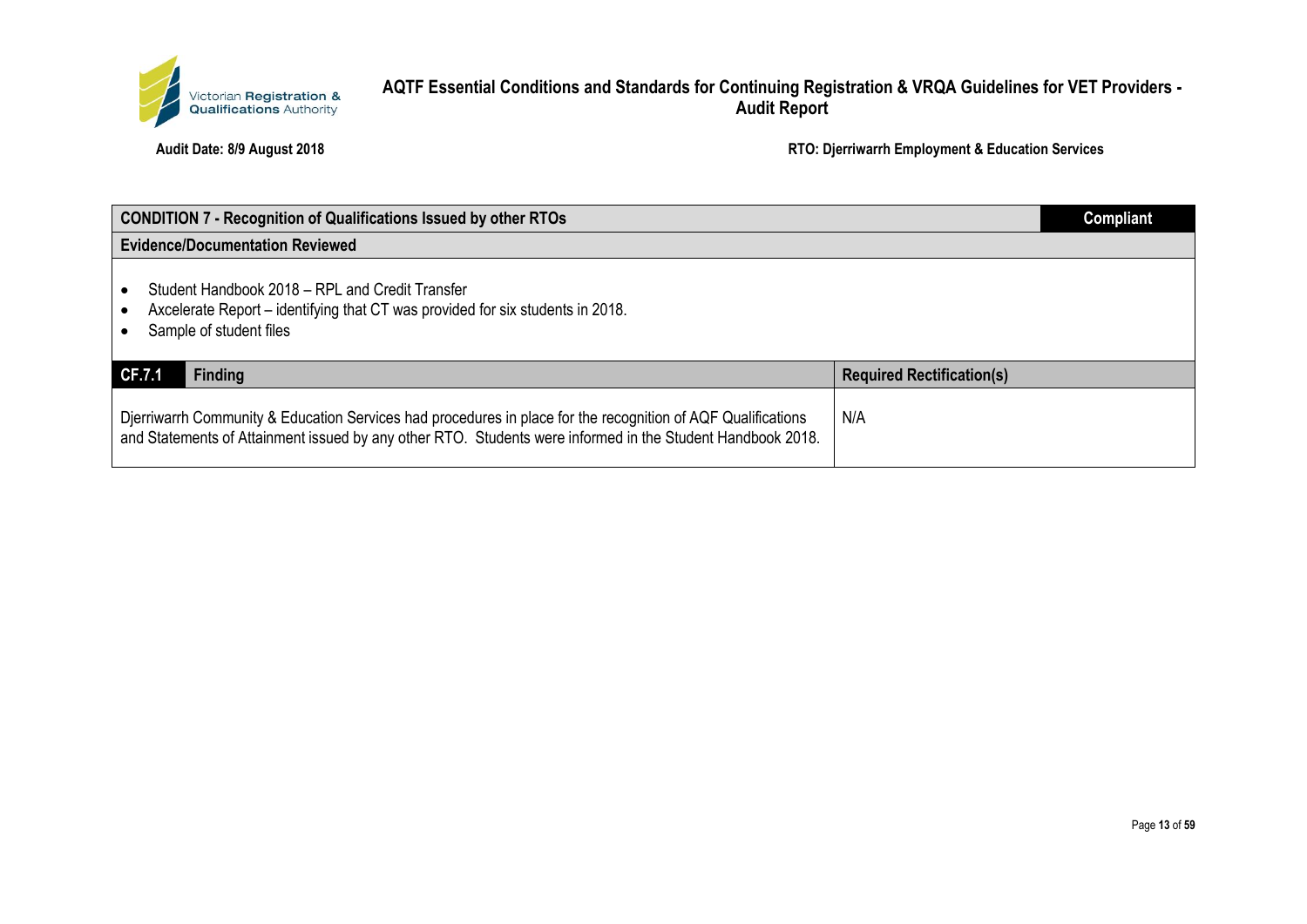

| <b>CONDITION 8 - Accuracy and Integrity of Marketing</b>                                                                                                                                                                                                                                                                                                                                        |                                  | <b>Compliant</b> |
|-------------------------------------------------------------------------------------------------------------------------------------------------------------------------------------------------------------------------------------------------------------------------------------------------------------------------------------------------------------------------------------------------|----------------------------------|------------------|
| <b>Evidence/Documentation Reviewed</b>                                                                                                                                                                                                                                                                                                                                                          |                                  |                  |
| Sources of marketing:<br>Website<br>Course flyers<br>Facebook<br>Melton Council programs and activities available across the council<br>Word of mouth.<br>Marketing approvals:<br>Certificate III in ECEC<br>Certificate III in Individual Support                                                                                                                                              |                                  |                  |
| CF.8.1<br><b>Finding</b>                                                                                                                                                                                                                                                                                                                                                                        | <b>Required Rectification(s)</b> |                  |
| Following rectifications at the time of audit which included removal of the NRT logo from the website, Djerriwarrh<br>Community & Education Services had ensured that its marketing and advertising of AQF qualifications to<br>prospective clients was ethical, accurate and consistent with its scope of registration. The NRT logo was<br>employed in accordance with its conditions of use. | N/A                              |                  |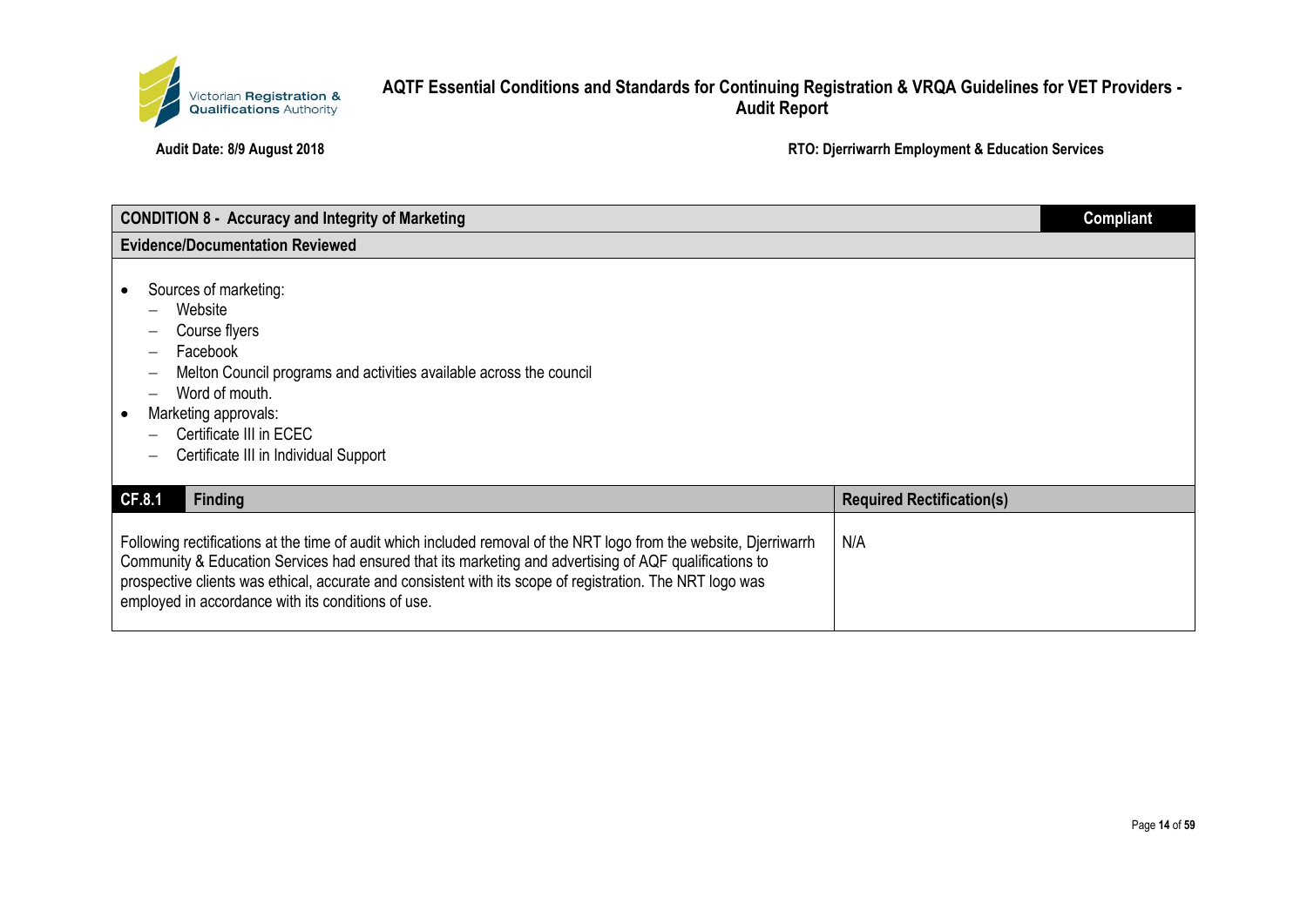

**Audit Date: 8/9 August 2018 RTO: Djerriwarrh Employment & Education Services**

| <b>CONDITION 9 - Transition to Training Packages/Expiry of Accredited Courses</b>                                                                                                              |                                  | Compliant |
|------------------------------------------------------------------------------------------------------------------------------------------------------------------------------------------------|----------------------------------|-----------|
| <b>Evidence/Documentation Reviewed</b>                                                                                                                                                         |                                  |           |
| Management of Scope of Registration Policy<br>Amending Scope of Registration Procedure                                                                                                         |                                  |           |
| CF.9.1<br><b>Finding</b>                                                                                                                                                                       | <b>Required Rectification(s)</b> |           |
| Djerriwarrh Community & Education Services had provisions in place for the management of the transition from<br>superseded Training Packages within 12 months of their publication on the TGA. | N/A                              |           |

#### **Improvement Opportunities**

Djerriwarrh Community & Education Services would benefit from:

- Identifying in the procedures, the point at which students will no longer be enrolled in a qualification or course.
- Including clear identification of the Djerriwarrh transition arrangements for accredited courses.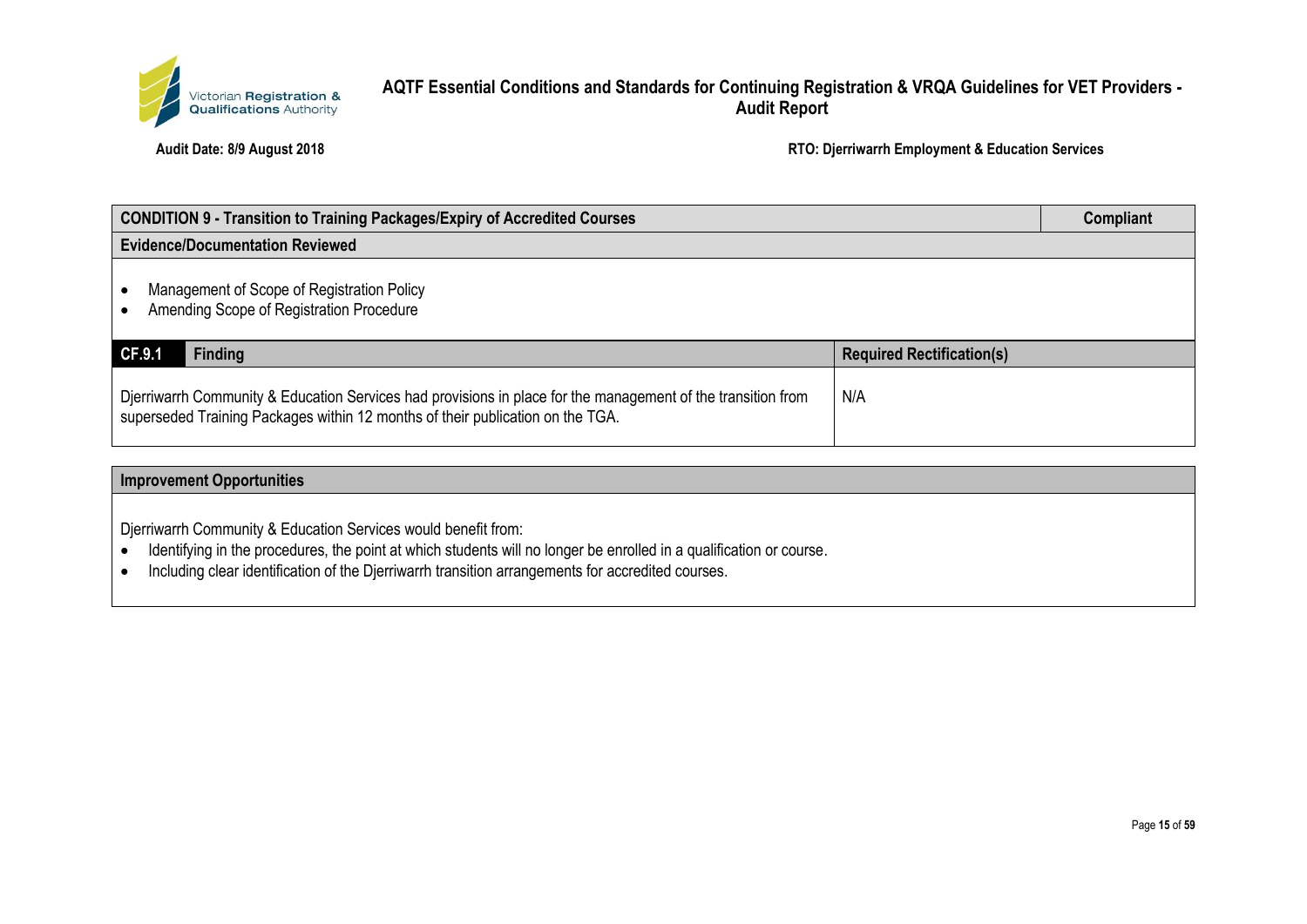

**Audit Date: 8/9 August 2018 RTO: Djerriwarrh Employment & Education Services**

## **Detailed Findings - AQTF Standards**

| ELEMENT 1.1 - The RTO collects, analyses and acts on relevant data for continuous improvement of training and assessment. |                                                                                                                                                                                                                                                                                                                                                                                                                                                                                                                                                                                                                                                                                                            | <b>Compliant</b>                 |  |
|---------------------------------------------------------------------------------------------------------------------------|------------------------------------------------------------------------------------------------------------------------------------------------------------------------------------------------------------------------------------------------------------------------------------------------------------------------------------------------------------------------------------------------------------------------------------------------------------------------------------------------------------------------------------------------------------------------------------------------------------------------------------------------------------------------------------------------------------|----------------------------------|--|
| <b>Evidence/Documentation Reviewed</b>                                                                                    |                                                                                                                                                                                                                                                                                                                                                                                                                                                                                                                                                                                                                                                                                                            |                                  |  |
|                                                                                                                           | Continuous Improvement Policy.<br>Sample of evidence:<br>Combined site meeting minutes 7/8/2018<br>Staff briefing DC and ES Sunshine 31/7/2018<br>Board minutes 22/6/2018<br>Finance Committee minutes 26/7/2018<br>Health and Safety Committee Minutes, March 2018<br>Contract Manager - performance feedback summary, period Jul 2017 - Dec 2017<br>Client satisfaction survey - sampled for qualifications completed.<br>Progressive evaluation form - sampled for qualifications completed.<br>Training staff satisfaction - sample 1/1/2018 - 6/7/2018, email sample 30/7/2018<br>Continuous Improvement Action Request Form.<br>Continuous Improvement Register actions from 30/6/2016 - 30 entries. |                                  |  |
|                                                                                                                           | SF.1.1.1<br><b>Finding</b>                                                                                                                                                                                                                                                                                                                                                                                                                                                                                                                                                                                                                                                                                 | <b>Required Rectification(s)</b> |  |
|                                                                                                                           | Djerriwarrh Community & Education Services collected, analysed and acted on relevant data for continuous<br>improvement of training and assessment.                                                                                                                                                                                                                                                                                                                                                                                                                                                                                                                                                        | N/A                              |  |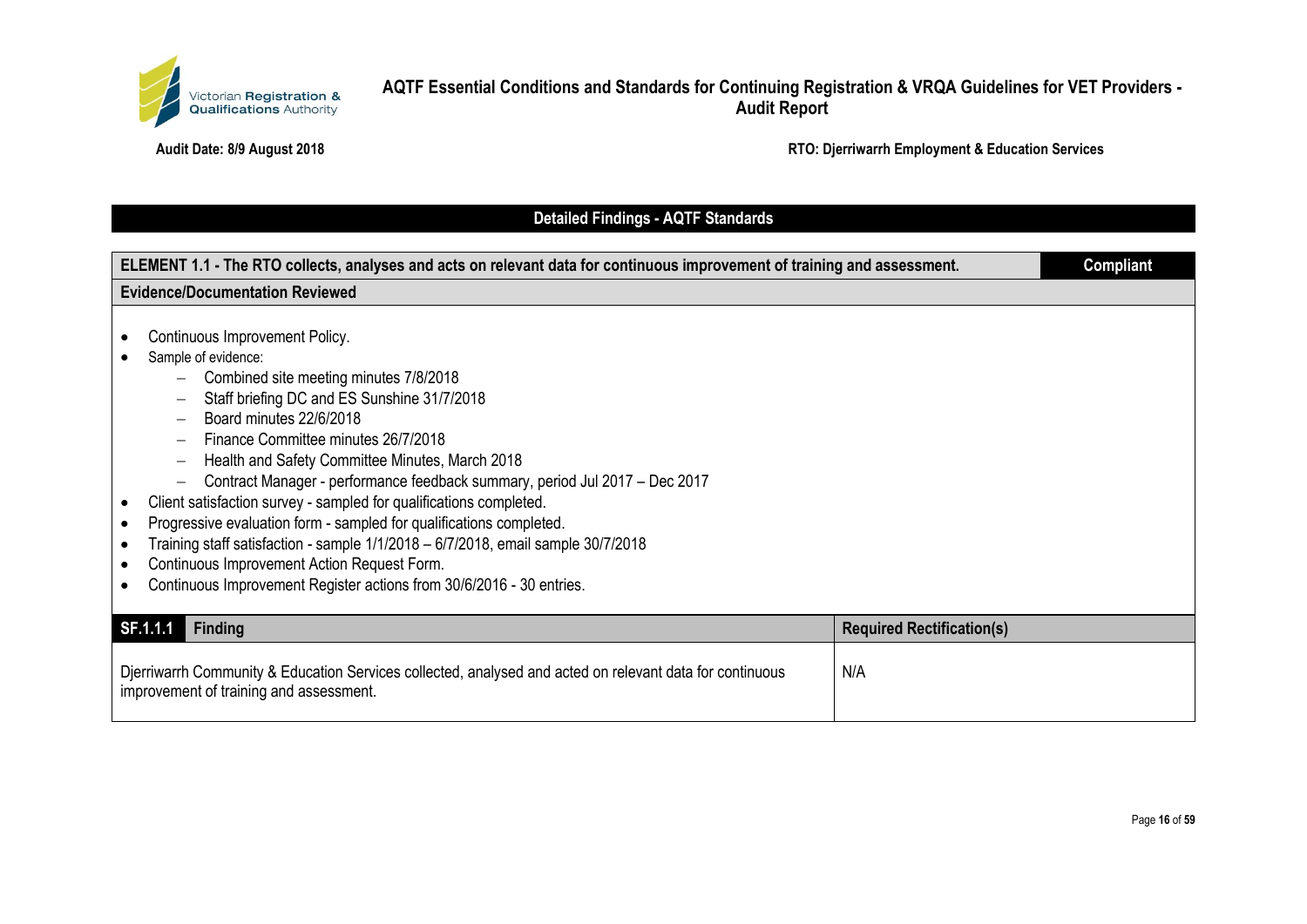

| ELEMENT 1.2 - Strategies for training and assessment meet the requirements of the relevant Training Package or accredited course and<br>are developed in consultation with industry.                                                                                                                                                                                               |                                  | <b>Compliant</b> |
|------------------------------------------------------------------------------------------------------------------------------------------------------------------------------------------------------------------------------------------------------------------------------------------------------------------------------------------------------------------------------------|----------------------------------|------------------|
| <b>Evidence/Documentation Reviewed</b>                                                                                                                                                                                                                                                                                                                                             |                                  |                  |
| <b>CHC33015 Certificate III in Individual Support</b><br>Training and assessment Strategy Version 3, December 2015<br>Resource folder:<br>Program Overview, Melton May 2017.<br>Course outline commencing 16 May 2017 - 23 week program.<br>Course information May 2017.<br><b>Session Plan</b><br>$\overline{\phantom{0}}$<br>Training and assessment plan. Training plan part 1. |                                  |                  |
| CHC30113 Certificate III in Early Childhood Education and Care<br>Training and assessment Strategy Version 7, December 2015<br>Course folder:<br>Course brochure<br>Program overview Oct 2017<br>$-$<br>Training and assessment plan Oct 2017 - Jun 2018<br>Delivery Plan 0ct 2017 - May 2018                                                                                      |                                  |                  |
| SF.1.2.1<br><b>Finding</b>                                                                                                                                                                                                                                                                                                                                                         | <b>Required Rectification(s)</b> |                  |
| Strategies for training and assessment met the requirements of the relevant Training Package or accredited<br>course and were developed in consultation with industry.                                                                                                                                                                                                             | N/A                              |                  |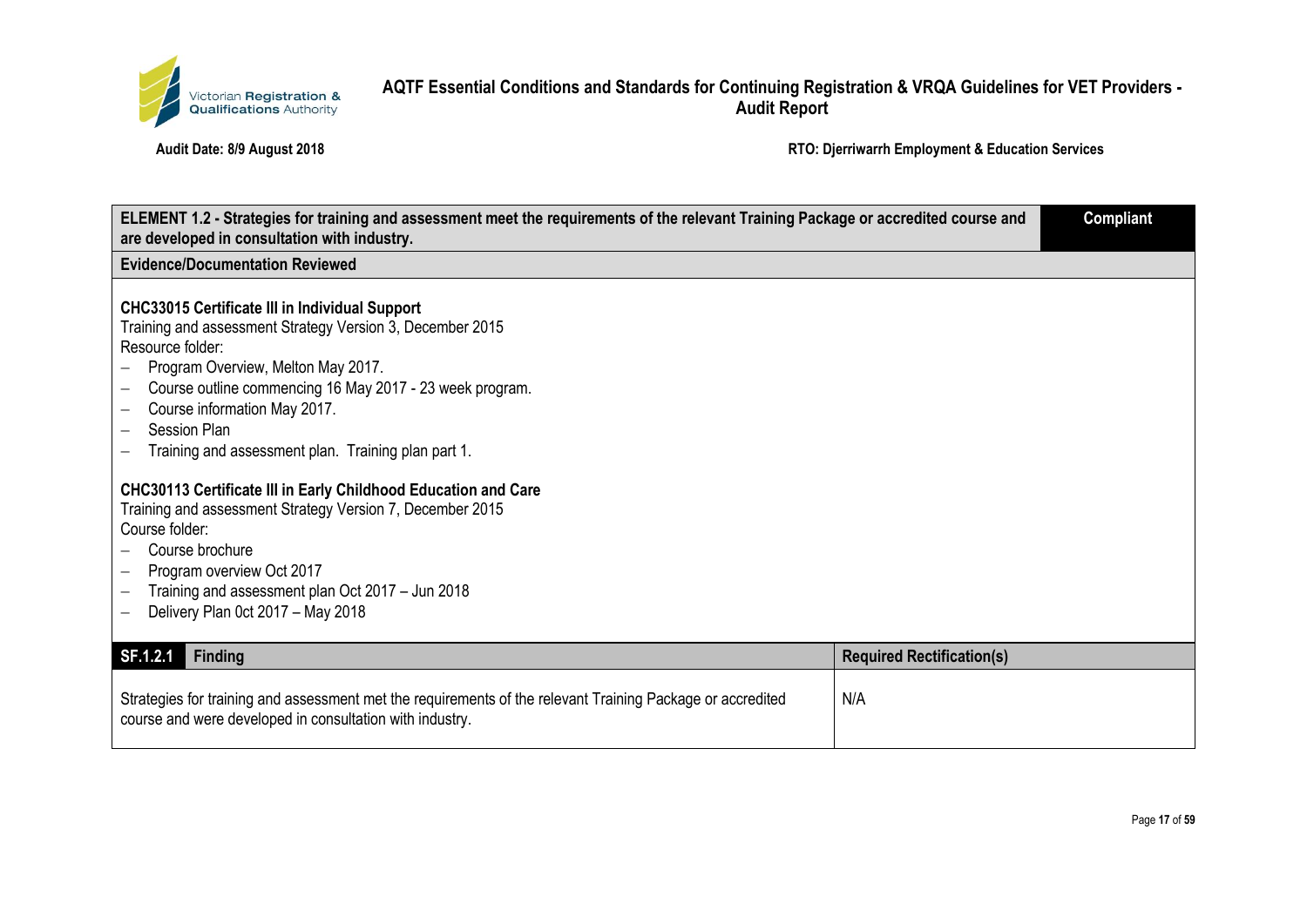

| ELEMENT 1.3 - Staff, facilities, equipment and training and assessment materials used by the RTO are consistent with the requirements<br>of the Training Package or accredited course and the RTO's own training and assessment strategies.                                                              |                                                                                                                                                                                                                                  |  |
|----------------------------------------------------------------------------------------------------------------------------------------------------------------------------------------------------------------------------------------------------------------------------------------------------------|----------------------------------------------------------------------------------------------------------------------------------------------------------------------------------------------------------------------------------|--|
| <b>Evidence/Documentation Reviewed</b>                                                                                                                                                                                                                                                                   |                                                                                                                                                                                                                                  |  |
| <b>CHC33015 Certificate III in Individual Support</b><br>Classroom, simulated centre with lifting equipment. (Note: Maintenance of equipment).<br>Aspirelearning resources.                                                                                                                              |                                                                                                                                                                                                                                  |  |
| <b>CHC30113 Certificate III in Early Childhood Education and Care</b><br>Classroom facilities at Melton and Woodlea.<br>Learning resources:<br>Text - The Early Childhood Educator for Certificate III, 2 <sup>nd</sup> Edition, 2016 Loraine Walker and Shelagh Miller, McGraw Hill Education Australia |                                                                                                                                                                                                                                  |  |
| <b>HLTAID003 Provide first aid</b><br>Resources:<br>Emergency first aid, Edition 19 John Haines<br>Emergency first aid for carers and teachers, Edition 4 John Haines<br>$\bullet$<br>Defibrillation and CPR, John Haines, Edition 8<br>$\bullet$                                                        |                                                                                                                                                                                                                                  |  |
| SF.1.3.1<br><b>Finding</b>                                                                                                                                                                                                                                                                               | <b>Required Rectification(s)</b>                                                                                                                                                                                                 |  |
| Staff, facilities, equipment and training materials used by the RTO were consistent with the requirements of the<br>Training Package, however assessment tools did not meet the unit assessment requirements.                                                                                            | Djerriwarrh Community & Education Services is<br>required to ensure that it has assessment resources<br>that meet the assessment requirements of units and<br>address the required rectifications identified at<br>Standard 1.5. |  |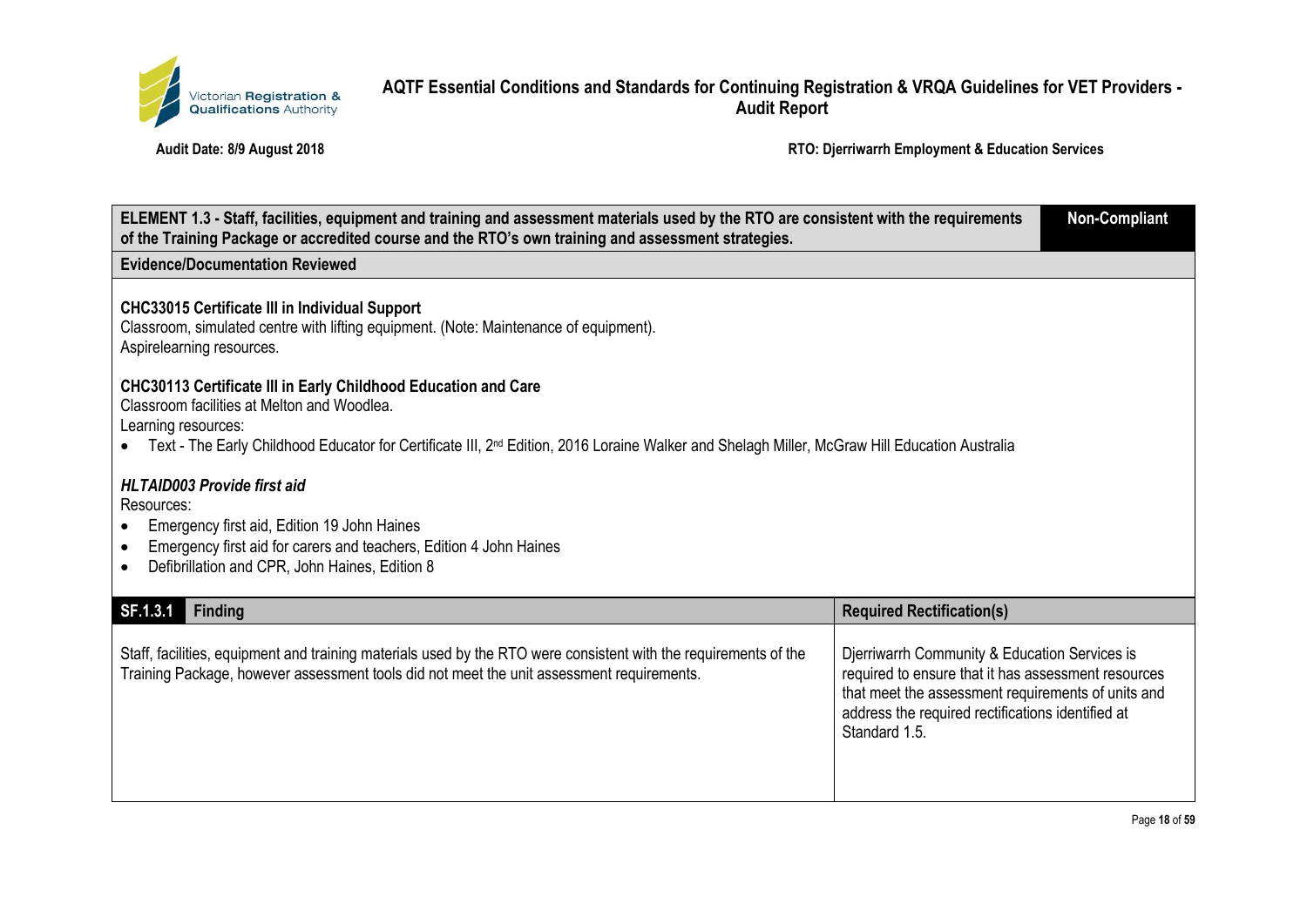

| ELEMENT 1.4 - Training and assessment is delivered by trainers and assessors who:<br>a) have the necessary training and assessment competencies as determined by the National Quality Council or its successors, and<br>b) have the relevant vocational competencies at least to the level being delivered or assessed, and<br>c) can demonstrate current industry skills directly relevant to the training/assessment being undertaken, and<br>d) continue to develop their Vocational Education and Training (VET) knowledge and skills as well as their industry currency and<br>trainer/assessor competence. |                                  |
|------------------------------------------------------------------------------------------------------------------------------------------------------------------------------------------------------------------------------------------------------------------------------------------------------------------------------------------------------------------------------------------------------------------------------------------------------------------------------------------------------------------------------------------------------------------------------------------------------------------|----------------------------------|
| <b>Evidence/Documentation Reviewed</b>                                                                                                                                                                                                                                                                                                                                                                                                                                                                                                                                                                           |                                  |
| Trainer/assessor information for the following qualification and units:<br>CHC33015 Certificate III in Individual Support<br>CHC30113 Certificate III in Early Childhood Education and Care<br>HLTAID003 Provide first aid                                                                                                                                                                                                                                                                                                                                                                                       |                                  |
| SF.1.4.1<br><b>Finding</b>                                                                                                                                                                                                                                                                                                                                                                                                                                                                                                                                                                                       | <b>Required Rectification(s)</b> |
| Training and assessment was delivered by trainers and assessors who had the necessary training and<br>assessment competencies and the relevant vocational competencies at least to the level being delivered or<br>assessed, could demonstrate current industry skills directly relevant to the training/assessment being undertaken<br>and continued to develop their Vocational Education and Training (VET) knowledge and skills as well as their<br>industry currency and trainer/assessor competence.                                                                                                       | N/A                              |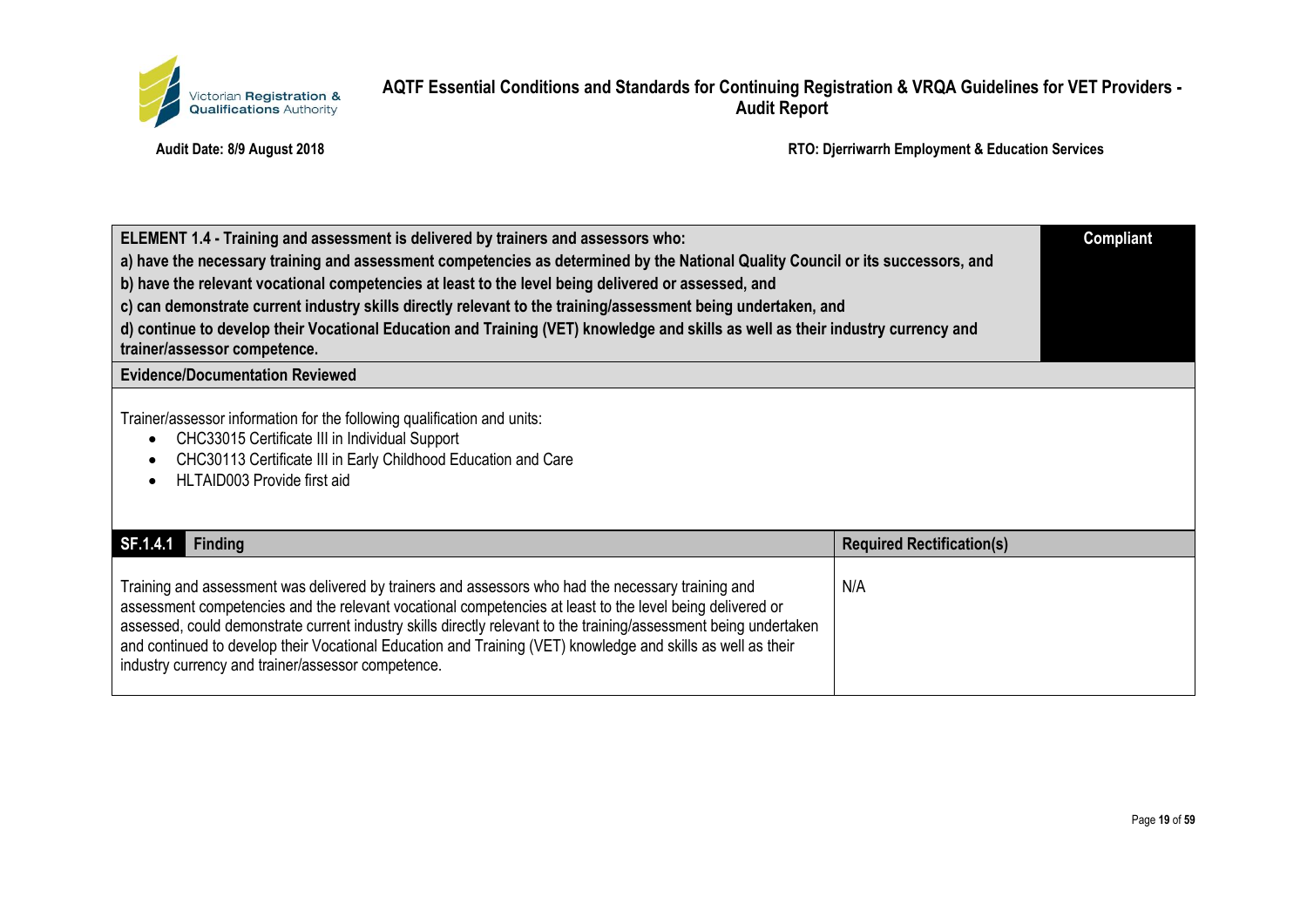

| <b>ELEMENT 1.5 - Assessment including Recognition of Prior Learning (RPL):</b>            | <b>Non-Compliant</b> |
|-------------------------------------------------------------------------------------------|----------------------|
| a) meets the requirements of the relevant Training Package or accredited course           |                      |
| b) is conducted in accordance with the principles of assessment and the rules of evidence |                      |
| c) meets workplace and, where relevant, regulatory requirements                           |                      |
| d) is systematically validated.                                                           |                      |
| <b>Evidence/Documentation Reviewed</b>                                                    |                      |
|                                                                                           |                      |
| <b>CHC33015 Certificate III in Individual Support</b><br>Units:                           |                      |
| <b>CHCCCS015 Provide individualised support (R1)</b>                                      |                      |
| Aspire learning resource. Learner guide                                                   |                      |
| Assessment summary forms                                                                  |                      |
| Assessment 1 - Written questions                                                          |                      |
| Assessment 2 - Case studies                                                               |                      |
| Assessment 3 - Observation                                                                |                      |
| Practical placement - Observation record for three units                                  |                      |
| Marking guide                                                                             |                      |
| Student files: assessments completed by the following students                            |                      |
| Onanong Tidtam 24/5/2017                                                                  |                      |
| Wilma Williams 24/5/2017                                                                  |                      |
| <b>CHCDIV001 Work with diverse people (R1)</b>                                            |                      |
| Aspire learning resource. Learner guide.                                                  |                      |
| Assessment coversheet                                                                     |                      |
| Assessment task 1 - Written questions                                                     |                      |
| Assessment task 2 - Case studies                                                          |                      |
| Assessment task 3 – Reflection activity                                                   |                      |
| <b>Marking Guide</b>                                                                      |                      |
| Practical placement agreement                                                             |                      |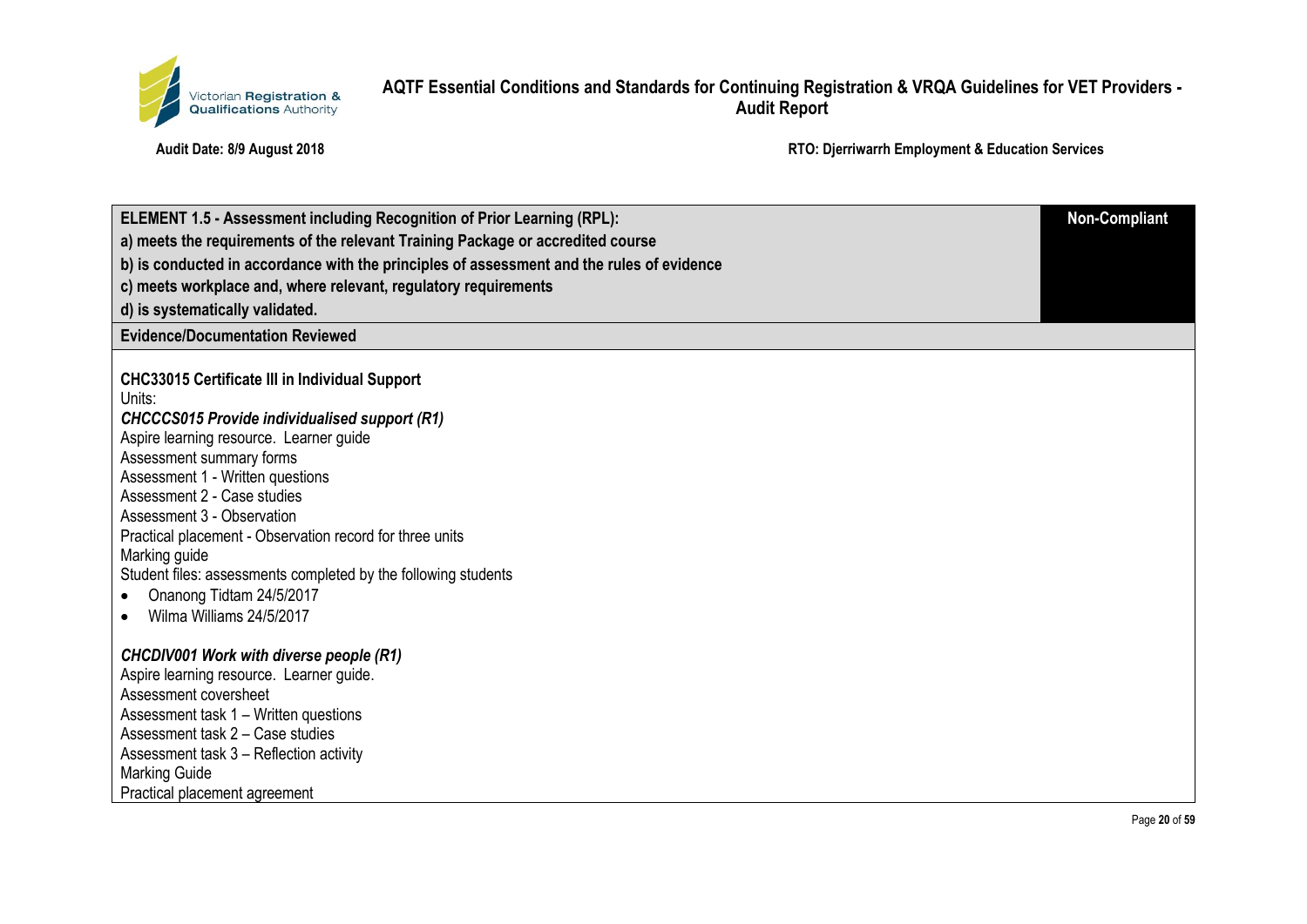

**Audit Date: 8/9 August 2018 RTO: Djerriwarrh Employment & Education Services**

Practical placement employer handbook Practical placement student journal

Validation records – pre-delivery validation of assessment records:

- Unit CHCCCS011, 3/6/2018
- Unit HLTAAP001, 3/6/2018

Student files: assessments completed by the following students:

- Wilma Williams 24/5/2017
- Mary Pirotta 24/5/2017
- Harry Rumbold 24/5/2017
- Iraida Sususco 24/5/2017

#### *HLTAID003 Provide first aid*

Assessment coversheet Assessment Task 1 – CPR observation - Observation checklist Assessment Task 2 – First Aid observation - Observation checklist Assessment Task 3 – Project/oral assessment Assessment matrix.

**CHC30113 Certificate III in Early Childhood Education and Care**

Units:

*CHCECE005 Provide care for babies and toddlers*

Assessment summary sheet

Assessment 1 - Written questions

Assessment 2 - Projects

Assessment 3 - Placement workbook and observation – Assessor observation

Marking guide

Assessment matrix

Practical placement agreement

Practical placement – student journal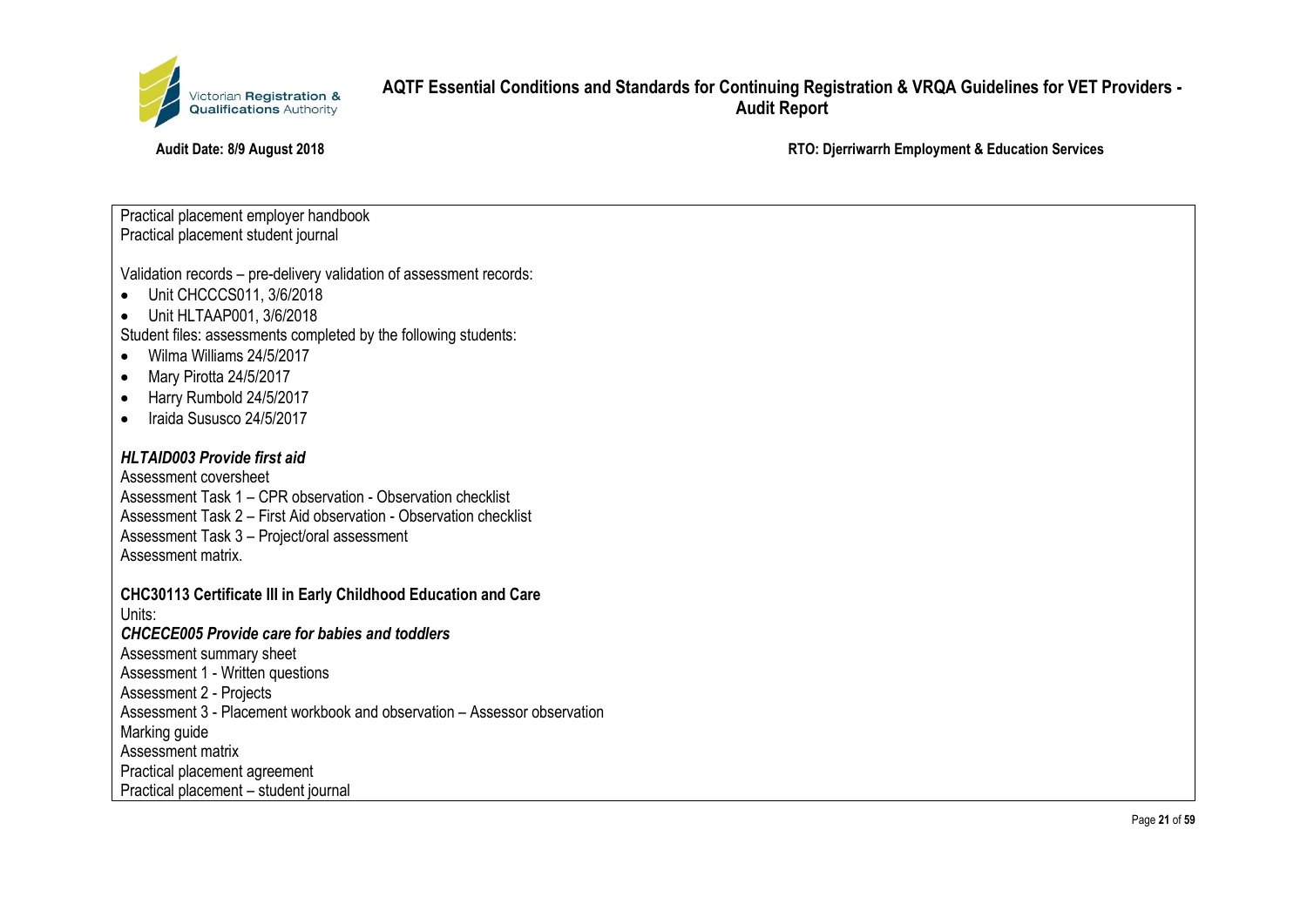

**Audit Date: 8/9 August 2018 RTO: Djerriwarrh Employment & Education Services**

Practical placement – employer handbook

Student files: assessments completed by the following students

- Carol Fonua 19/10/2017
- Mehnaz 19/10/2017
- Marlene Price 24/10/2017
- Skye Robertson 19/10/2017
- Kesorn Lamoonphun 19/10/2018

#### *CHCDIV002 Promote Aboriginal and/or Torres Strait Islander cultural safety*

Assessment tasks:

Assessment 1 - Written questions - 23 questions

Assessment 2 - Projects - Project 1 Research, Project 2 Welcome poster – 'Culture heritage of all families, children and staff, Project 3 Community information poster Aboriginal and/or Torres Strait Islander cultural safety – YES Assessment 3 - Placement Workbook

Validation procedures and 2018 – 2019 validation plan for each training product (qualification/courses) RPL tools - generic and customised for individual units.

| SF.1.5.1<br><b>Finding</b>                                                                                                                                                                                                                                                                                                                                                     | <b>Required Rectification(s)</b>                                                                                                                                                                                                                                                     |
|--------------------------------------------------------------------------------------------------------------------------------------------------------------------------------------------------------------------------------------------------------------------------------------------------------------------------------------------------------------------------------|--------------------------------------------------------------------------------------------------------------------------------------------------------------------------------------------------------------------------------------------------------------------------------------|
| Assessments did not meet the requirements of the relevant Training Package (qualifications and units) and were<br>not conducted in accordance with the principles of assessment and the rules of evidence.                                                                                                                                                                     |                                                                                                                                                                                                                                                                                      |
| <b>CHC33015 Certificate III in Individual Support</b><br>Unit:<br><b>CHCCCS015 Provide individualised support</b><br>The unit Performance Evidence identified that the student must show evidence of the ability to manage tasks and<br>manage contingencies in the context of the job role and use individualised plans as the basis for the support of<br>three individuals. | <b>CHC33015 Certificate III in Individual Support</b><br>Unit:<br><b>CHCCCS015 Provide individualised support</b><br>Djerriwarrh Community & Education Services is<br>required to ensure that it maintains clear evidence that<br>the assessor has observed the student's ability to |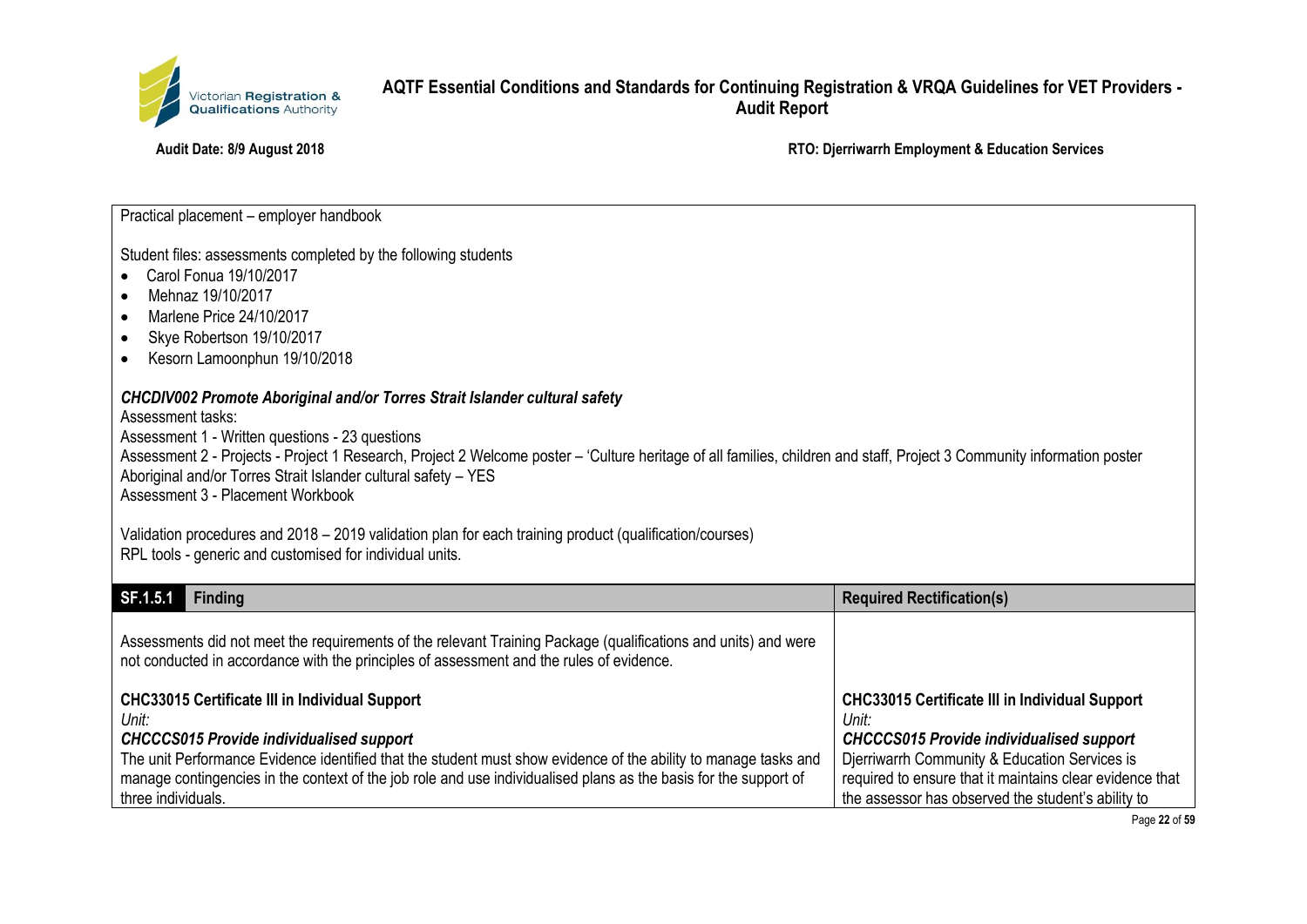

| The Observation Checklist identified that the student had individualised plans as the basis for support of three<br>individuals, as a one-line item for the assessor to tick off on. The Observation Checklist did not identify a date for<br>each of the three individuals observed and did not provide a profile of each individual.<br>Clear evidence that the assessor had observed the student's ability to manage tasks and manage contingencies<br>in the context of the job role and used individualised plans as the basis for the support of three individuals was not<br>available.                                                                                                                      | manage tasks and manage contingencies in the<br>context of the job role, used individualised plans as the<br>basis for the support of three individuals, and provide<br>the date of each observation and a profile of the<br>individuals.                                                                                                                                                                                                                         |
|---------------------------------------------------------------------------------------------------------------------------------------------------------------------------------------------------------------------------------------------------------------------------------------------------------------------------------------------------------------------------------------------------------------------------------------------------------------------------------------------------------------------------------------------------------------------------------------------------------------------------------------------------------------------------------------------------------------------|-------------------------------------------------------------------------------------------------------------------------------------------------------------------------------------------------------------------------------------------------------------------------------------------------------------------------------------------------------------------------------------------------------------------------------------------------------------------|
| Unit:<br><b>CHCDIV001 Work with diverse people (R1)</b><br>The unit Performance Evidence required the student show evidence of the ability to manage tasks and manage<br>contingencies in the context of the job role and that they had recognised situations where misunderstandings may<br>arise from diversity and formed appropriate responses.<br>The assessment tasks and the assessment records did not provide evidence that the student had demonstrated<br>their ability to manage tasks and manage contingencies in the context of the job role and that they had<br>recognised situations where misunderstandings may arise from diversity and formed appropriate responses.                            | Unit:<br><b>CHCDIV001 Work with diverse people</b><br>Djerriwarrh Community & Education Services is<br>required to ensure<br>the assessment tasks and the assessment records<br>provide evidence that students have demonstrated<br>their ability to manage tasks and manage<br>contingencies in the context of the job role and that<br>they have recognised situations where<br>misunderstandings may arise from diversity and formed<br>appropriate responses. |
| <b>CHC30113 Certificate III in Early Childhood Education and Care</b><br>Unit:<br><b>CHCECE005 Provide care for babies and toddlers</b><br>The unit Performance Evidence identified that the candidate must show evidence of the ability to manage<br>tasks and manage contingencies in the context of the job role and that there must be demonstrated evidence<br>that they had provided care to at least three different babies and toddlers of varying ages using safe and<br>hygienic practices and the unit assessment conditions identified that assessment must involve interactions<br>with actual babies and toddlers under the age of 24 months under the supervision of an early childhood<br>educator. | <b>CHC30113 Certificate III in Early Childhood</b><br><b>Education and Care</b><br>Unit:<br><b>CHCECE005 Provide care for babies and</b><br>toddlers<br>Djerriwarrh Community & Education Services is<br>required to ensure<br>that unit assessor records include evidence that the<br>student has demonstrated the provision of care to at<br>least three different babies and toddlers of varying<br>ages using safe and hygienic practices and                 |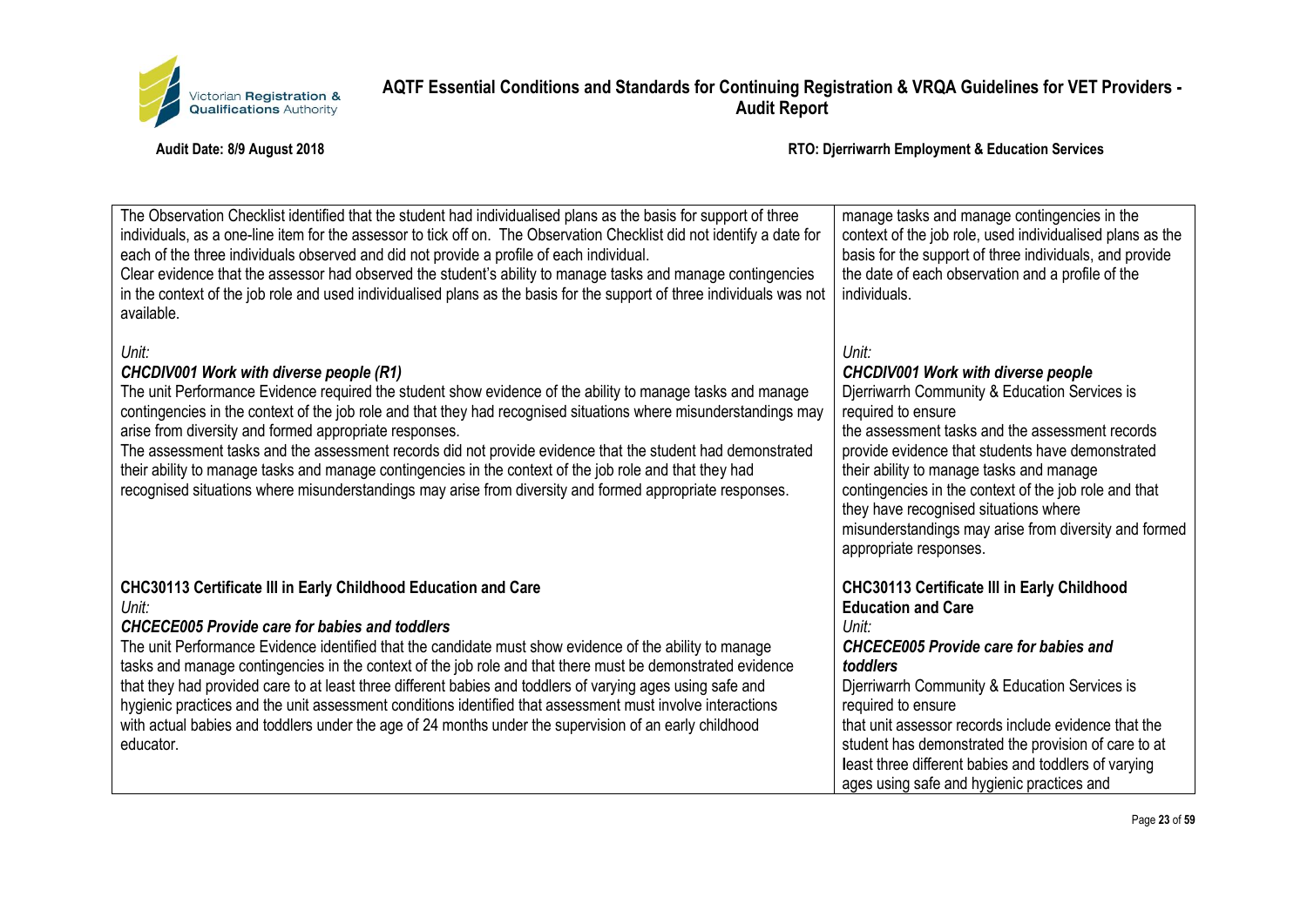

| Though the assessment information included the requirement for students to demonstrate these, the unit<br>assessment records did not include evidence that the student had demonstrated the provision of care to at least<br>three different babies and toddlers of varying ages using safe and hygienic practices and demonstrated<br>interactions with actual babies and toddlers under the age of 24 months under the supervision of an early<br>childhood educator. The Assessor Observation Checklist included the provision for a tick to indicate that the<br>learner had been observed providing care to least different three babies and toddlers, however the dates of the<br>observations and a profile of each baby and toddler had not been identified. | demonstrated interactions with actual babies and<br>toddlers under the age of 24 months under the<br>supervision of an early childhood educator, identifying<br>the date of each interaction observed and the profile of<br>each baby and toddler.                                                   |
|----------------------------------------------------------------------------------------------------------------------------------------------------------------------------------------------------------------------------------------------------------------------------------------------------------------------------------------------------------------------------------------------------------------------------------------------------------------------------------------------------------------------------------------------------------------------------------------------------------------------------------------------------------------------------------------------------------------------------------------------------------------------|------------------------------------------------------------------------------------------------------------------------------------------------------------------------------------------------------------------------------------------------------------------------------------------------------|
| Unit:<br>CHCDIV002 Promote Aboriginal and/or Torres Strait Islander cultural safety<br>The unit assessment requirements identified that assessment must involve persons approved of by relevant local<br>community elders. Djerriwarrh has sourced assessment tools developed by Wyndham which had been reviewed<br>and approved by the aboriginal elder - Aunt Linda, however Djerriwarrh did not have evidence that assessment<br>involved persons approved of by relevant local community elders.                                                                                                                                                                                                                                                                 | Unit:<br><b>CHCDIV002 Promote Aboriginal and/or Torres</b><br><b>Strait Islander cultural safety</b><br>Djerriwarrh Community & Education Services is<br>required to ensure<br>Djerriwarrh maintains evidence that assessment<br>involves persons approved of by relevant local<br>community elders. |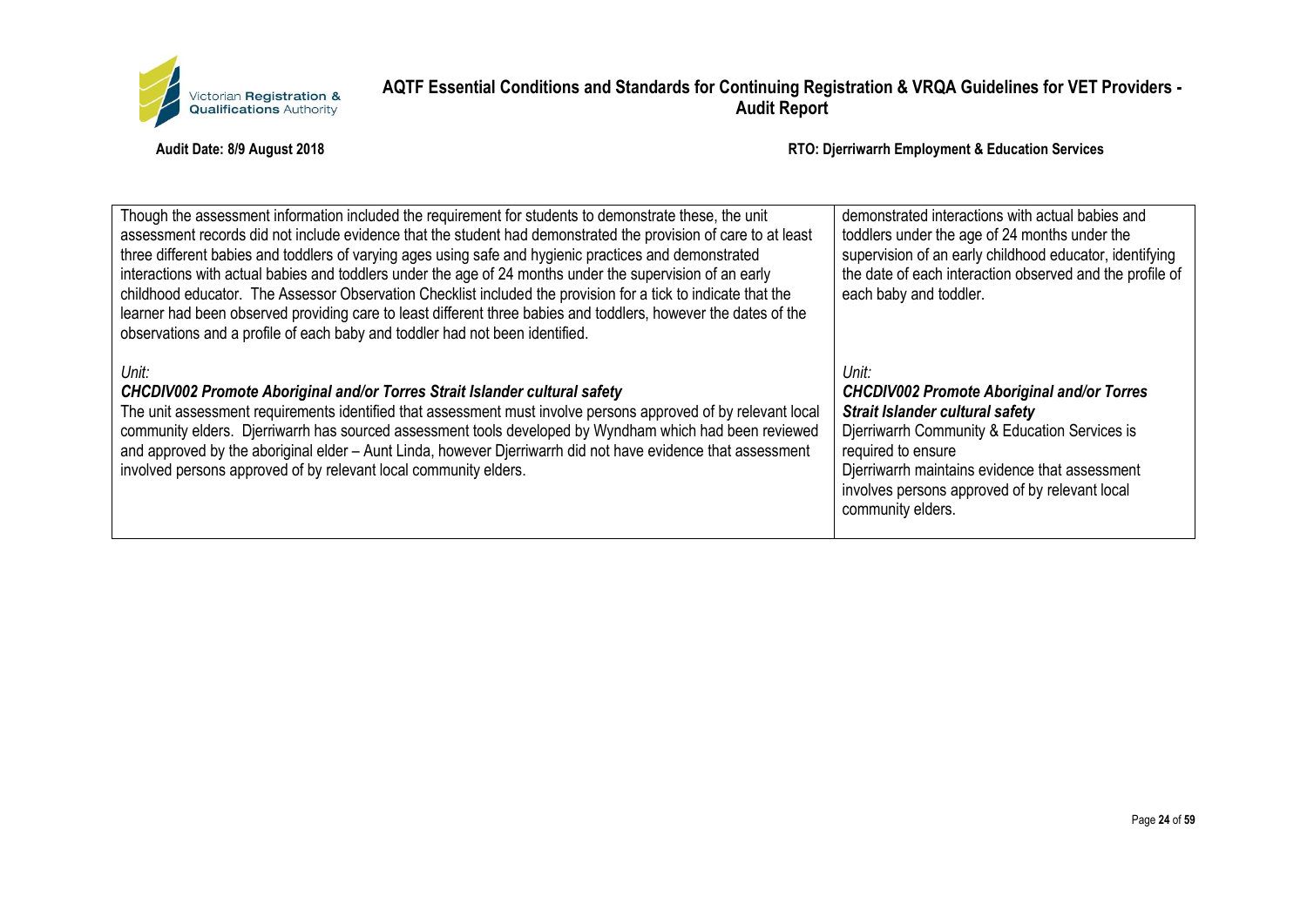

| 2.1 - The RTO establishes the needs of clients and delivers services to meet these needs.                                                                                                                                                                                                                  |                                  | <b>Compliant</b> |
|------------------------------------------------------------------------------------------------------------------------------------------------------------------------------------------------------------------------------------------------------------------------------------------------------------|----------------------------------|------------------|
| <b>Evidence/Documentation Reviewed</b>                                                                                                                                                                                                                                                                     |                                  |                  |
| Sample of Pre-training review and interview forms<br>Sample of completed LLN assessments<br>Student file records for student files sampled<br>Skills First criteria and assessment records<br><b>Student Handbook: Student Support Services</b><br>Notes on student support provided - Axcelerate records. |                                  |                  |
| SF.2.1.1<br><b>Finding</b>                                                                                                                                                                                                                                                                                 | <b>Required Rectification(s)</b> |                  |
| Djerriwarrh Community & Education Services had established the needs of clients and delivered services to meet<br>these needs.                                                                                                                                                                             | N/A                              |                  |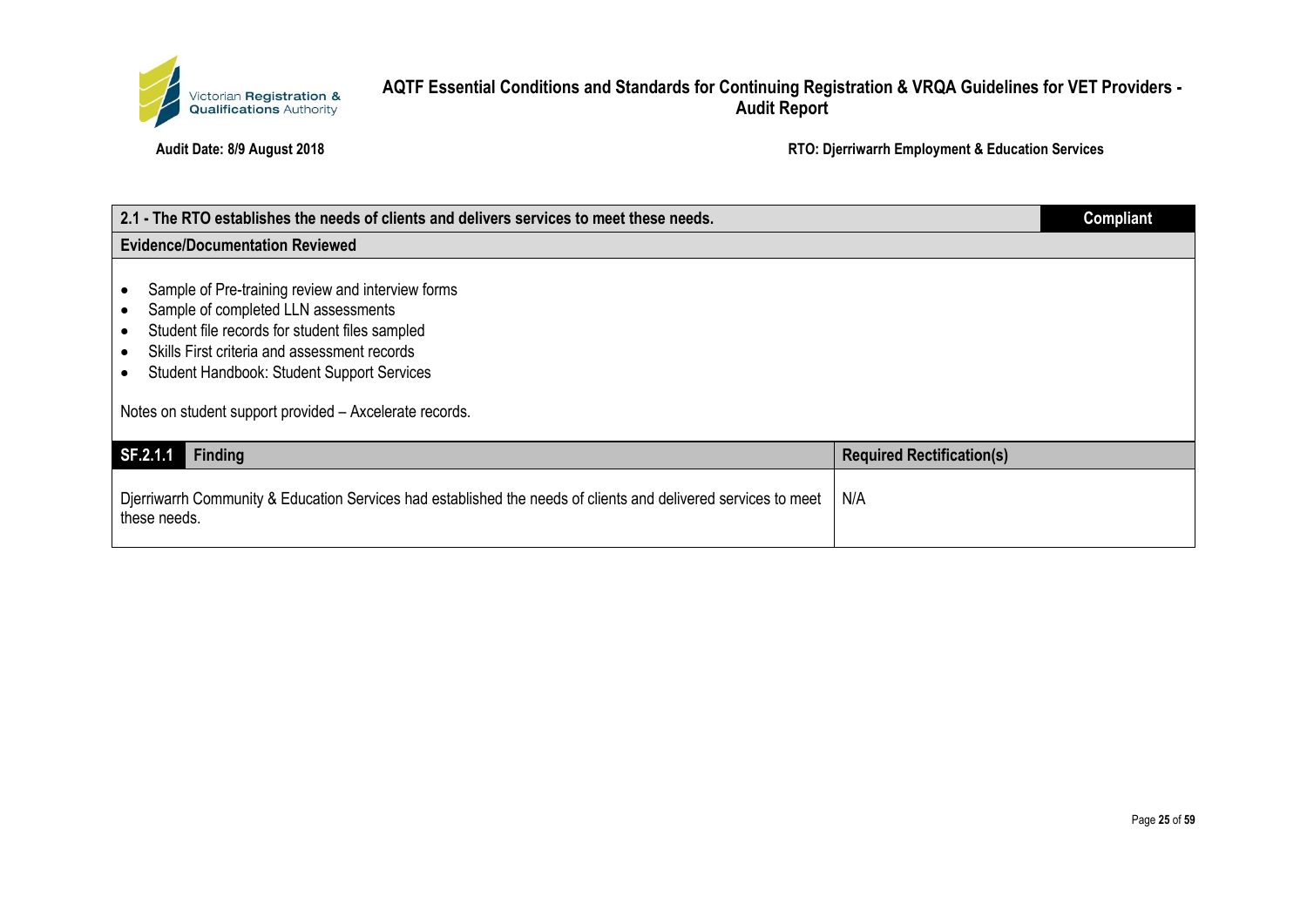

| 2.2 - The RTO continuously improves client services by collecting, analysing and acting upon relevant data.                                                                                                                                                                                     |                                                                                                                                                                                                                                                                                                                           |  |  |
|-------------------------------------------------------------------------------------------------------------------------------------------------------------------------------------------------------------------------------------------------------------------------------------------------|---------------------------------------------------------------------------------------------------------------------------------------------------------------------------------------------------------------------------------------------------------------------------------------------------------------------------|--|--|
| <b>Evidence/Documentation Reviewed</b>                                                                                                                                                                                                                                                          |                                                                                                                                                                                                                                                                                                                           |  |  |
| No evidence of the systematic collection of feedback on the effectiveness of client support services, to identify areas for improvement was not provided.                                                                                                                                       |                                                                                                                                                                                                                                                                                                                           |  |  |
| SF.2.2.1<br>Finding                                                                                                                                                                                                                                                                             | <b>Required Rectification(s)</b>                                                                                                                                                                                                                                                                                          |  |  |
| Djerriwarrh Community & Education Services had not implemented a strategy for the systematic collection of data<br>for the continuous improvement of client support services to enable the analysing and acting upon relevant<br>information to ensure that student services met student needs. | Djerriwarrh Community & Education Services is<br>required to develop and implement a systematic<br>strategy for the collection of data for the continuous<br>improvement of client support services to enable the<br>analysing and acting upon relevant information to<br>ensure that student services met student needs. |  |  |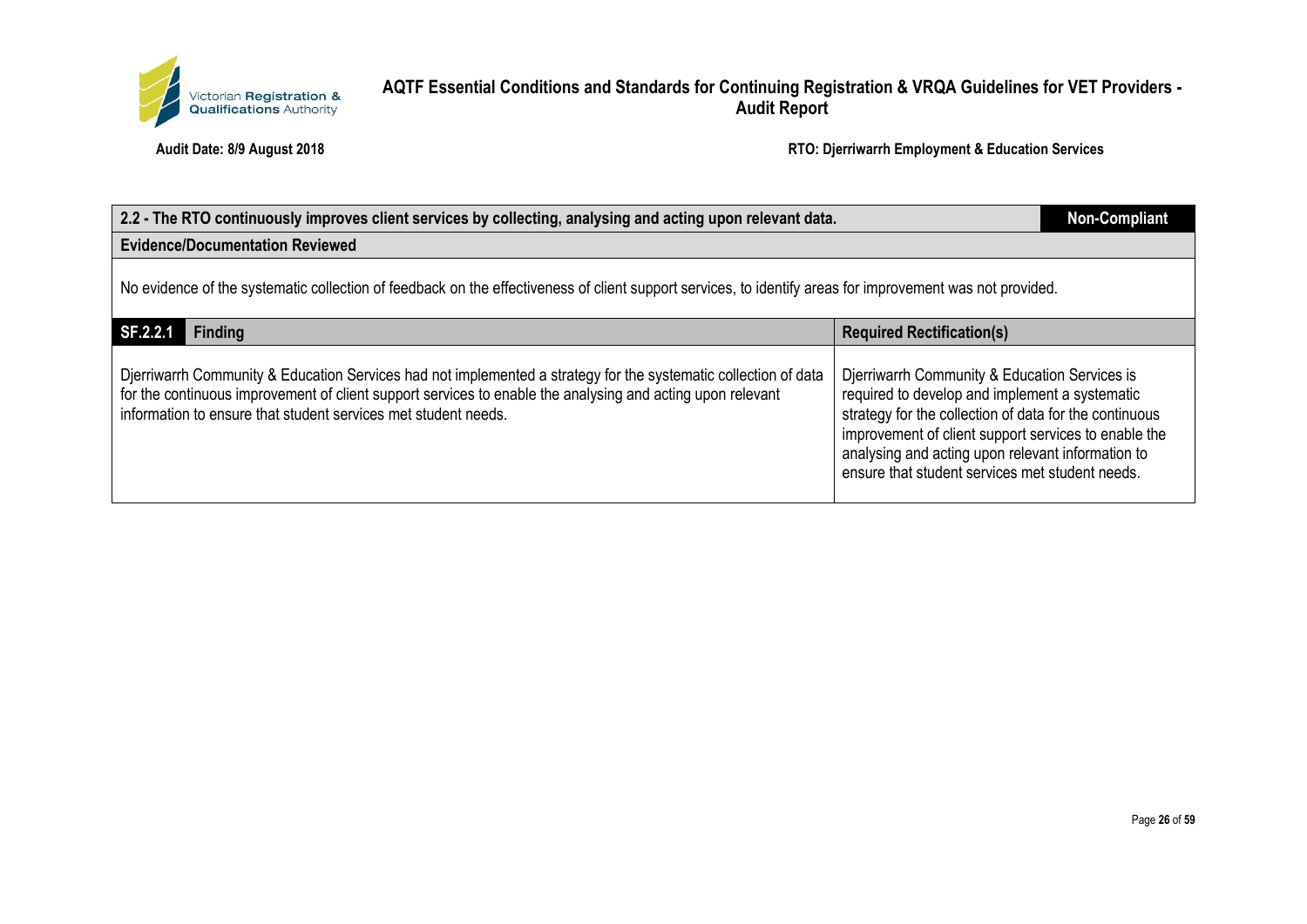

| 2.3 - Before clients enrol or enter into an agreement, the RTO informs them about the training, assessment and support services to be<br>provided, and about their rights and obligations.                                                              |                                  | <b>Compliant</b> |
|---------------------------------------------------------------------------------------------------------------------------------------------------------------------------------------------------------------------------------------------------------|----------------------------------|------------------|
| <b>Evidence/Documentation Reviewed</b>                                                                                                                                                                                                                  |                                  |                  |
| Course information brochures<br>Two week induction program for all learners, prior to enrolment<br>Web information<br>Pre-training interviews                                                                                                           |                                  |                  |
| SF.2.3.1<br><b>Finding</b>                                                                                                                                                                                                                              | <b>Required Rectification(s)</b> |                  |
| Djerriwarrh Community & Education Services had provided sufficient information, before students enrolled or<br>entered into an agreement, about the training, assessment and support services to be provided and about their<br>rights and obligations. | N/A                              |                  |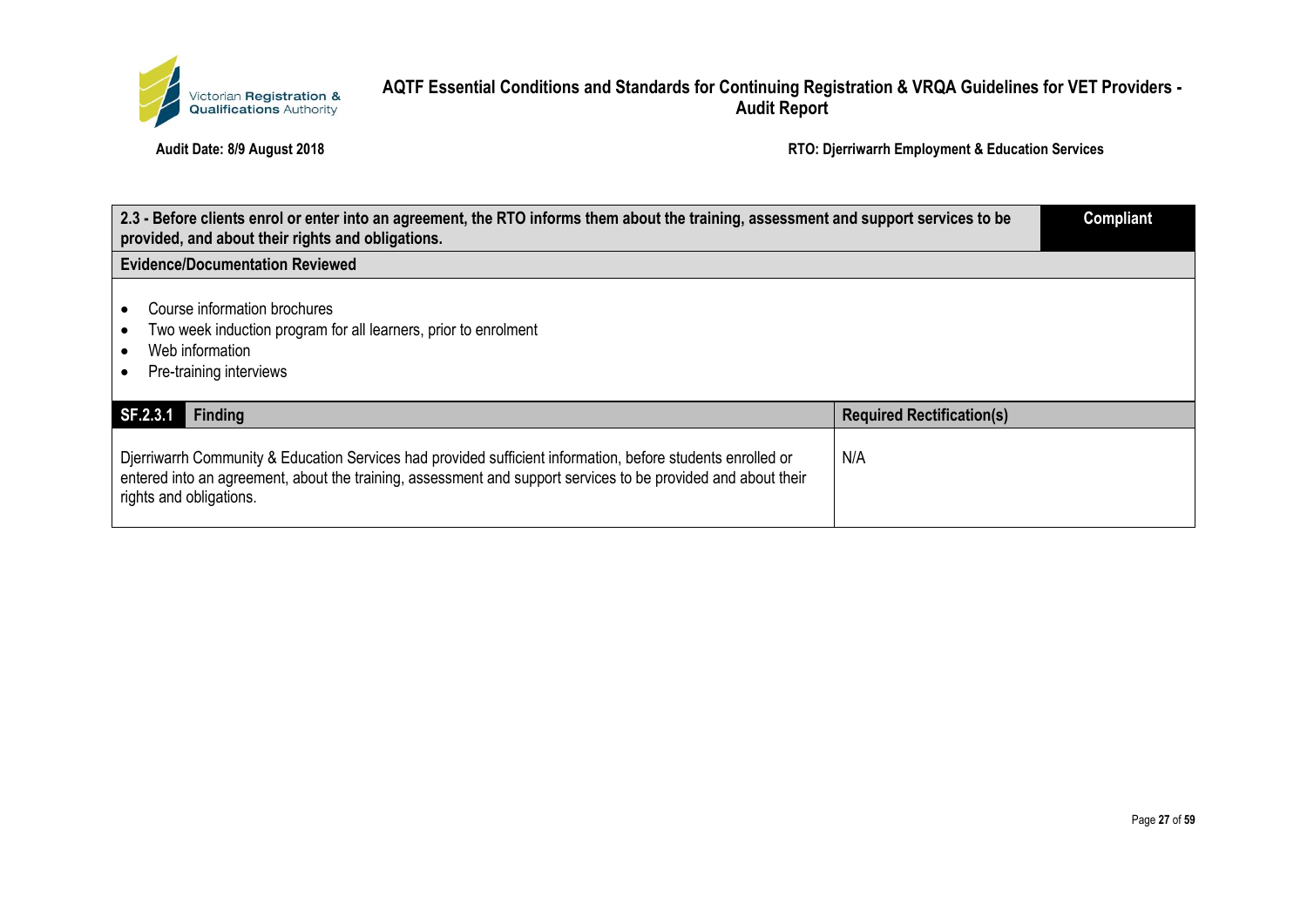

**Audit Date: 8/9 August 2018 RTO: Djerriwarrh Employment & Education Services**

| 2.4 - Employers and other parties who contribute to each learner's training and assessment are engaged in the development, delivery<br>and monitoring of training and assessment.                                                                                                                 |                                  | <b>Compliant</b> |
|---------------------------------------------------------------------------------------------------------------------------------------------------------------------------------------------------------------------------------------------------------------------------------------------------|----------------------------------|------------------|
| <b>Evidence/Documentation Reviewed</b>                                                                                                                                                                                                                                                            |                                  |                  |
| Industry consultation – Training and Assessment Strategy appendices<br>Work placement student information and employer information.<br>Practical placement agreement<br>Practical placement Employer Handbook<br>Practical placement student journal – workplace attendance record, daily journal |                                  |                  |
| SF.2.4.1<br><b>Finding</b>                                                                                                                                                                                                                                                                        | <b>Required Rectification(s)</b> |                  |
| The employer contributed significantly to each learner's training and assessment and were engaged in the<br>development, delivery and monitoring of training and assessment.                                                                                                                      | N/A                              |                  |

#### **Improvement Opportunities**

Djerriwarrh Community & Education Services would benefit from reviewing Work Placement documentation to ensure that it is consistent with the *Guidelines issued by the Department of Education and Training Victoria for Registered Training Organisations and Employers in relation to Post-Secondary Students undertaking Practical Placements (Updated Practical Placement Guidelines) as at 10 April 2017*, in the identification of the Department's current insurance provider.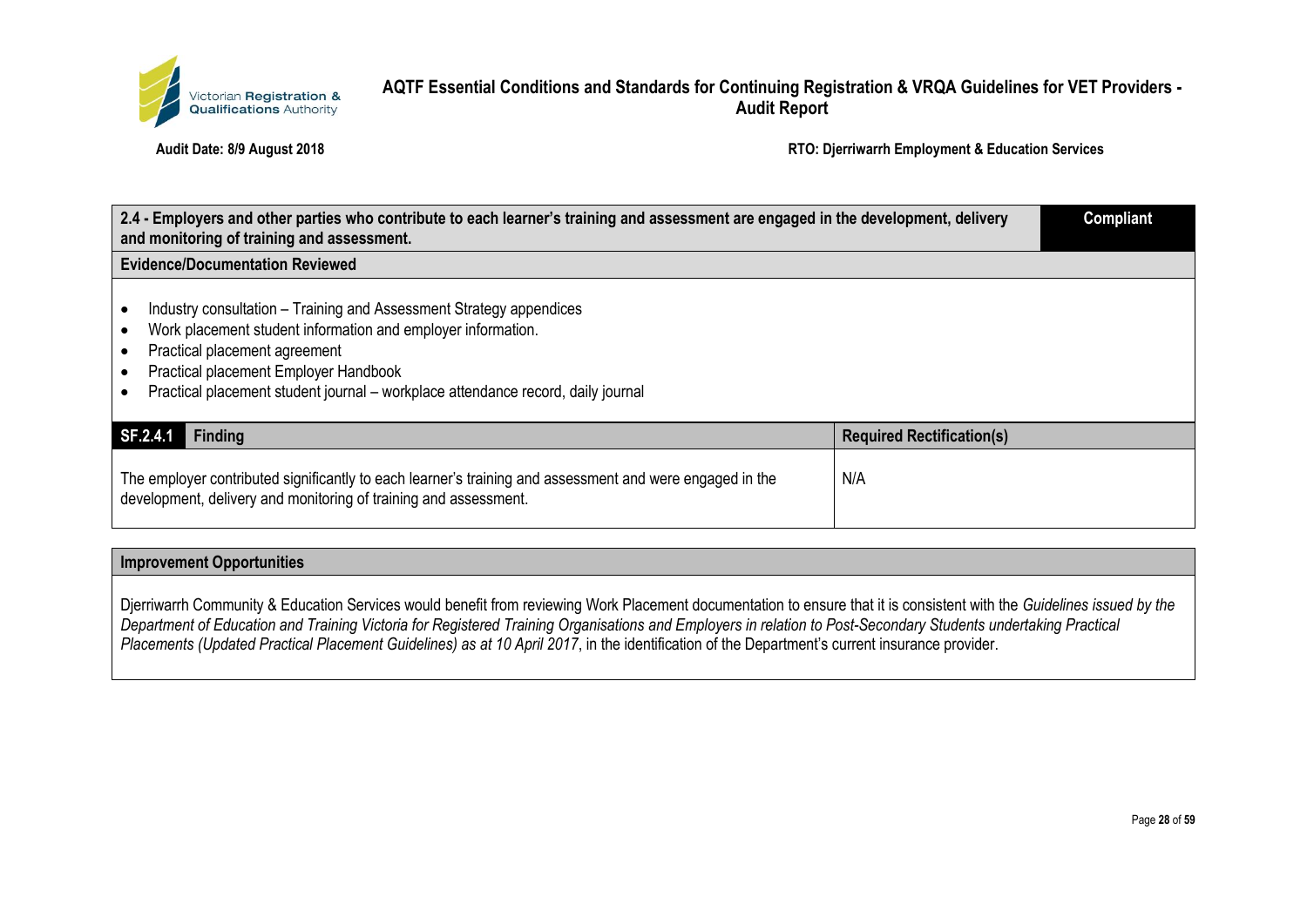

| 2.5 - Learners receive training, assessment and support services that meet their individual needs.                                                                                        |                                  | <b>Compliant</b> |
|-------------------------------------------------------------------------------------------------------------------------------------------------------------------------------------------|----------------------------------|------------------|
| <b>Evidence/Documentation Reviewed</b>                                                                                                                                                    |                                  |                  |
| Sample of student file notes<br>Student interviews                                                                                                                                        |                                  |                  |
| SF.2.5.1<br>Finding                                                                                                                                                                       | <b>Required Rectification(s)</b> |                  |
| Djerriwarrh Community & Education Services had provided sufficient support to ensure that learners received<br>training, assessment and support services that met their individual needs. | N/A                              |                  |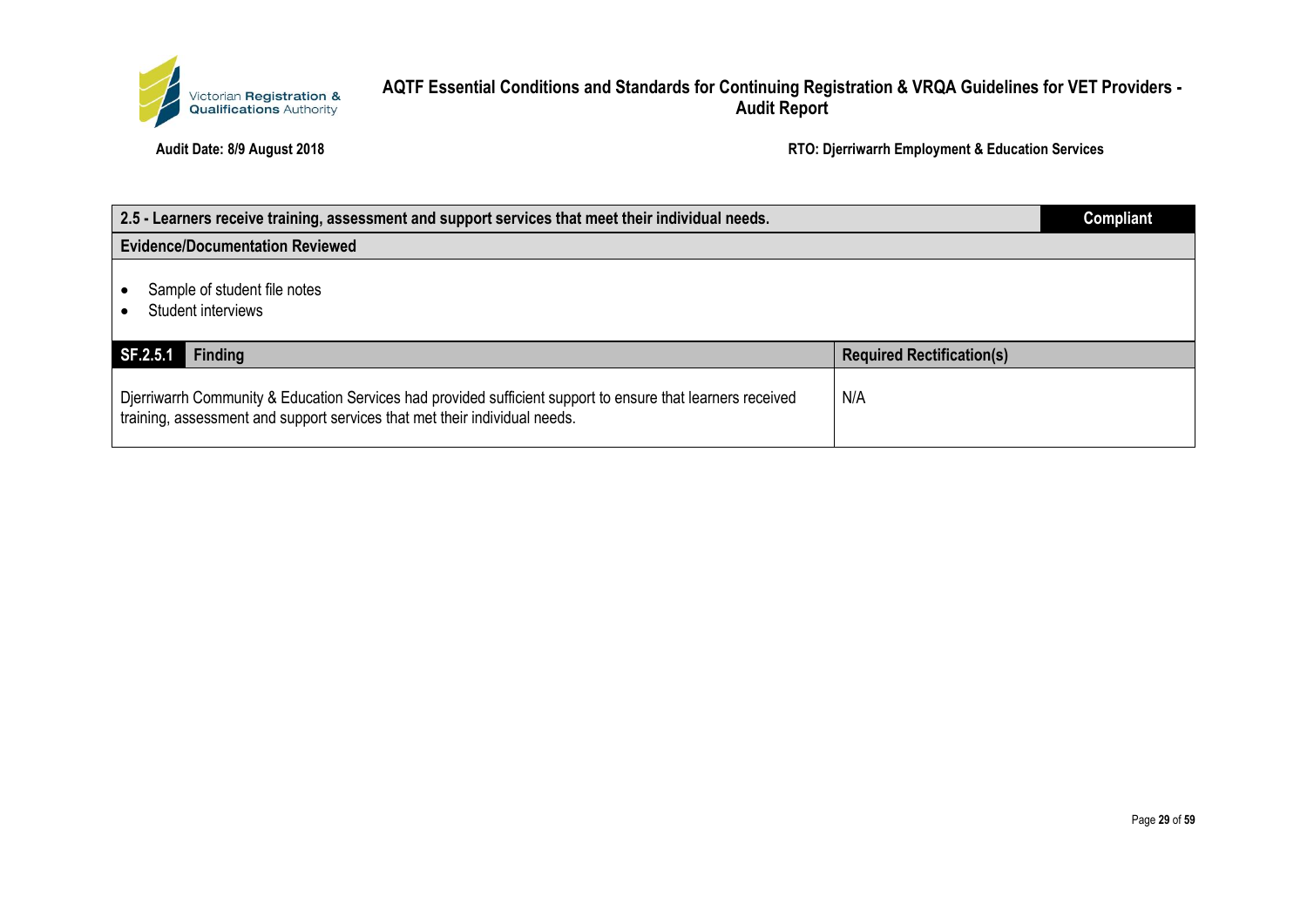

| 2.6 - Learners have timely access to current and accurate records of their participation and progress.                                                                                                |                                  | <b>Compliant</b> |
|-------------------------------------------------------------------------------------------------------------------------------------------------------------------------------------------------------|----------------------------------|------------------|
| <b>Evidence/Documentation Reviewed</b>                                                                                                                                                                |                                  |                  |
| Student Handbook<br>Student records<br>Email requests                                                                                                                                                 |                                  |                  |
| Finding<br>SF.2.6.1                                                                                                                                                                                   | <b>Required Rectification(s)</b> |                  |
| Djerriwarrh Community & Education Services had developed and implemented procedures to ensure that<br>learners had timely access to current and accurate records of their participation and progress. | N/A                              |                  |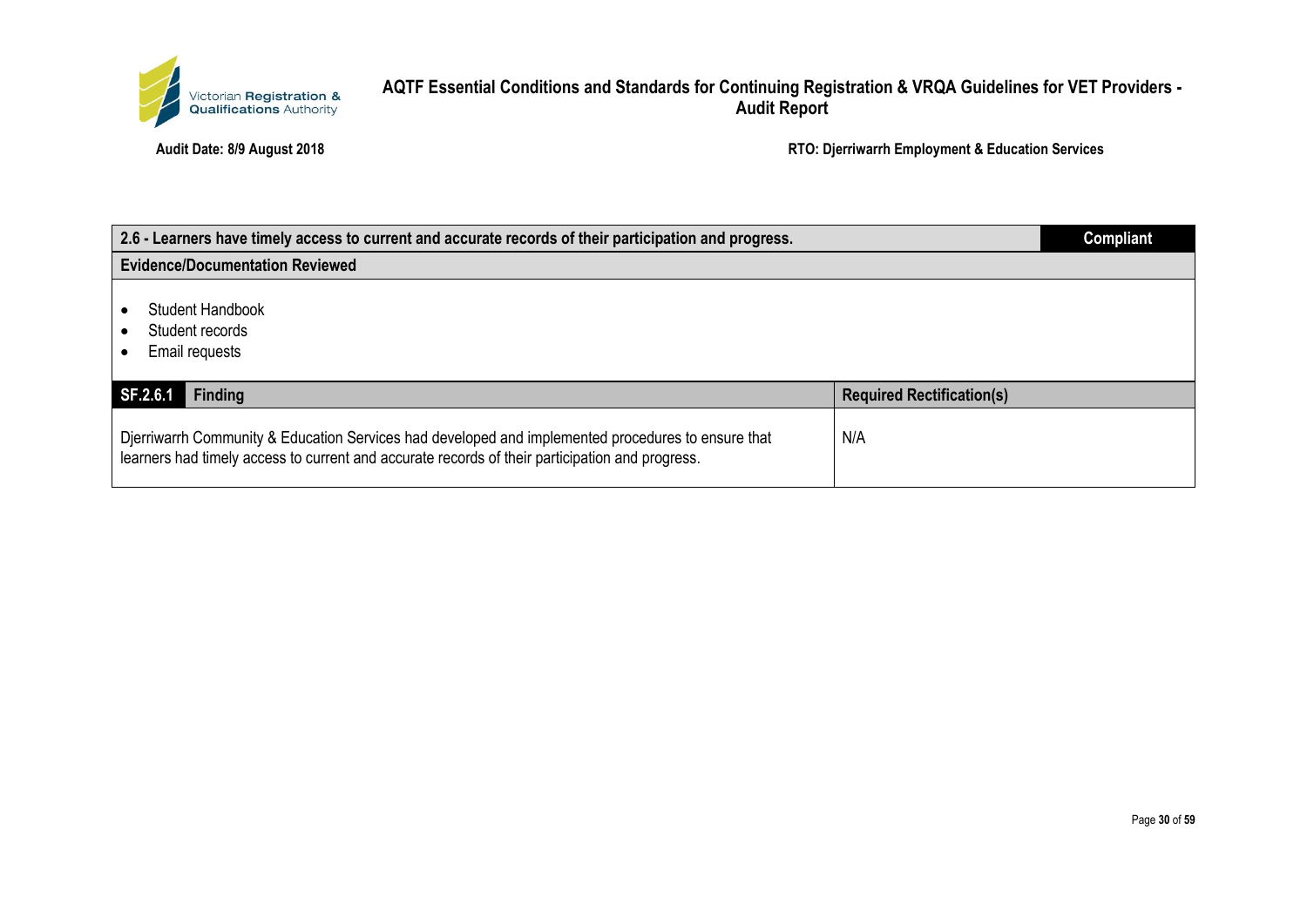

**Audit Date: 8/9 August 2018 RTO: Djerriwarrh Employment & Education Services**

| 2.7 - The RTO provides appropriate mechanisms and services for learners to have complaints and appeals addressed efficiently and<br>effectively.                                                                                                                                                                                                               |                                  | <b>Compliant</b> |
|----------------------------------------------------------------------------------------------------------------------------------------------------------------------------------------------------------------------------------------------------------------------------------------------------------------------------------------------------------------|----------------------------------|------------------|
| <b>Evidence/Documentation Reviewed</b>                                                                                                                                                                                                                                                                                                                         |                                  |                  |
| Student Handbook - Complaints and Appeals.<br><b>Complaints and Appeals Brochure.</b><br>Complaints and Appeals Policy and Procedures.                                                                                                                                                                                                                         |                                  |                  |
| SF.2.7.1<br><b>Finding</b>                                                                                                                                                                                                                                                                                                                                     | <b>Required Rectification(s)</b> |                  |
| Djerriwarrh Community & Education Services provided appropriate mechanisms and services for learners to have<br>complaints and appeals addressed efficiently and effectively. The complaints and appeals procedures included<br>procedures for students to appeal a complaints decision and the source for an independent external mediator was<br>identified. | N/A                              |                  |

#### **Improvement Opportunities**

Djerriwarrh Community & Education Services would benefit by identifying in the Complaints and Appeals Procedures and the Student Handbook, the VRQA as a source of external mediation rather than the National Training Complaints hotline.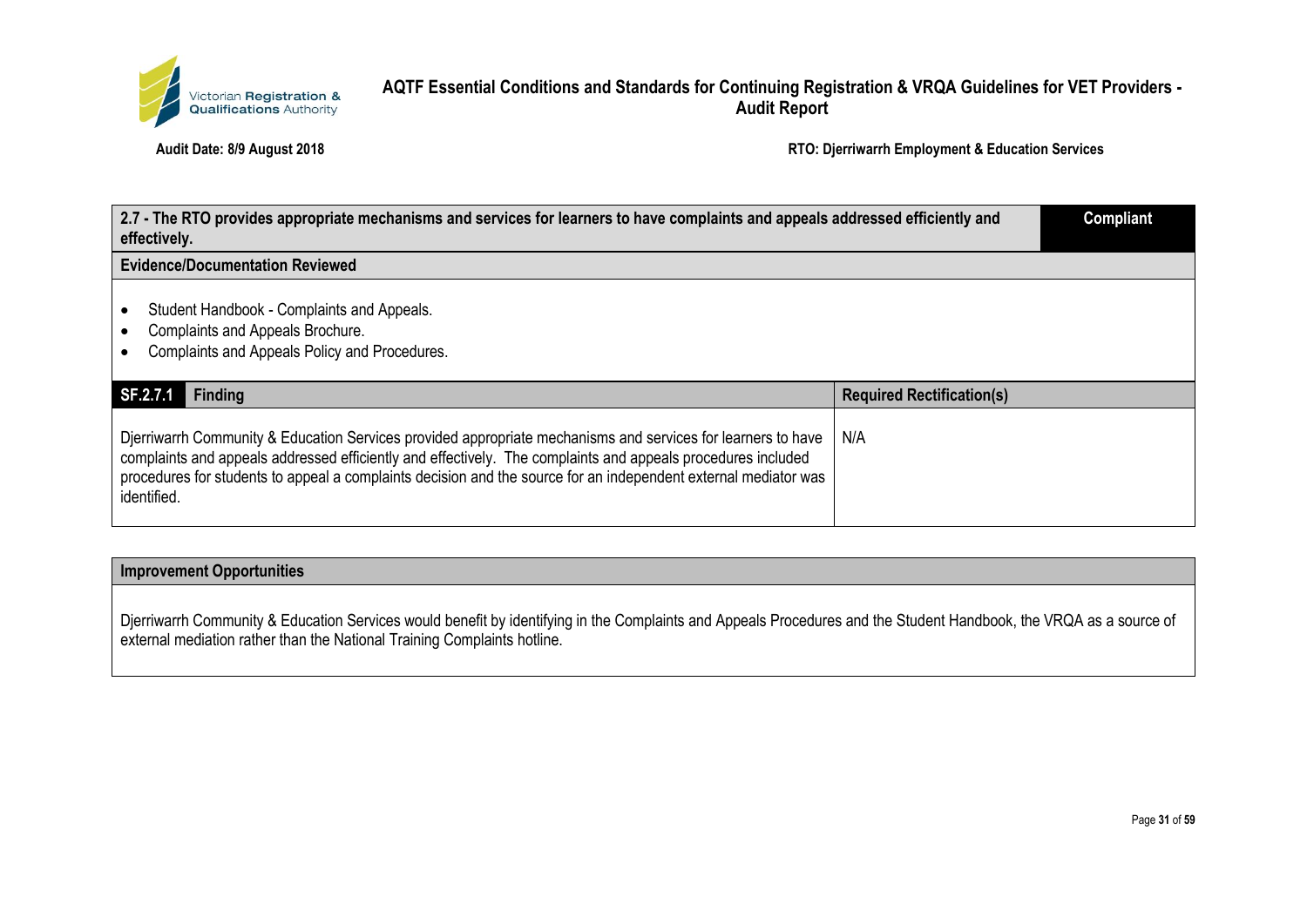

| 3.1 - The RTO's management of its operations ensures clients receive the services detailed in their agreement with the RTO.                                |                                  | <b>Compliant</b> |
|------------------------------------------------------------------------------------------------------------------------------------------------------------|----------------------------------|------------------|
| <b>Evidence/Documentation Reviewed</b>                                                                                                                     |                                  |                  |
| procedures.<br>Student enrolment form.<br>Pre-enrolment induction.<br>Student Handbook – Djerriwarrh responsibilities, student responsibilities            |                                  |                  |
| SF.3.1.1<br>Finding                                                                                                                                        | <b>Required Rectification(s)</b> |                  |
| Djerriwarrh Community & Education Services management of its operations ensured clients received the services<br>detailed in their agreement with the RTO. | N/A                              |                  |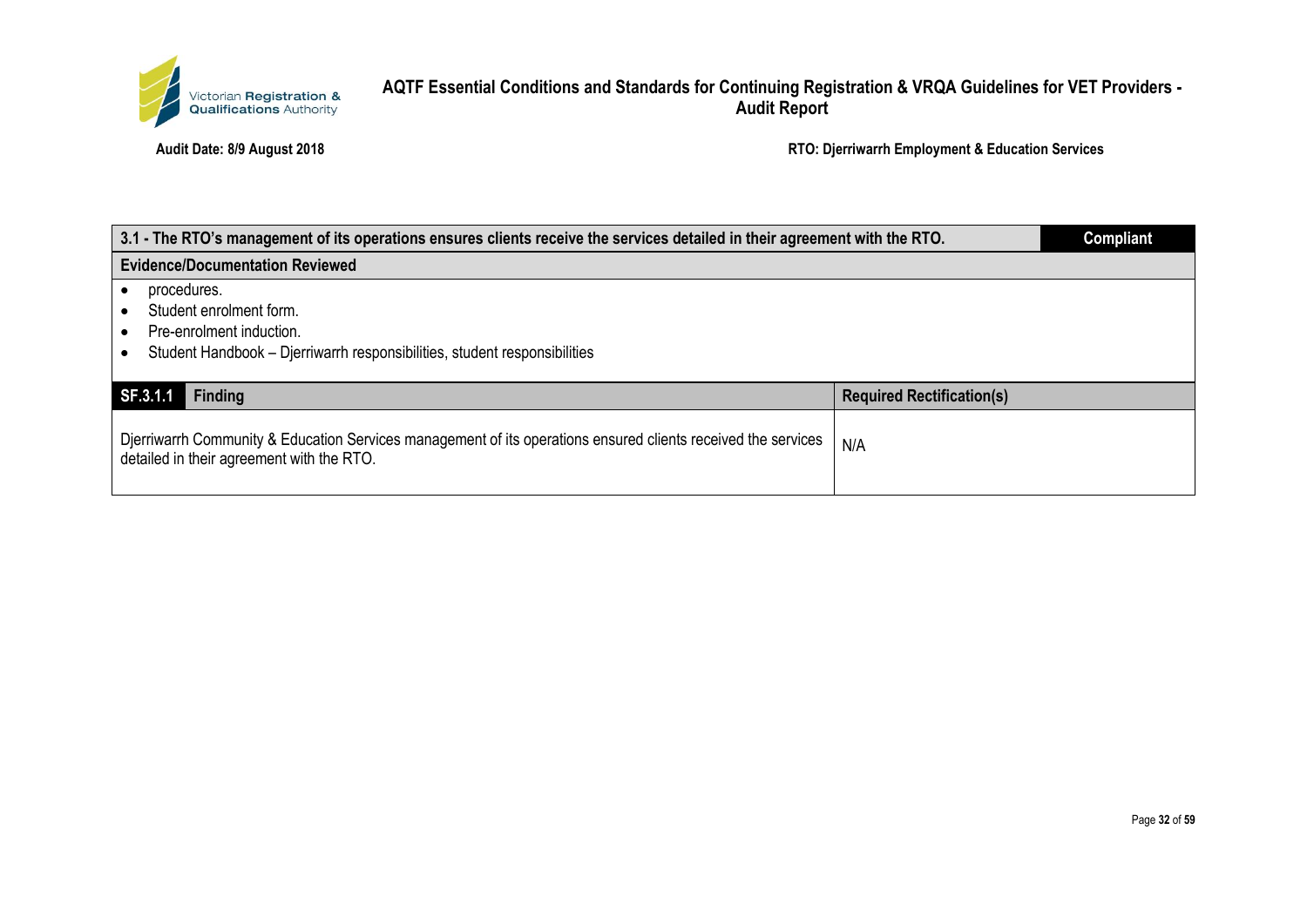

| 3.2 - The RTO uses a systematic and continuous improvement approach to the management of operations.                                 |                                  | <b>Compliant</b> |
|--------------------------------------------------------------------------------------------------------------------------------------|----------------------------------|------------------|
| 2018 Internal audit against AQTF Conditions and Standards<br>AQTF/VRQA 2018 internal audit rectification plan                        |                                  |                  |
| SF.3.2.1<br><b>Finding</b>                                                                                                           | <b>Required Rectification(s)</b> |                  |
| Djerriwarrh Community & Education Services used a systematic and continuous improvement approach to the<br>management of operations. | N/A                              |                  |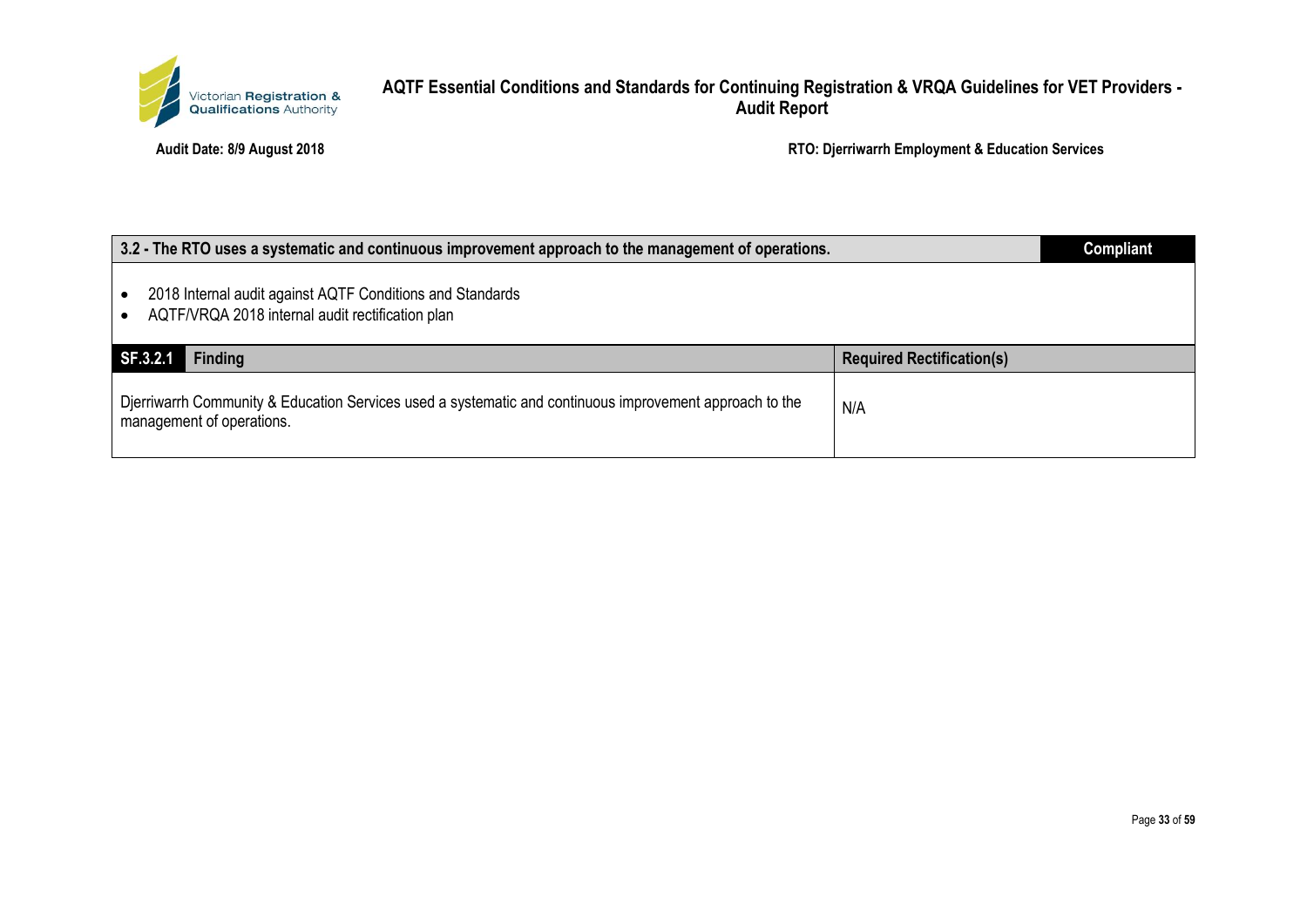

| 3.3 - The RTO monitors training and/or assessment services provided on its behalf to ensure that it complies with all aspects of the<br><b>AQTF Essential Conditions and Standards for Continuing Registration.</b> |                                  | <b>Not audited</b> |
|---------------------------------------------------------------------------------------------------------------------------------------------------------------------------------------------------------------------|----------------------------------|--------------------|
| Dierriwarrh Community & Education Services does not have third parties delivering training on its behalf.                                                                                                           |                                  |                    |
| SF.3.3.1<br><b>Finding</b>                                                                                                                                                                                          | <b>Required Rectification(s)</b> |                    |
| Dierriwarrh Community & Education Services does not have third parties delivering training on its behalf.                                                                                                           | N/A                              |                    |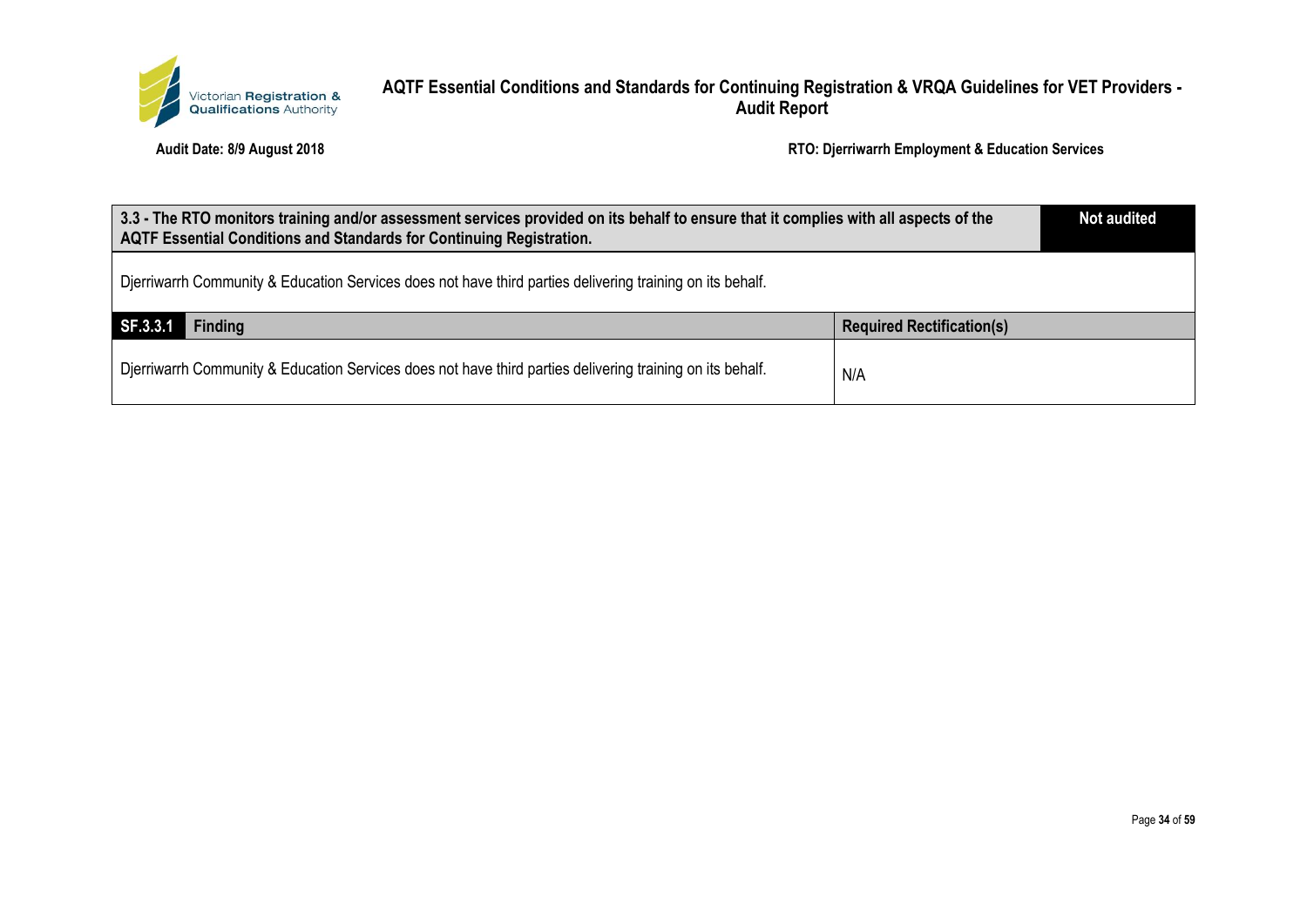

| 3.4 - The RTO manages records to ensure their accuracy and integrity.                                                                                                                                                                                                                                                                                                                                                                                                                                                                                               |                                  | <b>Compliant</b> |
|---------------------------------------------------------------------------------------------------------------------------------------------------------------------------------------------------------------------------------------------------------------------------------------------------------------------------------------------------------------------------------------------------------------------------------------------------------------------------------------------------------------------------------------------------------------------|----------------------------------|------------------|
| <b>Sighted Policies and Procedures:</b><br>Privacy<br>Information technology use<br>Administration and records management – document control and authorisation, document storage, corporate documents and records, training participant records, other<br>participant records, back up arrangement, archiving and disposal<br>Dissemination of information<br>Training administration and records management policy and procedures<br>Training record retention and archiving schedule<br>Axcelerate - sample records<br>Student file samples - paper-based records |                                  |                  |
| SF.3.4.1<br><b>Finding</b>                                                                                                                                                                                                                                                                                                                                                                                                                                                                                                                                          | <b>Required Rectification(s)</b> |                  |
| Djerriwarrh Community & Education Services managed records to ensure their accuracy and integrity.                                                                                                                                                                                                                                                                                                                                                                                                                                                                  | N/A                              |                  |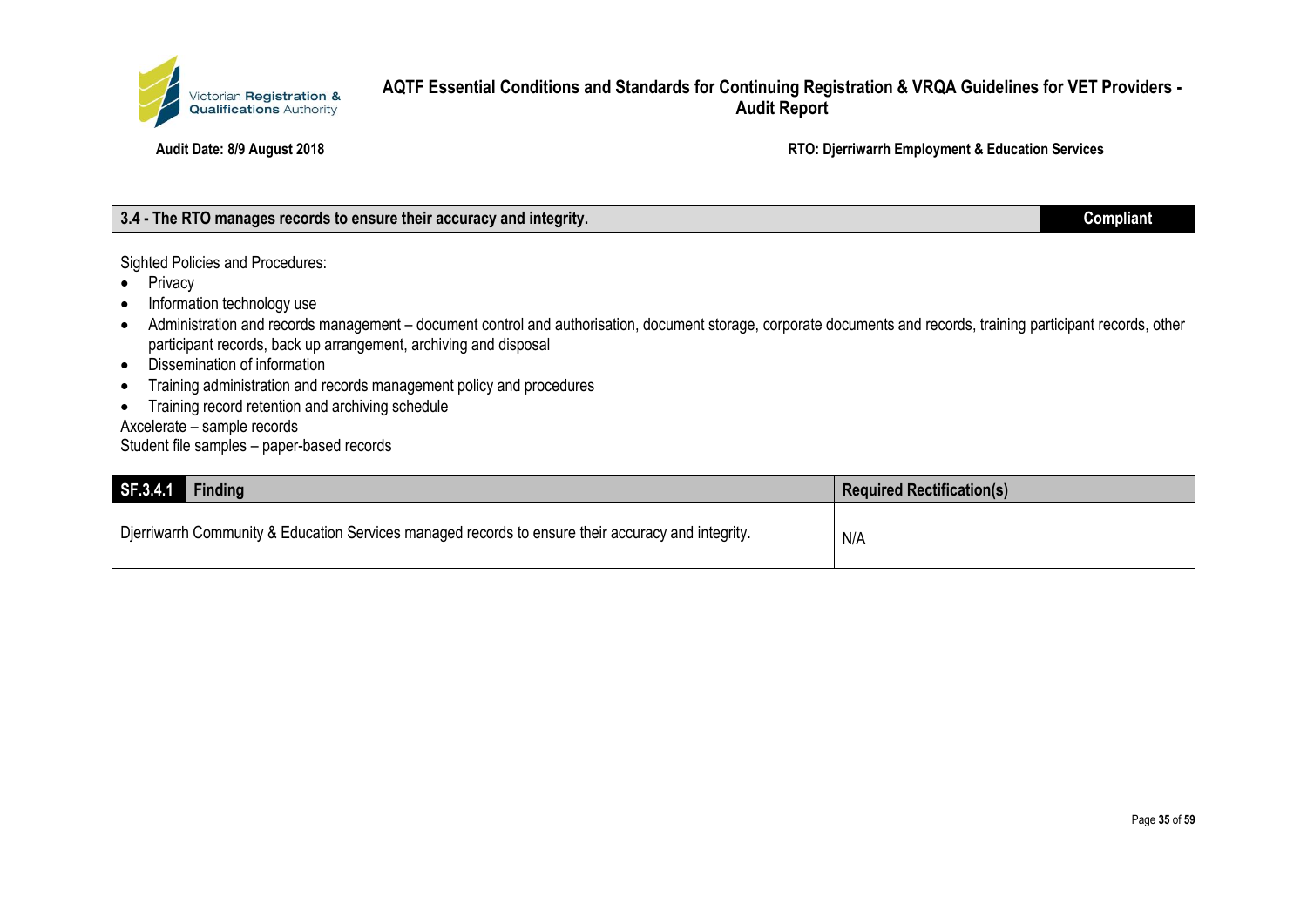

**Audit Date: 8/9 August 2018 RTO: Djerriwarrh Employment & Education Services**

# **Detailed Findings – 2016 VRQA Guidelines for VET Providers**

| GUIDELINE 1.1 - An RTO must ensure that it has a current strategic plan and a detailed business plan which have been approved by its<br>governing body.<br>An RTO ensures the strategic plan details the overall vision, mission, board of directors and strategic directions of the RTO and clearly indicates that provision of vocational<br>a)<br>education is a primary purpose of the RTO.<br>An RTO ensures the business plan details the operational and workforce development arrangements for a three year period that incorporates:<br>b) |                                  |  |
|-----------------------------------------------------------------------------------------------------------------------------------------------------------------------------------------------------------------------------------------------------------------------------------------------------------------------------------------------------------------------------------------------------------------------------------------------------------------------------------------------------------------------------------------------------|----------------------------------|--|
| description of the business including an organisation chart, courses, location(s) and facilities<br>a continuous improvement plan or risk management strategy<br>н.<br>iii.<br>a work force development plan<br>strategic alliances with other education or service providers or third party arrangements<br>iv.<br>training and assessment delivery including proposed facilities and delivery hours<br>V.                                                                                                                                         |                                  |  |
| Not audited as part of this re-registration audit.                                                                                                                                                                                                                                                                                                                                                                                                                                                                                                  |                                  |  |
| GF 1.1<br><b>Finding</b>                                                                                                                                                                                                                                                                                                                                                                                                                                                                                                                            | <b>Required Rectification(s)</b> |  |
| Not audited as part of this re-registration audit.<br>N/A                                                                                                                                                                                                                                                                                                                                                                                                                                                                                           |                                  |  |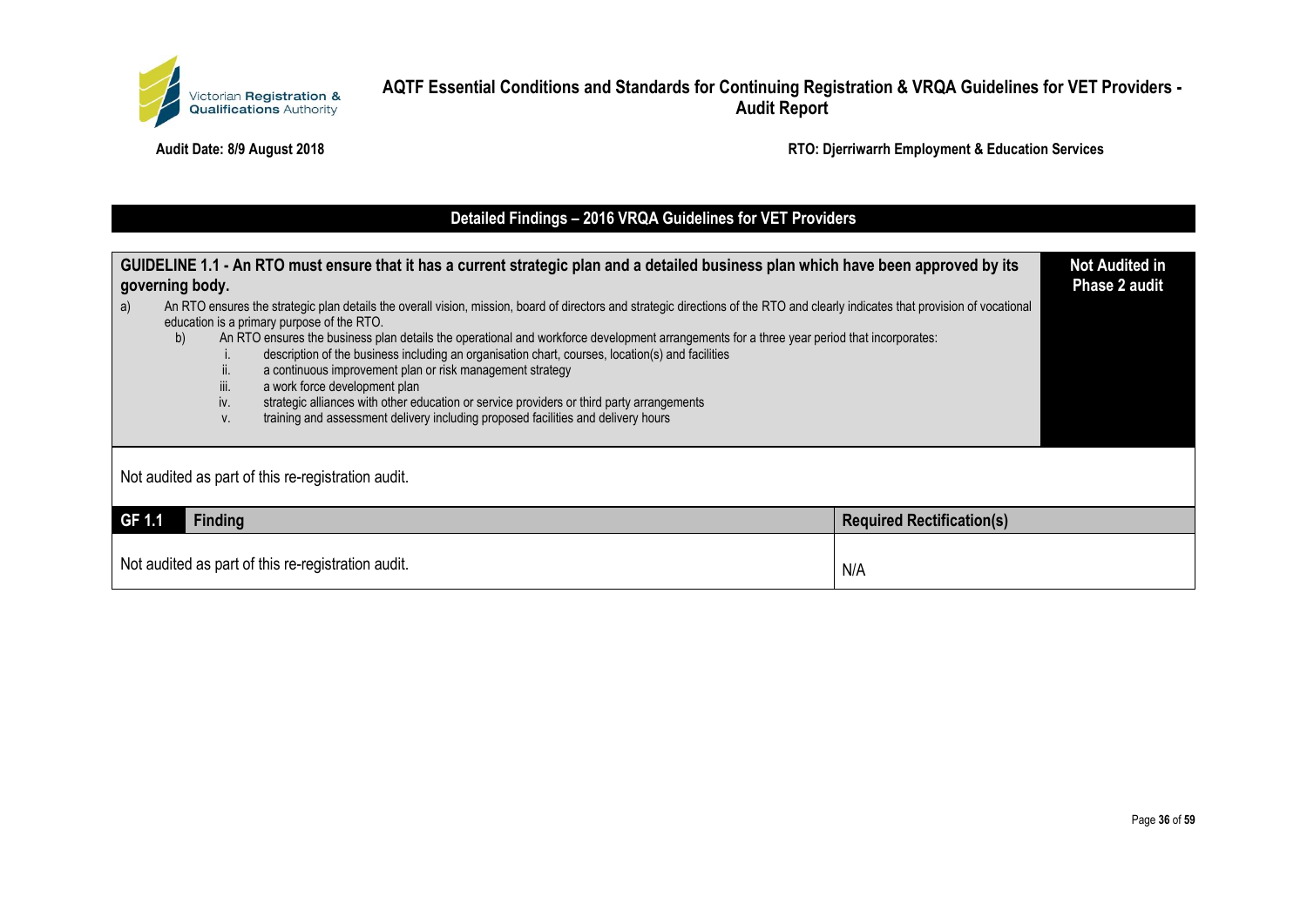

| GUIDELINE 1.2 - An RTO demonstrates its financial viability and its capacity to sustain quality VET into the future by ensuring it has a<br>three year financial plan that includes:                                 |                                                                                                                                                                      | Not audited in<br><b>Phase 2 audit</b> |  |
|----------------------------------------------------------------------------------------------------------------------------------------------------------------------------------------------------------------------|----------------------------------------------------------------------------------------------------------------------------------------------------------------------|----------------------------------------|--|
| a)                                                                                                                                                                                                                   | projected student enrolments by qualifications                                                                                                                       |                                        |  |
| b)                                                                                                                                                                                                                   | a range of financial indicators, including                                                                                                                           |                                        |  |
|                                                                                                                                                                                                                      | cash flow                                                                                                                                                            |                                        |  |
|                                                                                                                                                                                                                      | current ratio of total current assets versus total current liabilities (equal to or greater than 1)<br>ΙΙ.                                                           |                                        |  |
|                                                                                                                                                                                                                      | iii.<br>debt ratio Total Liabilities/Total Assets (equal to or less than 1)                                                                                          |                                        |  |
| the VET provider shows that it has a financial guarantor with the capacity to service the guarantee and/or to demonstrate sufficient working capital to operate for at least<br>C)<br>6 months without tuition fees. |                                                                                                                                                                      |                                        |  |
| $\mathsf{d}$                                                                                                                                                                                                         | details about whether any person involved in the management or provision of courses by the RTO meets any of the descriptions listed in section 4.3.11(2) of the Act. |                                        |  |
| Not audited as part of this re-registration audit.                                                                                                                                                                   |                                                                                                                                                                      |                                        |  |
| GF 1.2                                                                                                                                                                                                               | <b>Finding</b>                                                                                                                                                       | <b>Required Rectification(s)</b>       |  |
|                                                                                                                                                                                                                      | Not audited as part of this re-registration audit.                                                                                                                   | N/A                                    |  |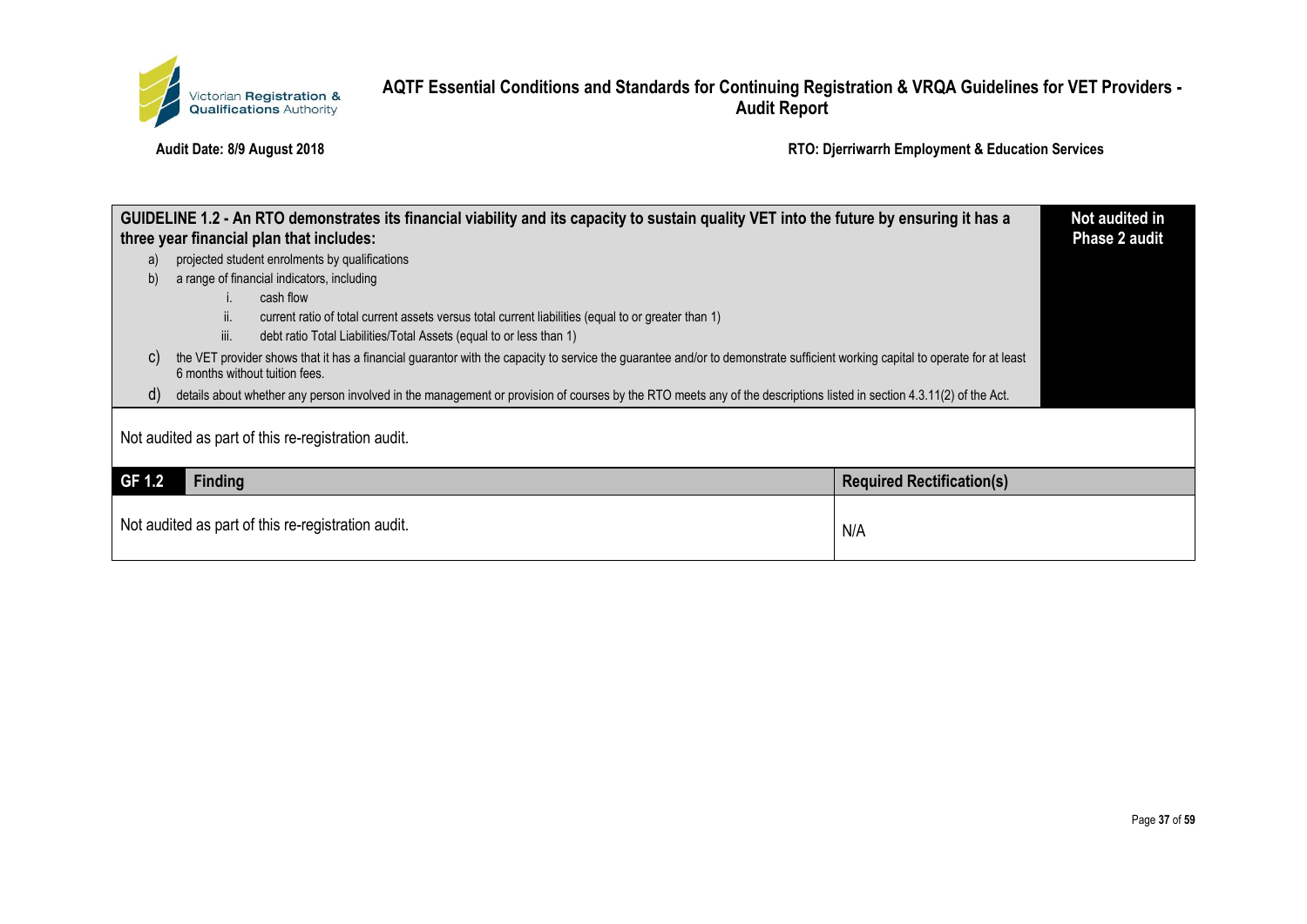

|                                                                                                                                                                                                                                                                                                                                                                                                                                                                                                                                                                                                                                                                                                                                                                                                                                                                                                                                                                                                                                                                                                                                                                                                                                                                                                                                                                                                                                                                                 |                | GUIDELINE 1.3 - An RTO ensures that it has management systems that include: |                                  | <b>Not audited</b> |
|---------------------------------------------------------------------------------------------------------------------------------------------------------------------------------------------------------------------------------------------------------------------------------------------------------------------------------------------------------------------------------------------------------------------------------------------------------------------------------------------------------------------------------------------------------------------------------------------------------------------------------------------------------------------------------------------------------------------------------------------------------------------------------------------------------------------------------------------------------------------------------------------------------------------------------------------------------------------------------------------------------------------------------------------------------------------------------------------------------------------------------------------------------------------------------------------------------------------------------------------------------------------------------------------------------------------------------------------------------------------------------------------------------------------------------------------------------------------------------|----------------|-----------------------------------------------------------------------------|----------------------------------|--------------------|
| management information including:<br>a)<br>details of company incorporation in Australia (alternatively evidence of being an incorporated body in receipt of government funds)<br>a physical address of the company in Victoria for the purposes of serving notices<br>II.<br>details of the directors, CEO/PEO and senior management members with associated police checks and Working With Children Checks if students are under<br>III.<br>18 years of age<br>confirmation that at least one Director or CEO/PEO has his/her principal residence in Victoria<br>IV.<br>V.<br>contact arrangements for the CEO/PEO including during holidays and other closure periods<br>VI.<br>a physical addresses for the location of financial, student and staff records including archives and computer back up storage<br>a financial management system including a system for managing student fee payments and student refunds<br>b)<br>a student records management system that includes the capacity to provide the VRQA with AVETMISS compliant data and to ensure that copies of student records are<br>C)<br>not able to be withheld from the RTO; and<br>I.<br>II.<br>able to be provided in electronic and print versions, at no cost to the VRQA in the event that the VET provider ceases operations<br>a staff records management system including arrangements which ensure that for each staff member involved in training and assessment, the RTO holds verified<br>d) |                |                                                                             |                                  |                    |
| documentation indicating each staff member's qualification and skills.<br>Not audited as part of this re-registration audit.                                                                                                                                                                                                                                                                                                                                                                                                                                                                                                                                                                                                                                                                                                                                                                                                                                                                                                                                                                                                                                                                                                                                                                                                                                                                                                                                                    |                |                                                                             |                                  |                    |
| GF 1.3.1                                                                                                                                                                                                                                                                                                                                                                                                                                                                                                                                                                                                                                                                                                                                                                                                                                                                                                                                                                                                                                                                                                                                                                                                                                                                                                                                                                                                                                                                        | <b>Finding</b> |                                                                             | <b>Required Rectification(s)</b> |                    |
|                                                                                                                                                                                                                                                                                                                                                                                                                                                                                                                                                                                                                                                                                                                                                                                                                                                                                                                                                                                                                                                                                                                                                                                                                                                                                                                                                                                                                                                                                 |                | Not audited as part of this re-registration audit.                          | N/A                              |                    |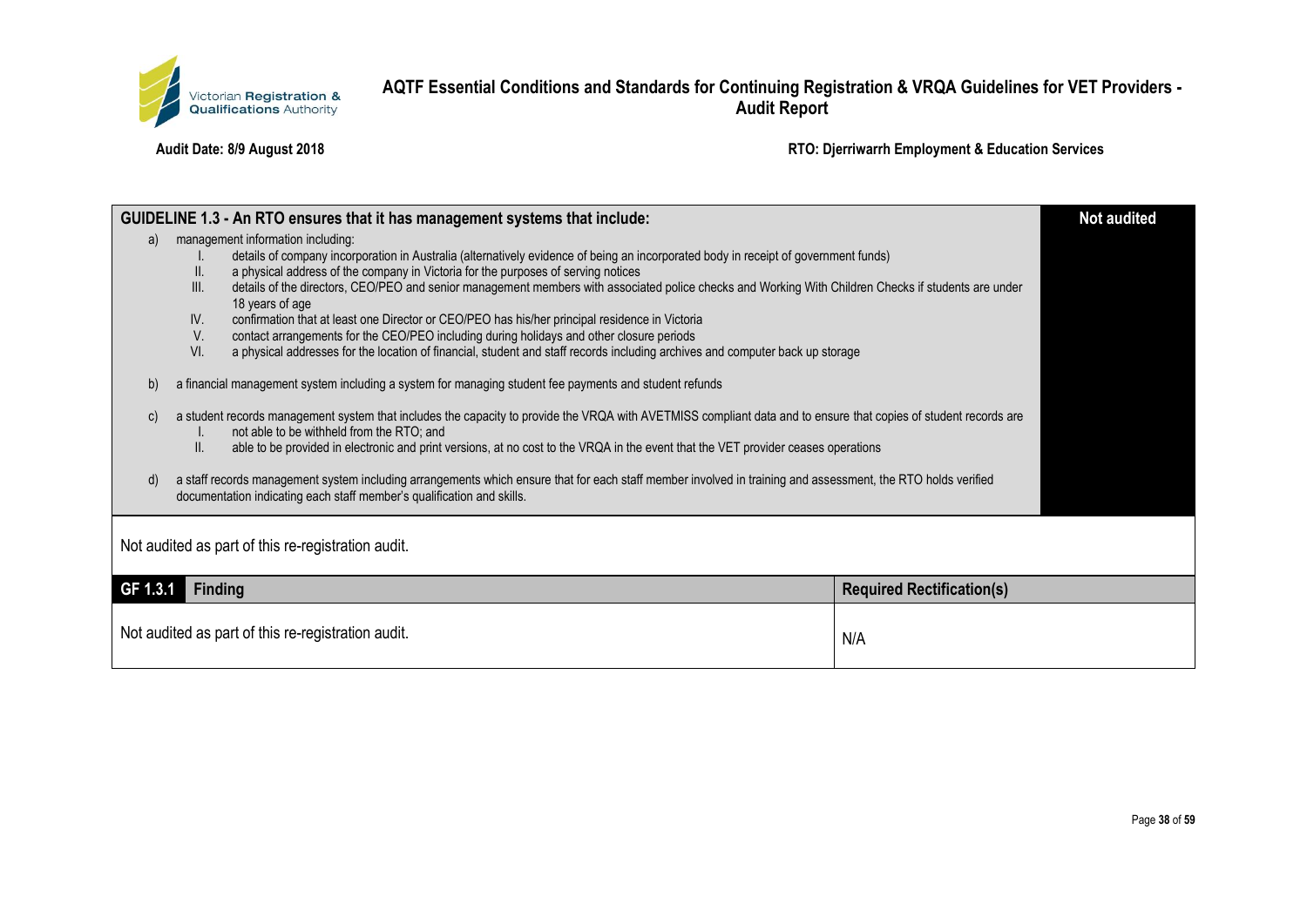

| GUIDELINE 1.4 - An RTO ensures that it has appropriate governance structures that includes:<br>transparent governance and ownership arrangements, such as a Board of Directors, governing council, executive management and academic management<br>a)<br>b)<br>a governance structure that includes appropriate appointments of persons for oversight of academic/educational integrity and quality assurance, such that:<br>for an RTO with anticipated ongoing operation of less than 150 equivalent full time students or an annual student fee turnover of less than \$1.5m per<br>annum, persons are appointed with suitable qualifications and experience; and<br>ii.<br>for all other RTOs, a governance committee is established that includes individuals who are independent of the RTO's ownership and are employed<br>with suitable qualifications and experience<br>a CEO/PEO and members of the RTO's senior management team with appropriate qualifications and educational experience.<br>c) |                                  |  |  |
|--------------------------------------------------------------------------------------------------------------------------------------------------------------------------------------------------------------------------------------------------------------------------------------------------------------------------------------------------------------------------------------------------------------------------------------------------------------------------------------------------------------------------------------------------------------------------------------------------------------------------------------------------------------------------------------------------------------------------------------------------------------------------------------------------------------------------------------------------------------------------------------------------------------------------------------------------------------------------------------------------------------|----------------------------------|--|--|
| Not audited as part of this re-registration audit.                                                                                                                                                                                                                                                                                                                                                                                                                                                                                                                                                                                                                                                                                                                                                                                                                                                                                                                                                           |                                  |  |  |
| GF 1.4<br><b>Finding</b>                                                                                                                                                                                                                                                                                                                                                                                                                                                                                                                                                                                                                                                                                                                                                                                                                                                                                                                                                                                     | <b>Required Rectification(s)</b> |  |  |
| Not audited as part of this re-registration audit.                                                                                                                                                                                                                                                                                                                                                                                                                                                                                                                                                                                                                                                                                                                                                                                                                                                                                                                                                           | N/A                              |  |  |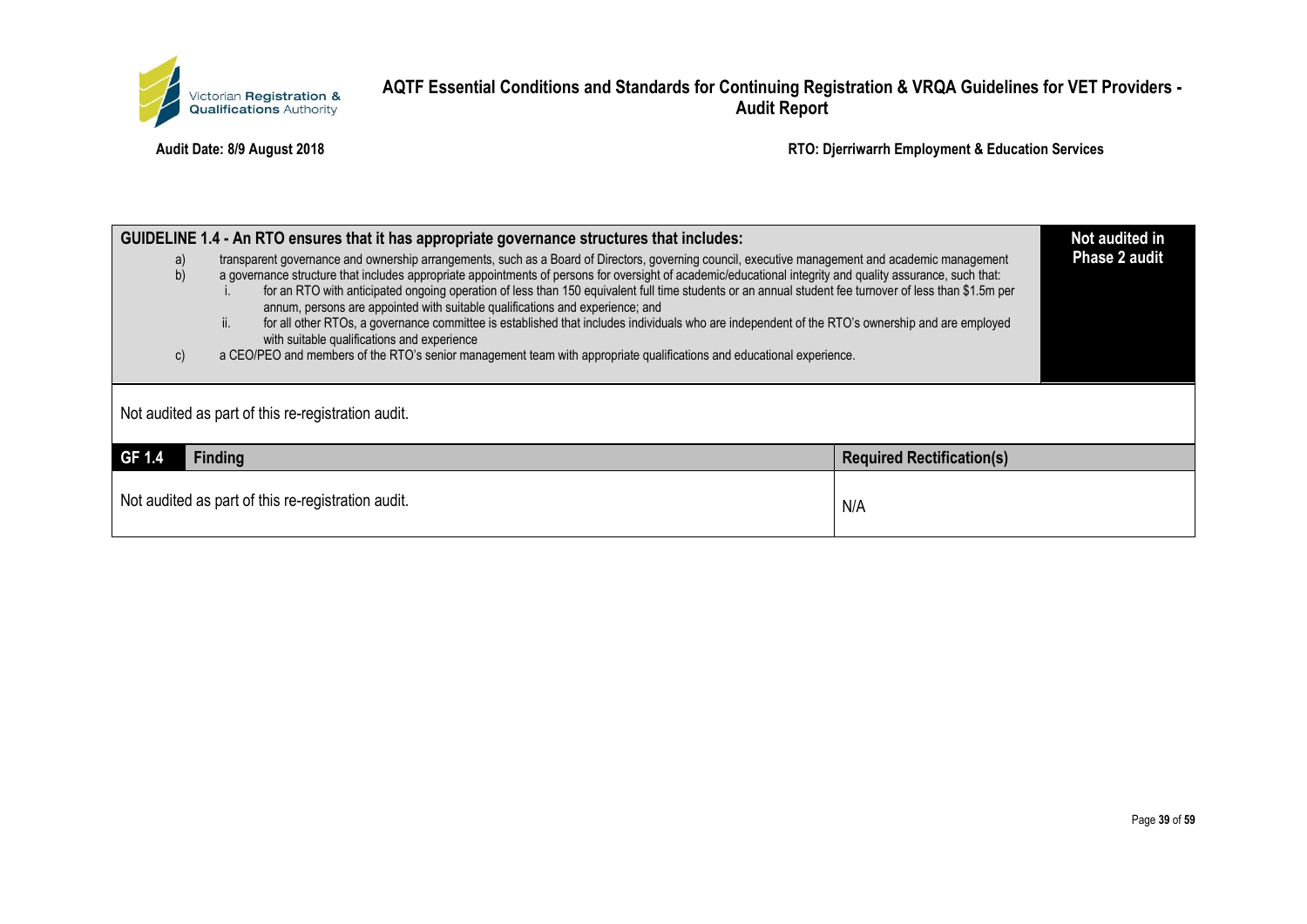

| subject of a written agreement.                                                                                                                                                                                                       | GUIDELINE 2.1 - An RTO ensures that where services are provided on its behalf by a third party the provision of those services is the |                                  | <b>Not audited</b> |
|---------------------------------------------------------------------------------------------------------------------------------------------------------------------------------------------------------------------------------------|---------------------------------------------------------------------------------------------------------------------------------------|----------------------------------|--------------------|
| employment with the RTO.                                                                                                                                                                                                              | A third party means any party that provides services on behalf of the RTO but does not include a party to a contract of               |                                  |                    |
| Services mean training, assessment, related educational or support services and/or any activities related to the recruitment of<br>prospective students, but does not include student counselling, mediation or ICT support services. |                                                                                                                                       |                                  |                    |
| Djerriwarrh Community & Education Services had not entered into third party agreements for the delivery and assessment of qualifications, units or courses.                                                                           |                                                                                                                                       |                                  |                    |
| GF 2.1.1<br><b>Finding</b>                                                                                                                                                                                                            |                                                                                                                                       | <b>Required Rectification(s)</b> |                    |
| assessment of qualifications, units or courses.                                                                                                                                                                                       | Djerriwarrh Community & Education Services had not entered into third party agreements for the delivery and                           | N/A                              |                    |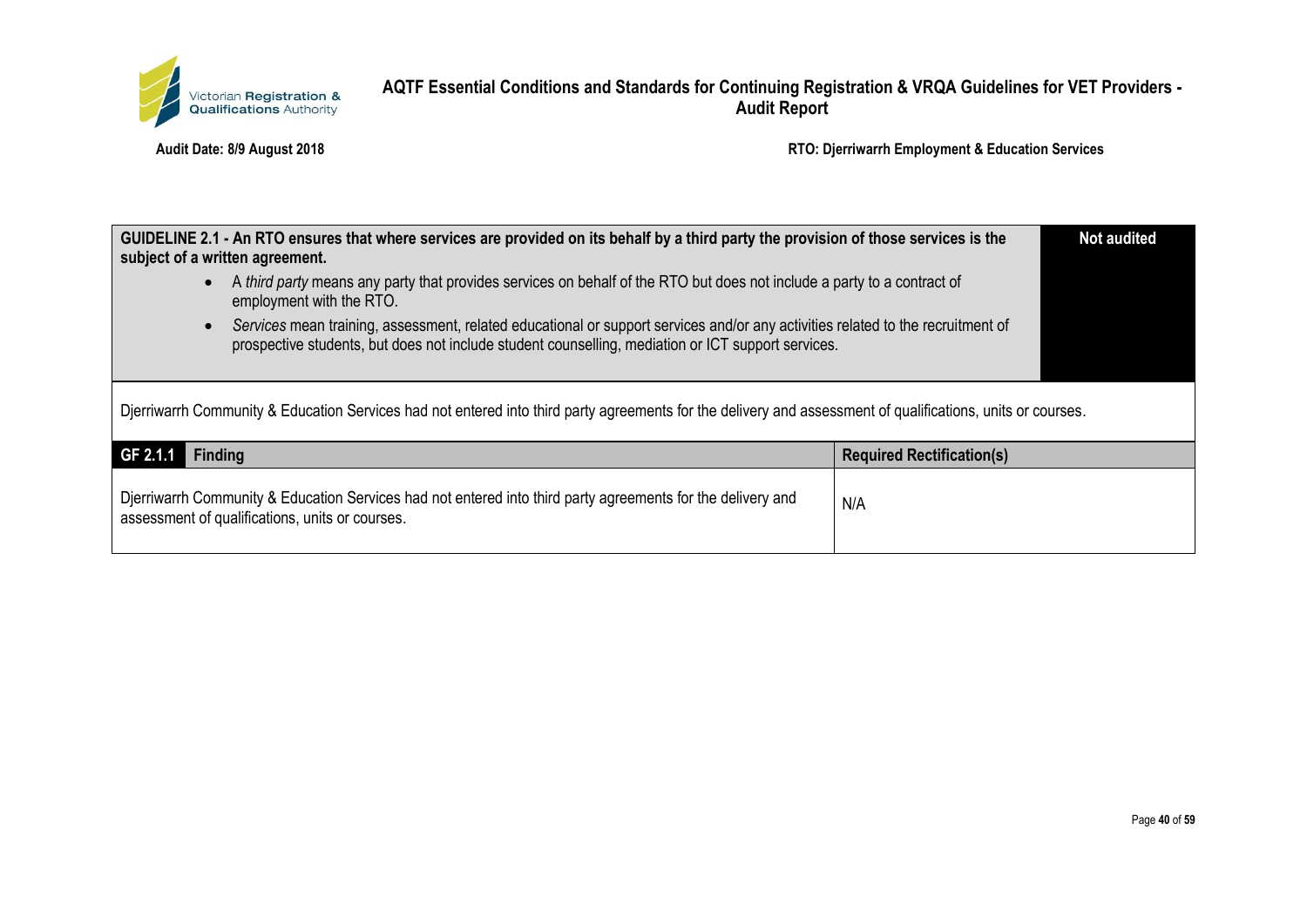

| GUIDELINE 2.2 – An RTO ensures that any third party delivering services on its behalf is required, under a written agreement, to<br>cooperate with the VRQA:   |     | <b>Not audited</b> |
|----------------------------------------------------------------------------------------------------------------------------------------------------------------|-----|--------------------|
| by providing accurate and factual responses to information requests from the VET Regulator relevant to the delivery of services; and<br>a)                     |     |                    |
| for the purposes of the conduct of any audit or monitoring of its operations.<br>b)                                                                            |     |                    |
| Dierriwarrh Community & Education Services had not entered into third party agreements for the delivery and assessment of qualifications, units or courses.    |     |                    |
| GF 2.2.1<br><b>Finding</b><br><b>Required Rectification(s)</b>                                                                                                 |     |                    |
| Djerriwarrh Community & Education Services had not entered into third party agreements for the delivery and<br>assessment of qualifications, units or courses. | N/A |                    |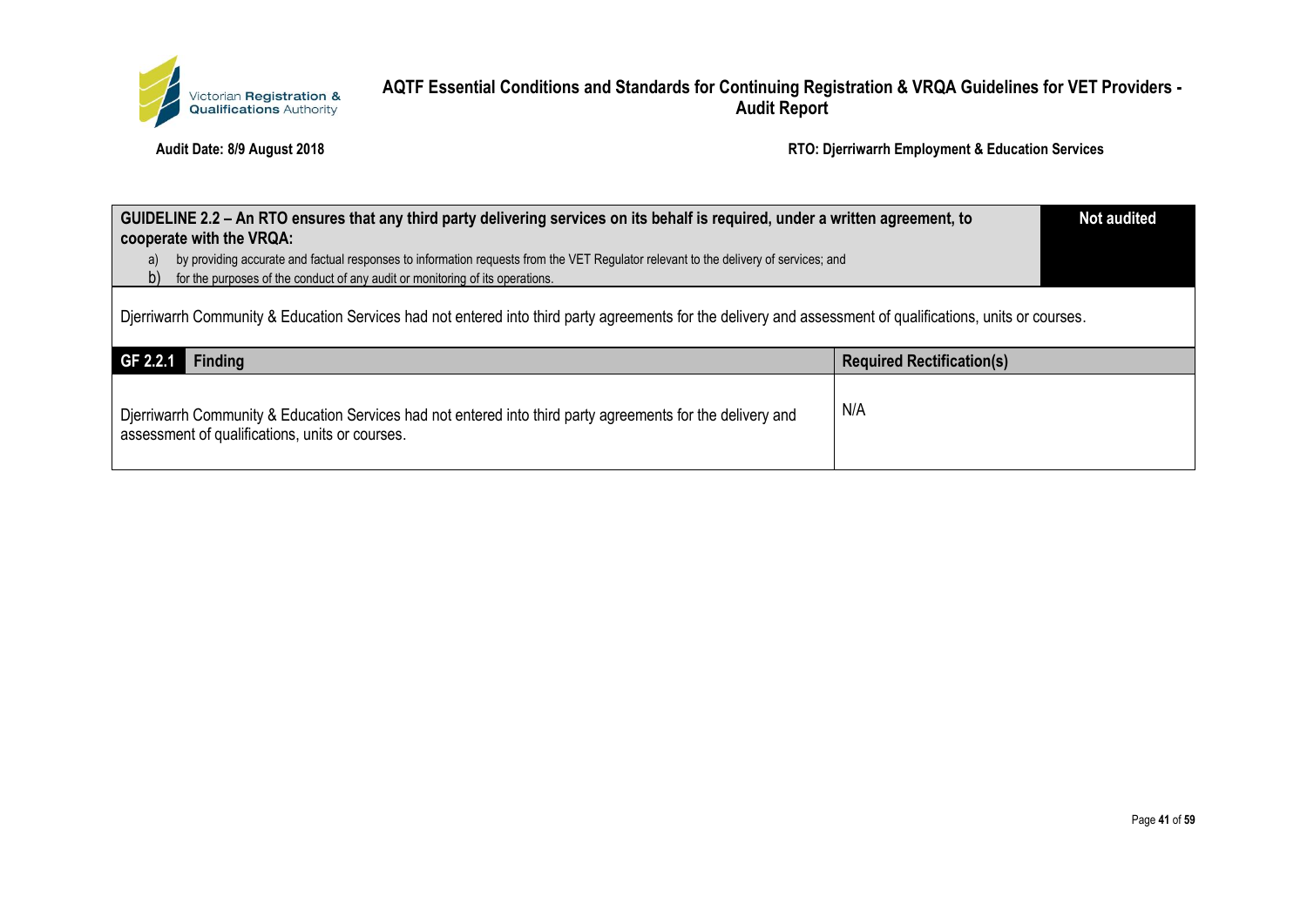

| GUIDELINE 2.3 – An RTO notifies the VRQA of any written agreement entered into under Guideline 2.2 for the delivery of services on its<br>behalf:                                                                                          |                                  |  |  |
|--------------------------------------------------------------------------------------------------------------------------------------------------------------------------------------------------------------------------------------------|----------------------------------|--|--|
| within 30 calendar days of the agreement being entered into or prior to the obligations under the agreement taking effect, whichever occurs first; and<br>a)<br>within 30 calendar days of the agreement coming to an end.<br>$\mathsf{b}$ |                                  |  |  |
| Djerriwarrh Community & Education Services had not entered into third party agreements for the delivery and assessment of qualifications, units or courses.                                                                                |                                  |  |  |
|                                                                                                                                                                                                                                            |                                  |  |  |
| GF 2.3.1<br><b>Finding</b>                                                                                                                                                                                                                 | <b>Required Rectification(s)</b> |  |  |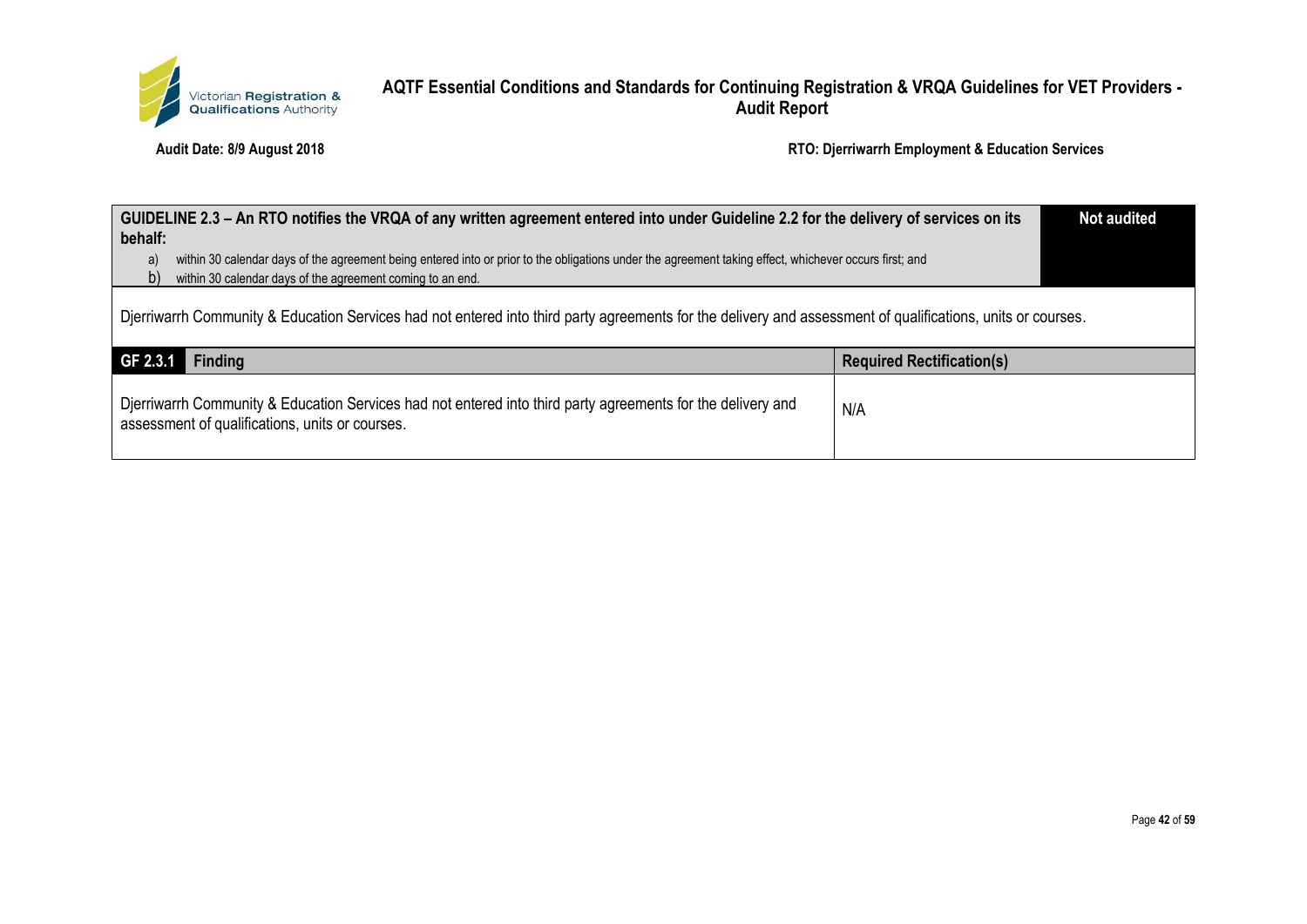

| GUIDELINE 2.4 – Information, whether disseminated directly by an RTO or by another party on its behalf, is both accurate and factual,<br>including by:<br>clarifying whether a third party is recruiting prospective students for an RTO on its behalf; and<br>a)<br>distinguishing where it is delivering training and assessment on behalf of another RTO or where training and assessment is being delivered on its behalf by a third party.<br>b) |                                  | <b>Not audited</b> |
|-------------------------------------------------------------------------------------------------------------------------------------------------------------------------------------------------------------------------------------------------------------------------------------------------------------------------------------------------------------------------------------------------------------------------------------------------------|----------------------------------|--------------------|
| Djerriwarrh Community & Education Services had not entered into third party agreements for the delivery and assessment of qualifications, units or courses.                                                                                                                                                                                                                                                                                           |                                  |                    |
| <b>Finding</b><br>GF 2.4.1                                                                                                                                                                                                                                                                                                                                                                                                                            | <b>Required Rectification(s)</b> |                    |
| Djerriwarrh Community & Education Services had not entered into third party agreements for the delivery and<br>assessment of qualifications, units or courses.                                                                                                                                                                                                                                                                                        | N/A                              |                    |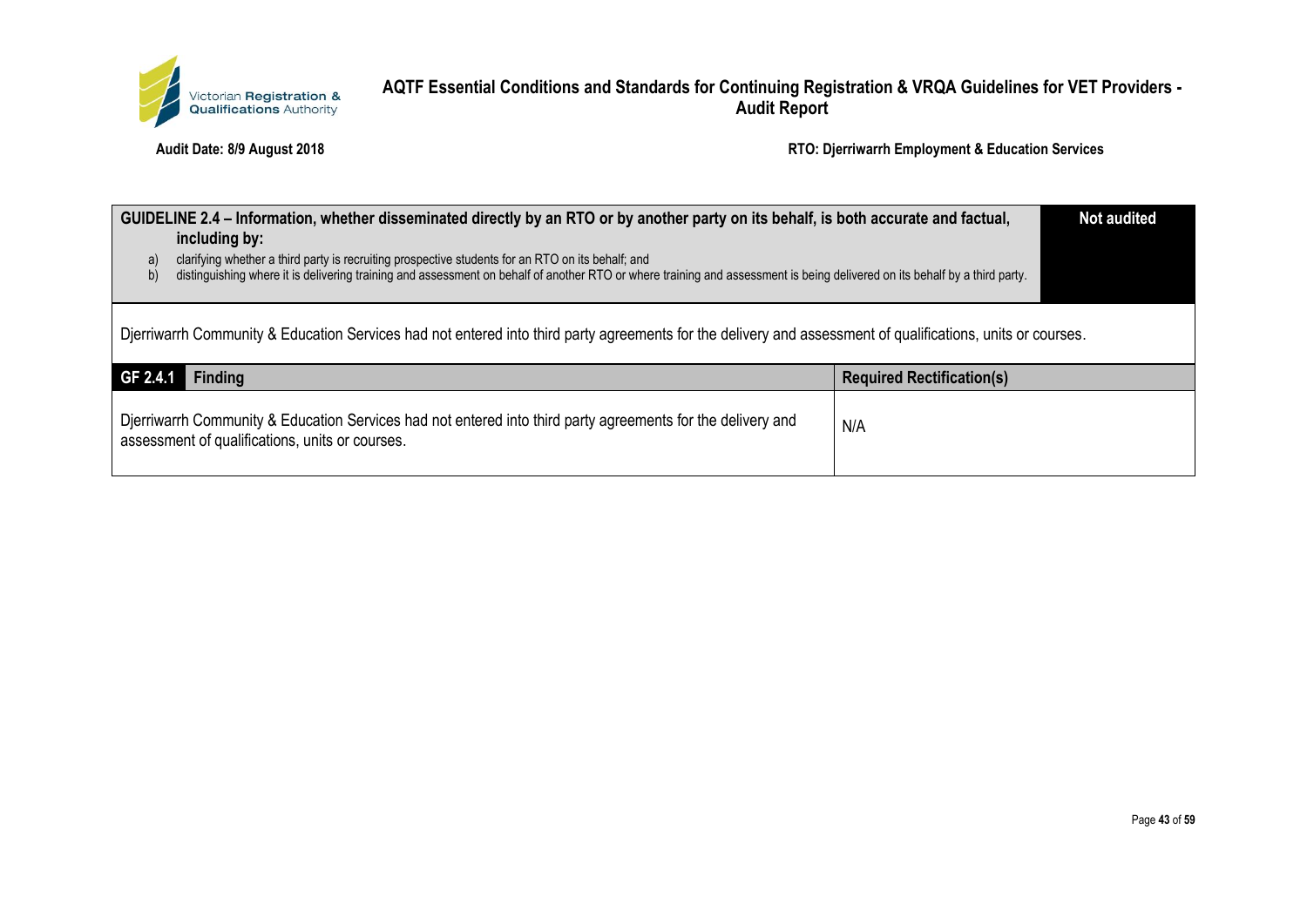

| GUIDELINE 2.5 - Prior to the enrolment of students or the commencement of training and assessment, whichever comes first, an RTO t<br>provides, in print or through referral to an electronic copy, current and accurate information that: |     | <b>Not audited</b> |
|--------------------------------------------------------------------------------------------------------------------------------------------------------------------------------------------------------------------------------------------|-----|--------------------|
| enables the student to make informed decisions about undertaking training with the RTO and<br>a)                                                                                                                                           |     |                    |
| (at a minimum) includes the name and contact details of any third party that will provide training and/or assessment, and related educational and support services to the<br>b)<br>student on an RTO's behalf                              |     |                    |
| Djerriwarrh Community & Education Services had not entered into third party agreements for the delivery and assessment of qualifications, units or courses.                                                                                |     |                    |
| GF 2.5.1<br><b>Finding</b><br><b>Required Rectification(s)</b>                                                                                                                                                                             |     |                    |
| Djerriwarrh Community & Education Services had not entered into third party agreements for the delivery and<br>assessment of qualifications, units or courses.                                                                             | N/A |                    |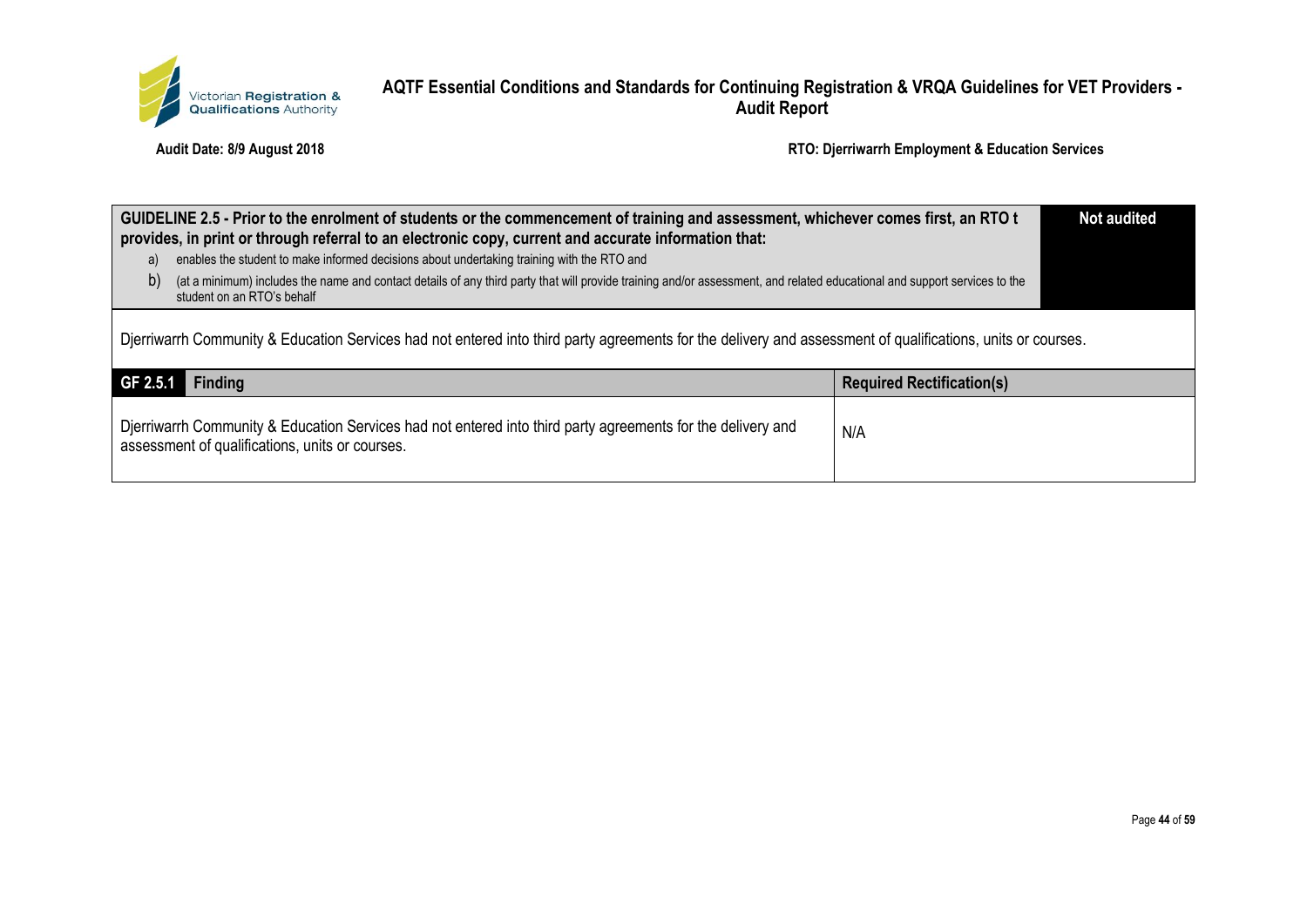

| GUIDELINE 2.6 - Where there are any changes to agreed services, an RTO advises the student of those changes as soon as practicable,<br>including in relation to any relevant changes to existing or new third party arrangements or changes in ownership. |     |  |  |
|-----------------------------------------------------------------------------------------------------------------------------------------------------------------------------------------------------------------------------------------------------------|-----|--|--|
| Dierriwarrh Community & Education Services had not entered into third party agreements for the delivery and assessment of qualifications, units or courses.                                                                                               |     |  |  |
| GF 2.6.1<br>Finding<br><b>Required Rectification(s)</b>                                                                                                                                                                                                   |     |  |  |
| Djerriwarrh Community & Education Services had not entered into third party agreements for the delivery and<br>assessment of qualifications, units or courses.                                                                                            | N/A |  |  |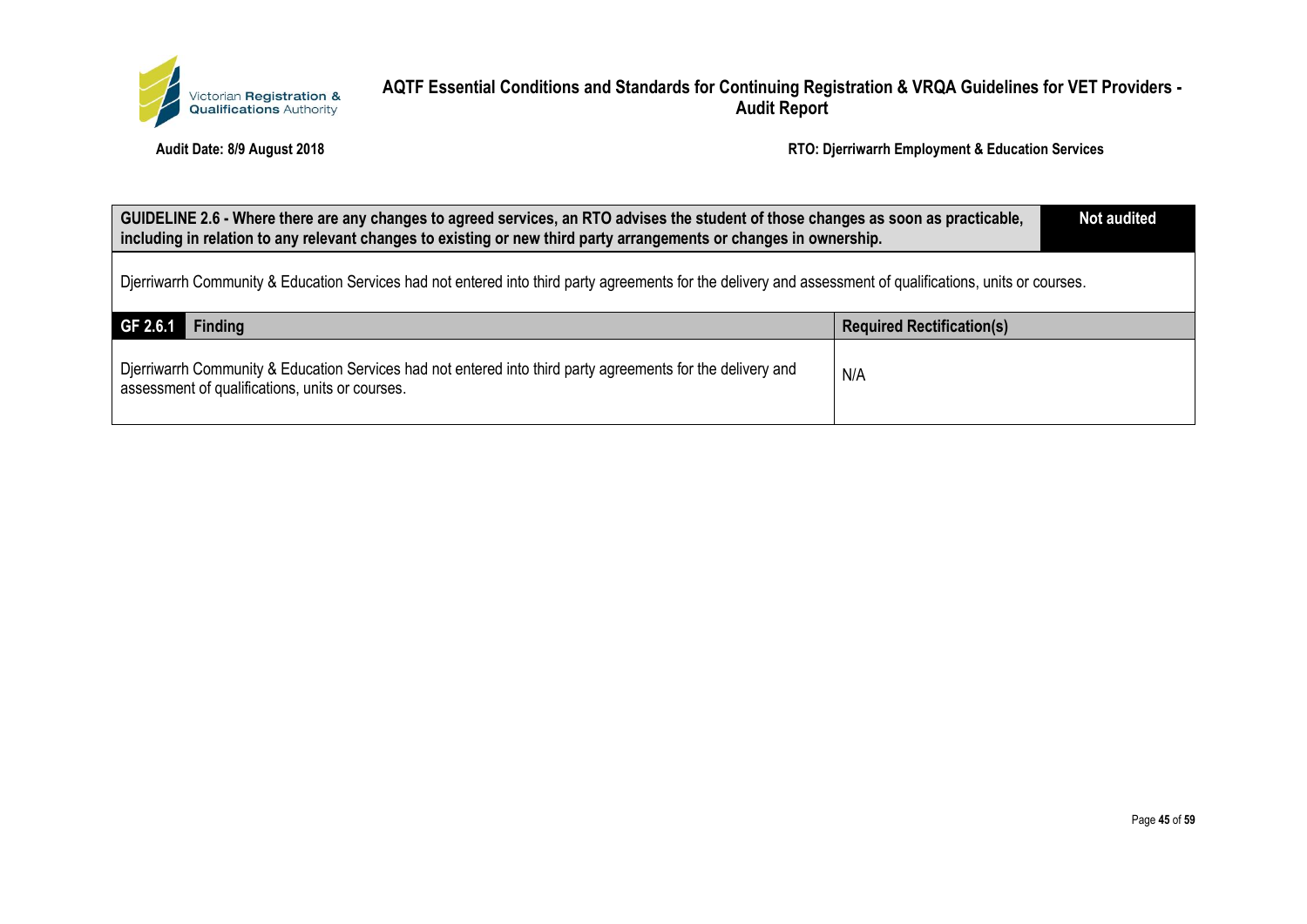

| GUIDELINE 2.7 - An RTO has a complaints policy to manage and respond to allegations involving the conduct of:                                                                                   |                                  | <b>Not audited</b> |
|-------------------------------------------------------------------------------------------------------------------------------------------------------------------------------------------------|----------------------------------|--------------------|
| the RTO, its trainers, assessors or other staff;<br>a)<br>a third party providing services on the RTO's behalf, its trainers, assessors or other staff; or<br>b)<br>a student of the RTO.<br>C) |                                  |                    |
| Djerriwarrh Community & Education Services had not entered into third party agreements for the delivery and assessment of qualifications, units or courses.                                     |                                  |                    |
| GF 2.7.1<br><b>Finding</b>                                                                                                                                                                      | <b>Required Rectification(s)</b> |                    |
| Djerriwarrh Community & Education Services had not entered into third party agreements for the delivery and<br>assessment of qualifications, units or courses.                                  | N/A                              |                    |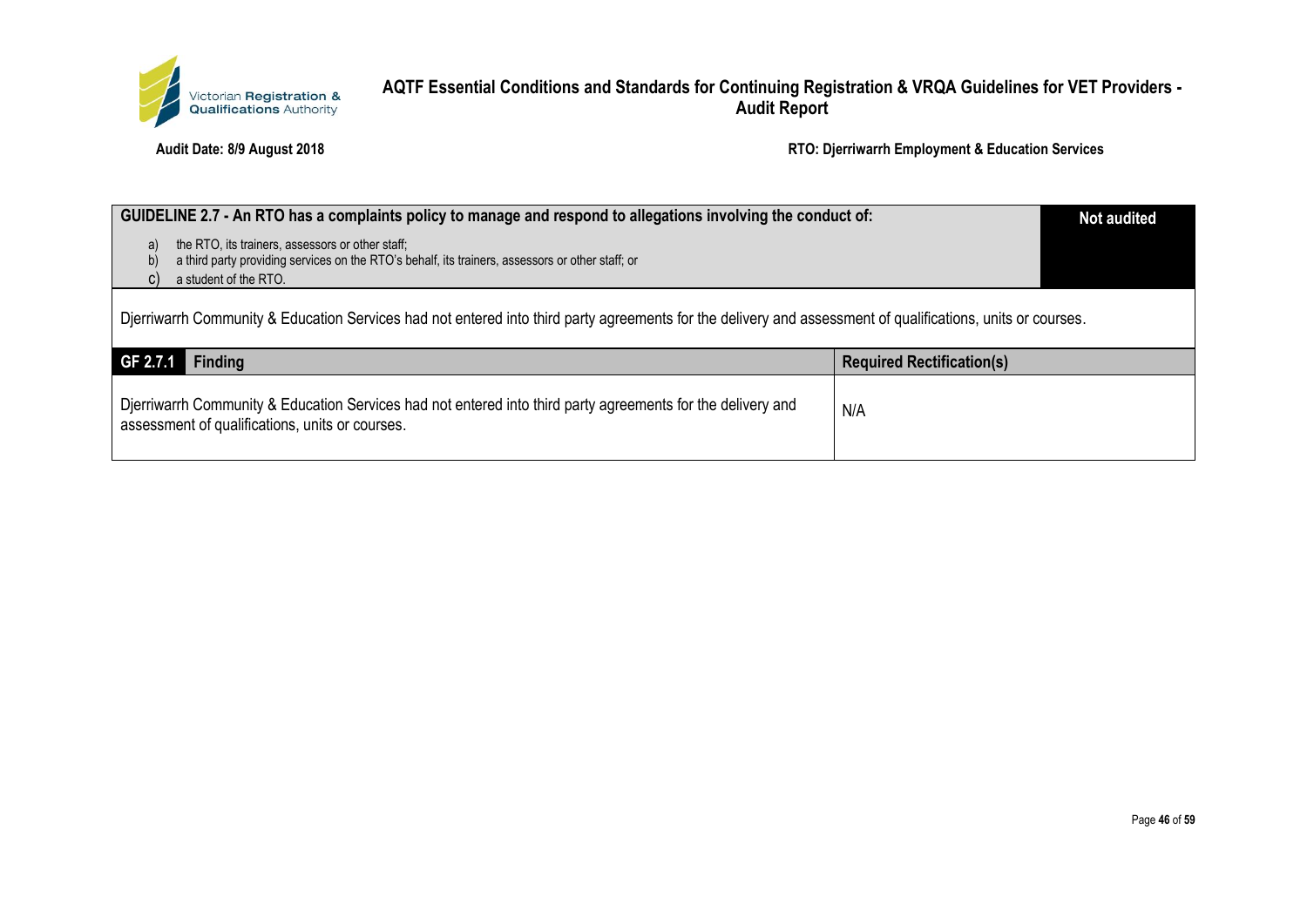

| GUIDELINE 2.8 - An RTO has an appeals policy to manage a request for the review of a decision, including an assessment decision,<br>made by an RTO or a third party providing services on the RTO's behalf. |                                  | <b>Not audited</b> |
|-------------------------------------------------------------------------------------------------------------------------------------------------------------------------------------------------------------|----------------------------------|--------------------|
| Djerriwarrh Community & Education Services had not entered into third party agreements for the delivery and assessment of qualifications, units or courses.                                                 |                                  |                    |
| GF 2.8.1<br><b>Finding</b>                                                                                                                                                                                  | <b>Required Rectification(s)</b> |                    |
| Djerriwarrh Community & Education Services had not entered into third party agreements for the delivery and<br>assessment of qualifications, units or courses.                                              | N/A                              |                    |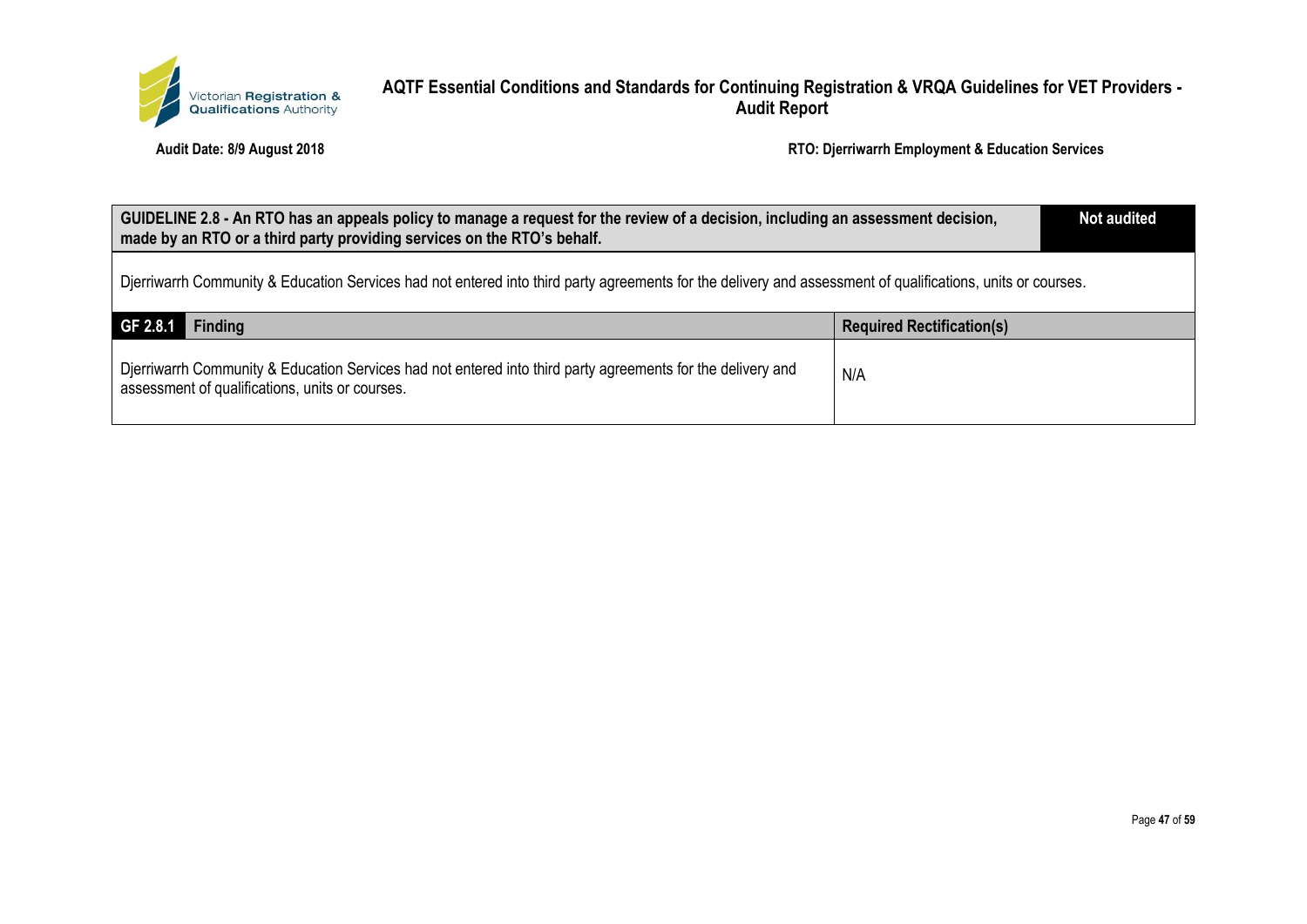

| GUIDELINE 3.1 In addition to the requirements specified in Guidelines 3.2 and 3.3, an RTO's training and assessment is only delivered<br>only by persons who have:                                                                                                                                            |                                  | <b>Compliant</b> |
|---------------------------------------------------------------------------------------------------------------------------------------------------------------------------------------------------------------------------------------------------------------------------------------------------------------|----------------------------------|------------------|
| vocational competencies at least to the level being delivered and assessed;<br>a)<br>current industry skills directly relevant to the training and assessment being provided; and<br>b)<br>current knowledge and skills in vocational training and learning that informs their training and assessment.<br>C) |                                  |                  |
| Industry experts may also be involved in the assessment judgement, working alongside the trainer and/or assessor to conduct the assessment.                                                                                                                                                                   |                                  |                  |
| See Standard 1.4                                                                                                                                                                                                                                                                                              |                                  |                  |
| GF 3.1.1<br><b>Finding</b>                                                                                                                                                                                                                                                                                    | <b>Required Rectification(s)</b> |                  |
|                                                                                                                                                                                                                                                                                                               |                                  |                  |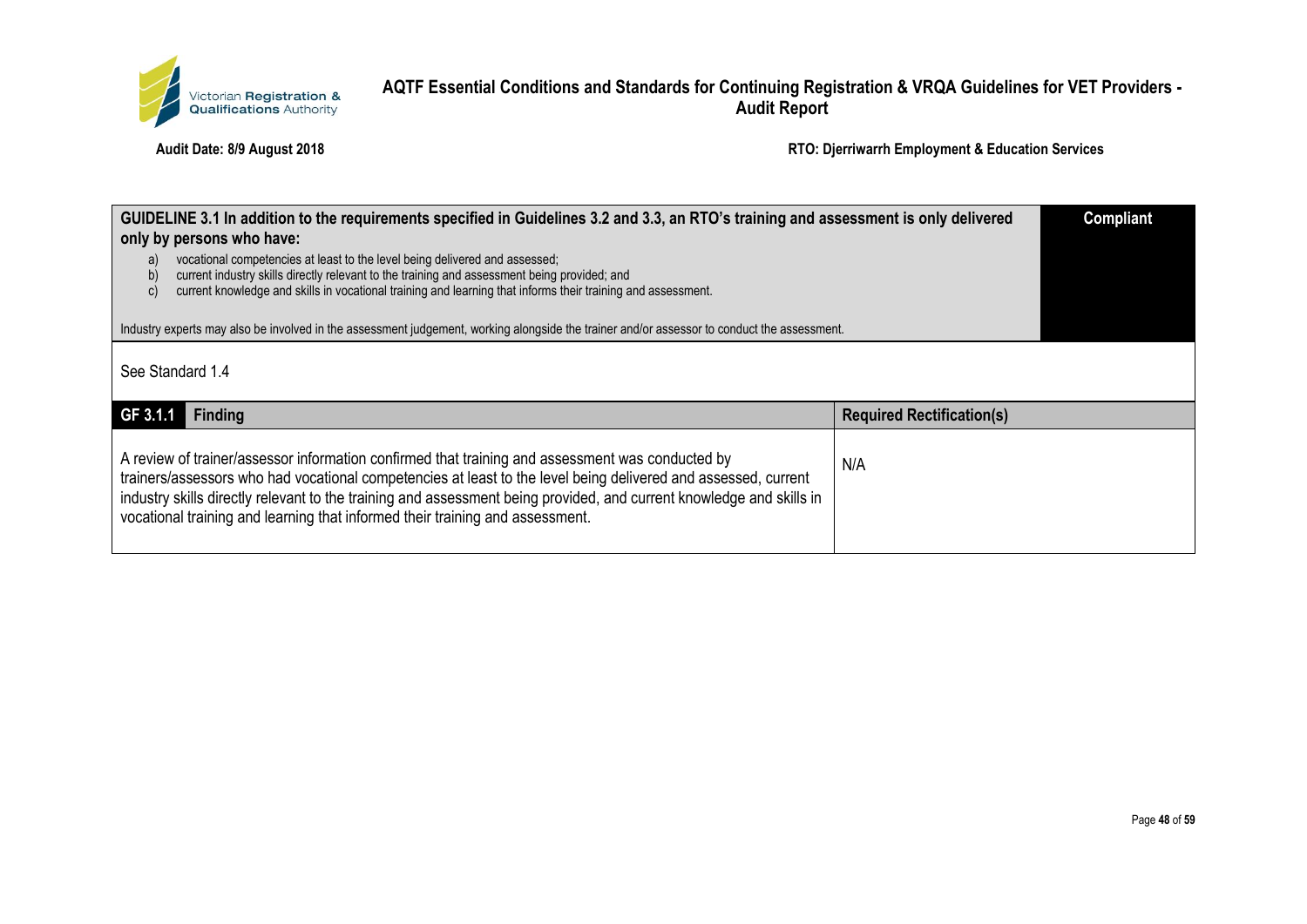

| GUIDELINE 3.2 An RTO's training and assessment is only delivered only by persons who have the qualifications specified in Item 1 or<br>Item 2 of Schedule 1 of these Guidelines. |                                  | <b>Compliant</b> |
|----------------------------------------------------------------------------------------------------------------------------------------------------------------------------------|----------------------------------|------------------|
| See Standard 1.4                                                                                                                                                                 |                                  |                  |
| $GF 3.2.1$ Finding                                                                                                                                                               | <b>Required Rectification(s)</b> |                  |
| Training and assessment was delivered by appropriately qualified trainers/assessors.                                                                                             | N/A                              |                  |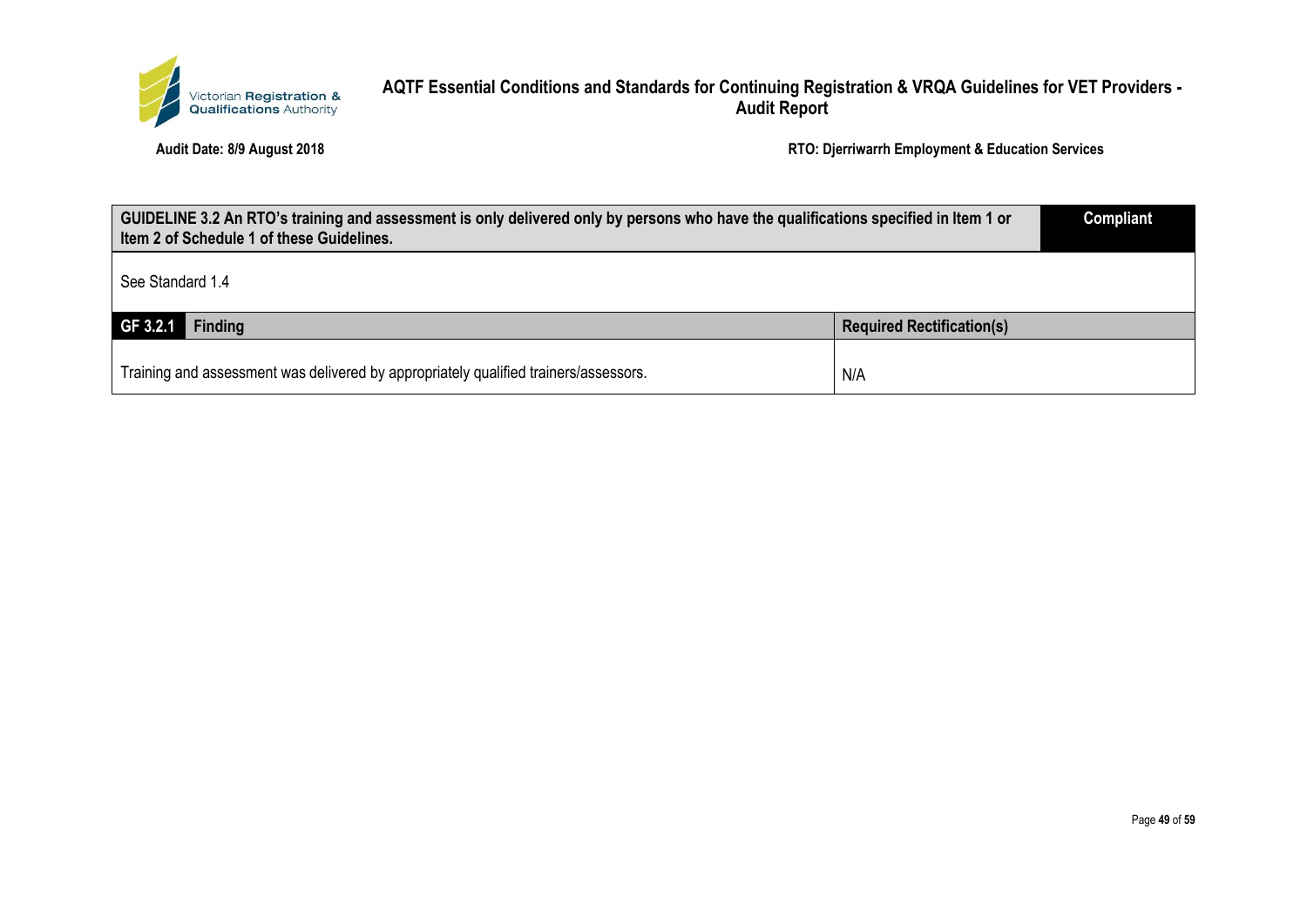

| GUIDELINE 3.3 Where a person conducts assessment only, an RTO ensures that the person has the qualification specified in Item 1 or<br>Item 2 or Item 3 of Schedule 1 of these Guidelines. |                                  | <b>Not audited</b> |
|-------------------------------------------------------------------------------------------------------------------------------------------------------------------------------------------|----------------------------------|--------------------|
| Djerriwarrh Community & Education Services does not provide assessment only services.                                                                                                     |                                  |                    |
| GF 3.3.1<br>Finding                                                                                                                                                                       | <b>Required Rectification(s)</b> |                    |
| Djerriwarrh Community & Education Services does not provide assessment only services.                                                                                                     | N/A                              |                    |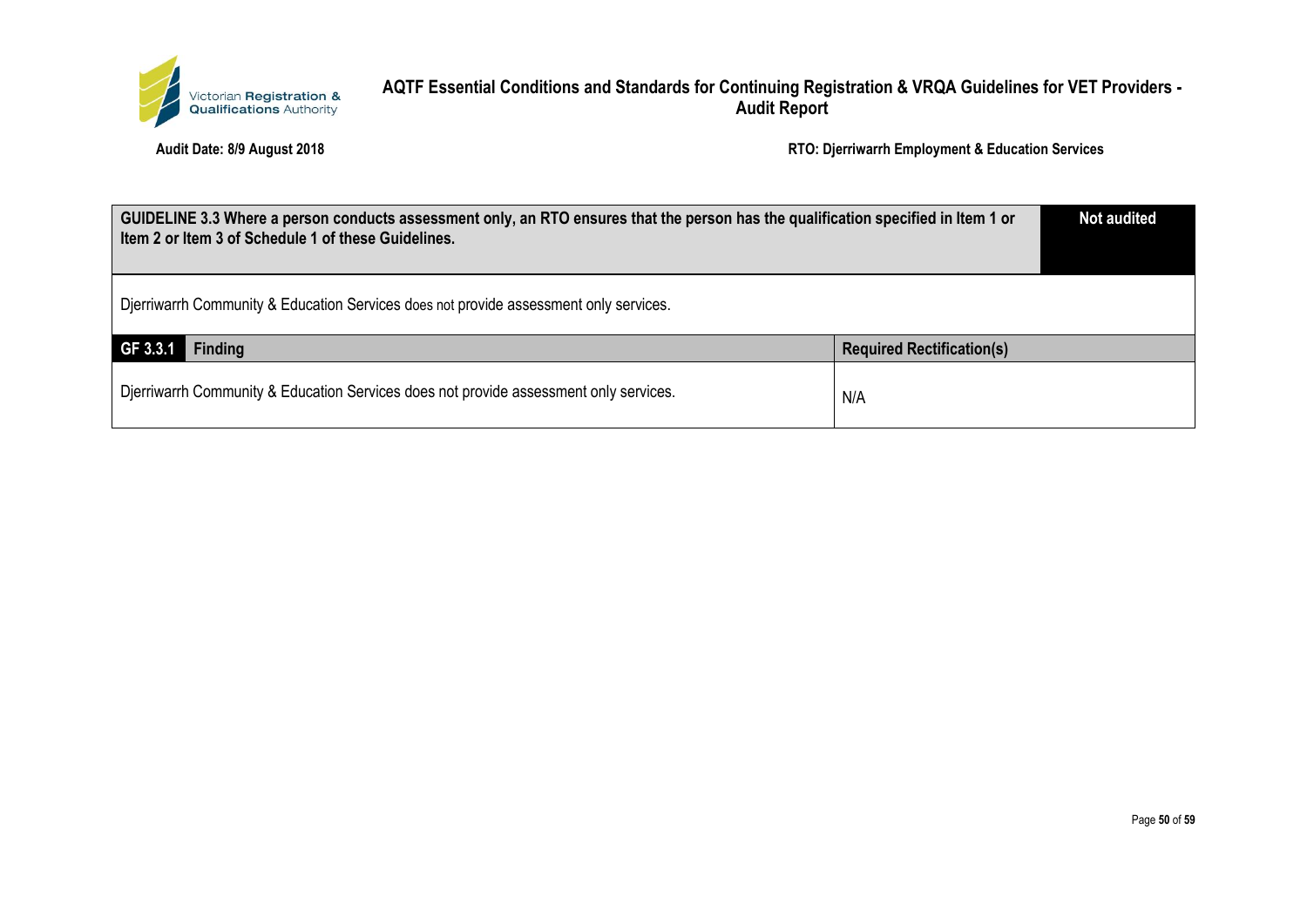

| GUIDELINE 3.4 Where the RTO, in delivering training and assessment, engages an individual who is not a qualified trainer and/or<br>assessor, the individual works under the supervision of a qualified trainer and/or assessor and must not determine assessment<br>outcomes. |                                  | <b>Not audited</b> |
|-------------------------------------------------------------------------------------------------------------------------------------------------------------------------------------------------------------------------------------------------------------------------------|----------------------------------|--------------------|
| Dierriwarrh Community & Education Services does not have trainers/assessors working under supervision.                                                                                                                                                                        |                                  |                    |
| GF 3.4.1<br><b>Finding</b>                                                                                                                                                                                                                                                    | <b>Required Rectification(s)</b> |                    |
| Dierriwarrh Community & Education Services does not have trainers/assessors working under supervision.                                                                                                                                                                        | N/A                              |                    |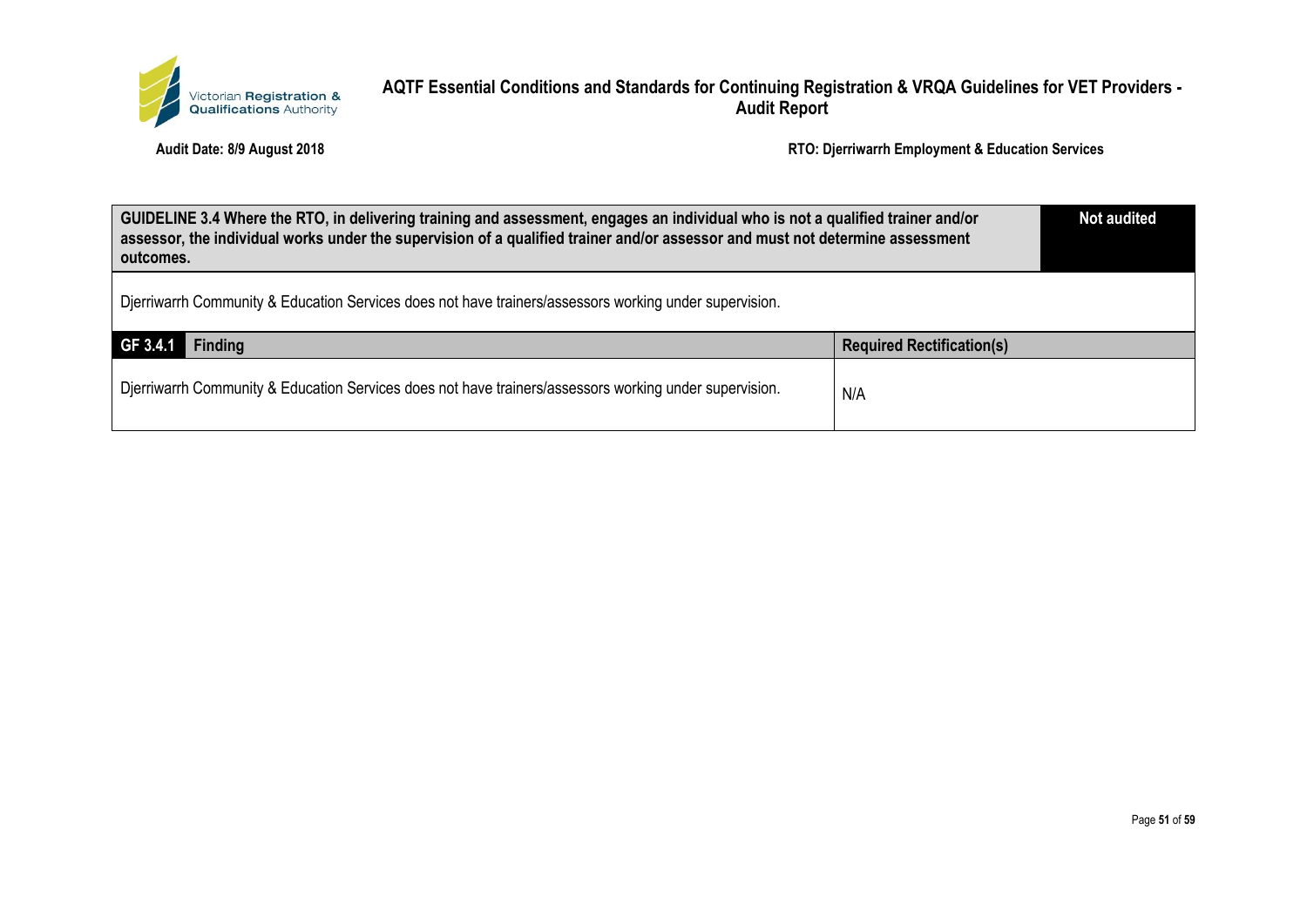

| GUIDELINE 3.5 An RTO ensures that any individual working under the supervision of a trainer:                                                                                |                                  | <b>Not audited</b> |
|-----------------------------------------------------------------------------------------------------------------------------------------------------------------------------|----------------------------------|--------------------|
| holds the skill set defined in Item 4 of Schedule 1 of these Guidelines;<br>a)<br>has vocational competencies at least to the level being delivered and assessed; and<br>b) |                                  |                    |
| has current industry skills directly relevant to the training and assessment being provided.                                                                                |                                  |                    |
| Djerriwarrh Community & Education Services does not have trainers/assessors working under supervision.                                                                      |                                  |                    |
| GF 3.5.1<br><b>Finding</b>                                                                                                                                                  | <b>Required Rectification(s)</b> |                    |
| Djerriwarrh Community & Education Services does not have trainers/assessors working under supervision.                                                                      | N/A                              |                    |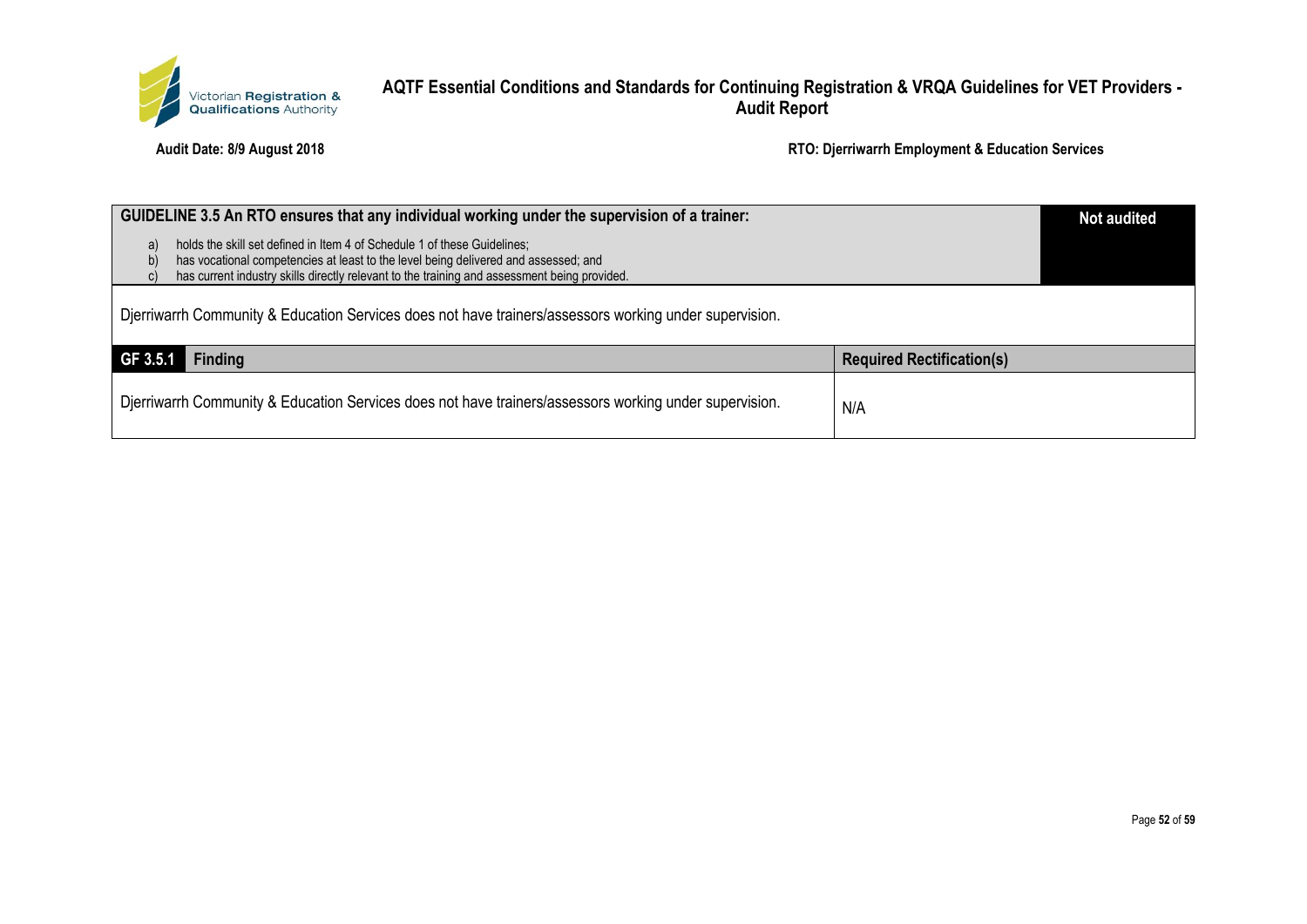

| GUIDELINE 4.1 - An RTO's training and assessment strategies and practices, including the amount of training it provides, are consistent<br>with the requirements of the training packages and VET accredited courses and enable each student to meet the requirements for each<br>unit of competency or module in which the student is enrolled.                                             |                                  | <b>Compliant</b> |
|----------------------------------------------------------------------------------------------------------------------------------------------------------------------------------------------------------------------------------------------------------------------------------------------------------------------------------------------------------------------------------------------|----------------------------------|------------------|
| See Standard 1.2                                                                                                                                                                                                                                                                                                                                                                             |                                  |                  |
| GF 4.1.1<br><b>Finding</b>                                                                                                                                                                                                                                                                                                                                                                   | <b>Required Rectification(s)</b> |                  |
| Dierriwarrh Community & Education Services training and assessment strategies and practices, including the<br>amount of training it provided, were consistent with the requirements of the Training Packages and enabled each<br>student to meet the requirements for each unit of competency in which the student was enrolled and a rationale<br>for this amount of training was provided. | N/A                              |                  |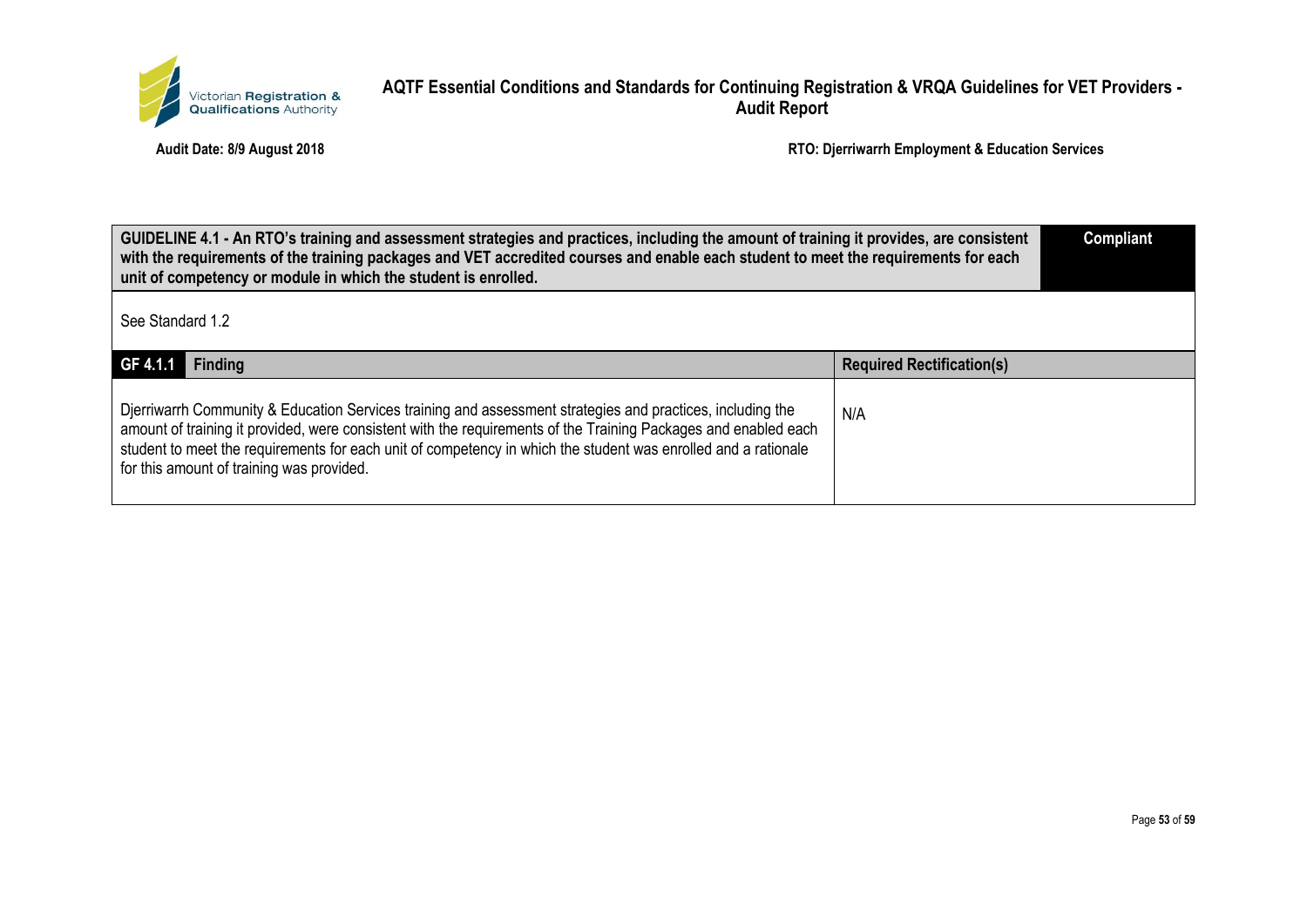

| GUIDELINE 4.2 - For the purposes of Guideline 4.1, an RTO determines the amount of training it provides to each student with regard to:                |                                  | <b>Compliant</b> |
|--------------------------------------------------------------------------------------------------------------------------------------------------------|----------------------------------|------------------|
| the existing skills, knowledge and the experience of the student;<br>a)<br>the mode of delivery; and<br>b)                                             |                                  |                  |
| where a full qualification is not being delivered, the number of units and/or modules being delivered as a proportion of the full qualification.<br>C) |                                  |                  |
| See Standard 1.2                                                                                                                                       |                                  |                  |
| GF 4.2.1<br><b>Finding</b>                                                                                                                             | <b>Required Rectification(s)</b> |                  |
| Dierriwarrh Community & Education Services had identified a duration for each qualification reviewed and had                                           | N/A                              |                  |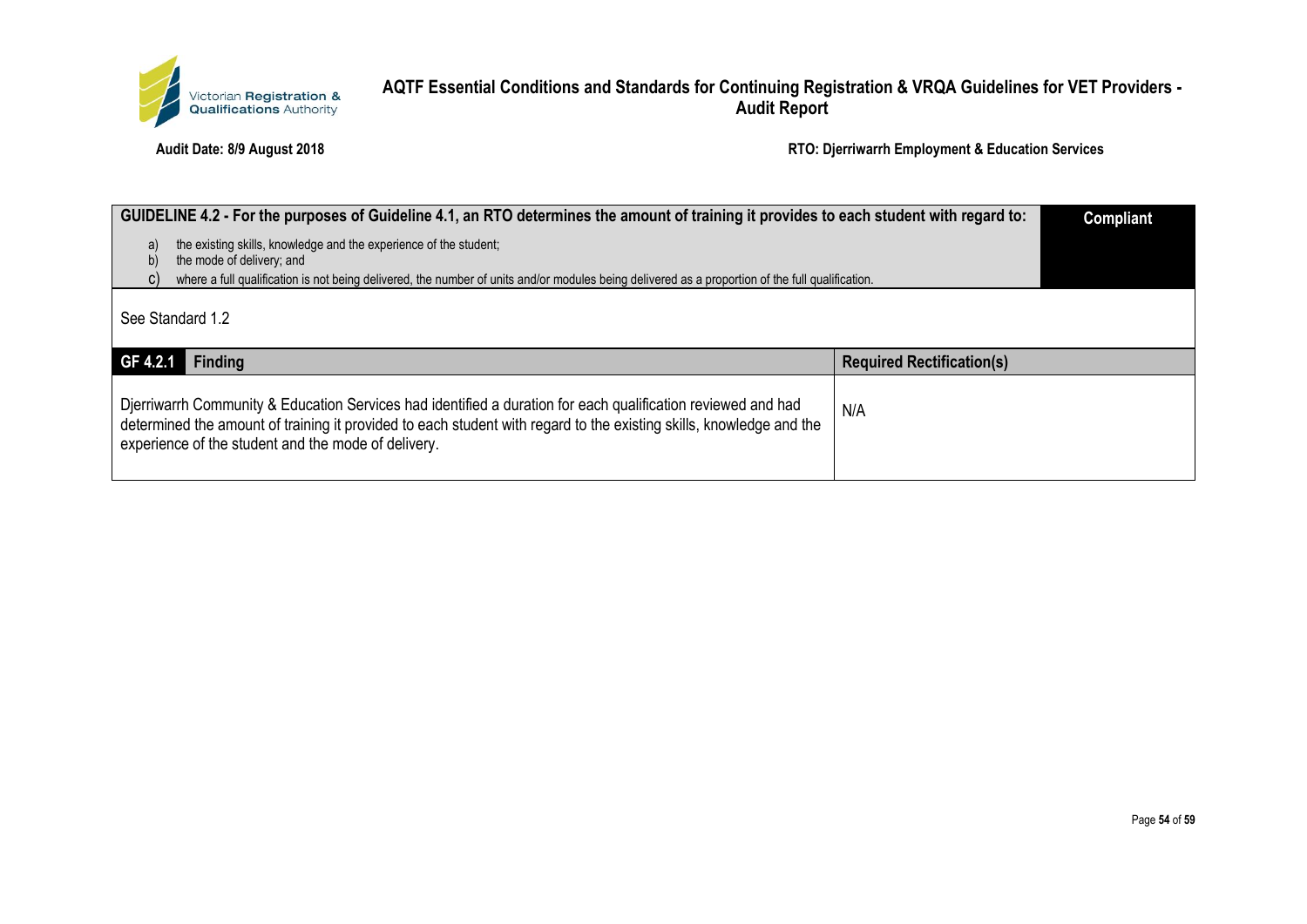

| GUIDELINE 4.3 - From 1 January 2016, to deliver any AQF qualification or assessor skill set from the Training and Education Training<br>Package (or its successor), an RTO must have undergone an independent validation of its assessment system, tools, processes and<br>outcomes in accordance with the requirements contained in Schedule 2 (and the definitions of independent validation and validation) of<br>these Guidelines. |                                  | <b>Not audited</b> |
|----------------------------------------------------------------------------------------------------------------------------------------------------------------------------------------------------------------------------------------------------------------------------------------------------------------------------------------------------------------------------------------------------------------------------------------|----------------------------------|--------------------|
| Dierriwarrh Community & Education Services does not deliver a qualification or assessor skill set from the Training and Education Training Package.                                                                                                                                                                                                                                                                                    |                                  |                    |
| GF 4.3.1<br><b>Finding</b>                                                                                                                                                                                                                                                                                                                                                                                                             | <b>Required Rectification(s)</b> |                    |
| Dierriwarrh Community & Education Services does not deliver a qualification or assessor skill set from the<br>Training and Education Training Package.                                                                                                                                                                                                                                                                                 | N/A                              |                    |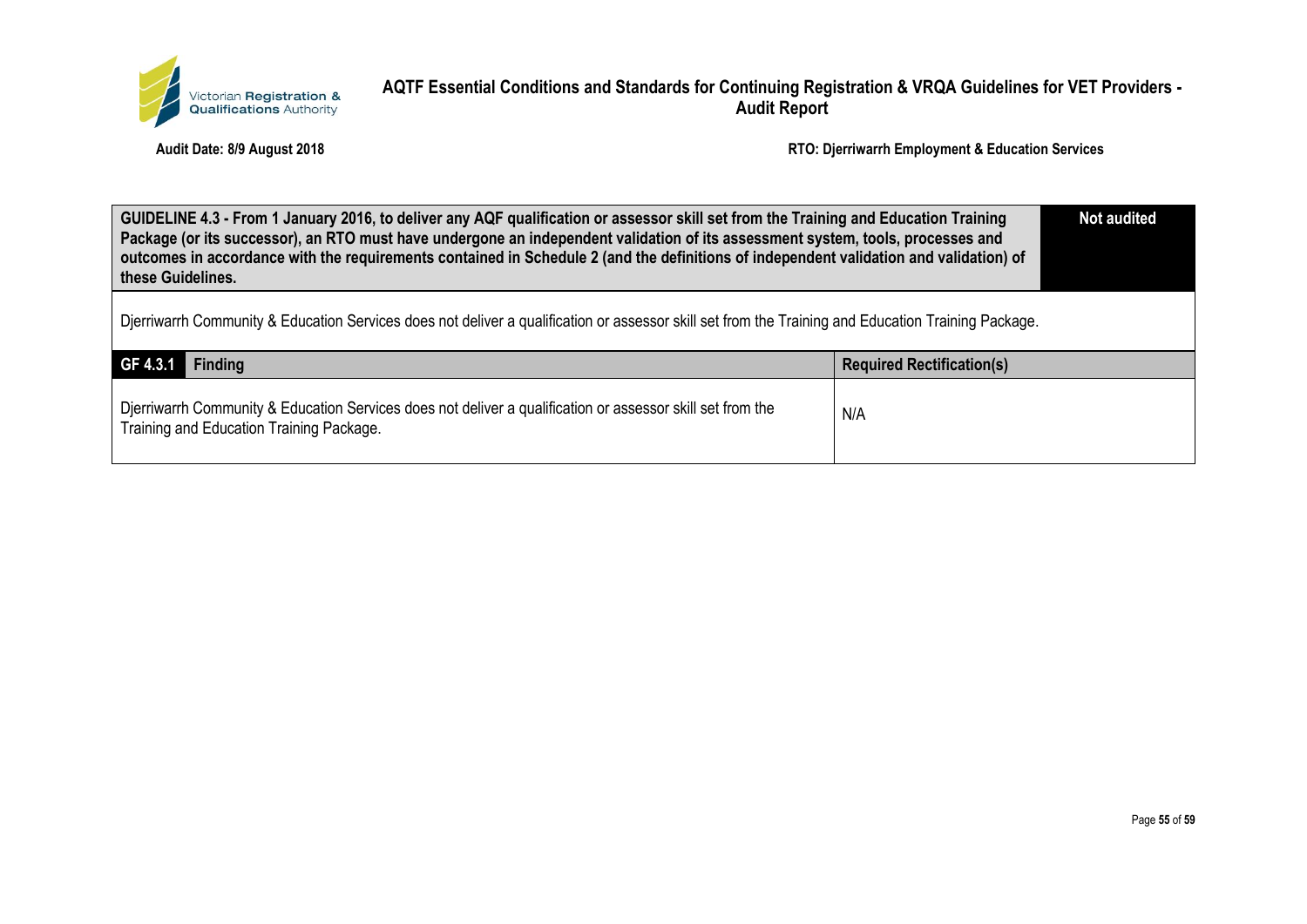

| GUIDELINE 4.4 - From 1 January 2016, to deliver any AQF qualification or skill set from the Training and Education Training Package (or<br>its successor), an RTO ensures that all trainers and assessors delivering the training and assessment hold the training and assessment<br>qualification at least to the level being delivered, or have demonstrated equivalence of competencies. |                                  | <b>Not audited</b> |
|---------------------------------------------------------------------------------------------------------------------------------------------------------------------------------------------------------------------------------------------------------------------------------------------------------------------------------------------------------------------------------------------|----------------------------------|--------------------|
| Djerriwarrh Community & Education Services does not have a TAE qualification on scope and/or deliver an AQF qualification or skill set from the Training and Education<br>Training Package.                                                                                                                                                                                                 |                                  |                    |
| GF 4.4.1<br><b>Finding</b>                                                                                                                                                                                                                                                                                                                                                                  | <b>Required Rectification(s)</b> |                    |
| Djerriwarrh Community & Education Services does not have a TAE qualification on scope and/or deliver an AQF<br>qualification or skill set from the Training and Education Training Package.                                                                                                                                                                                                 | N/A                              |                    |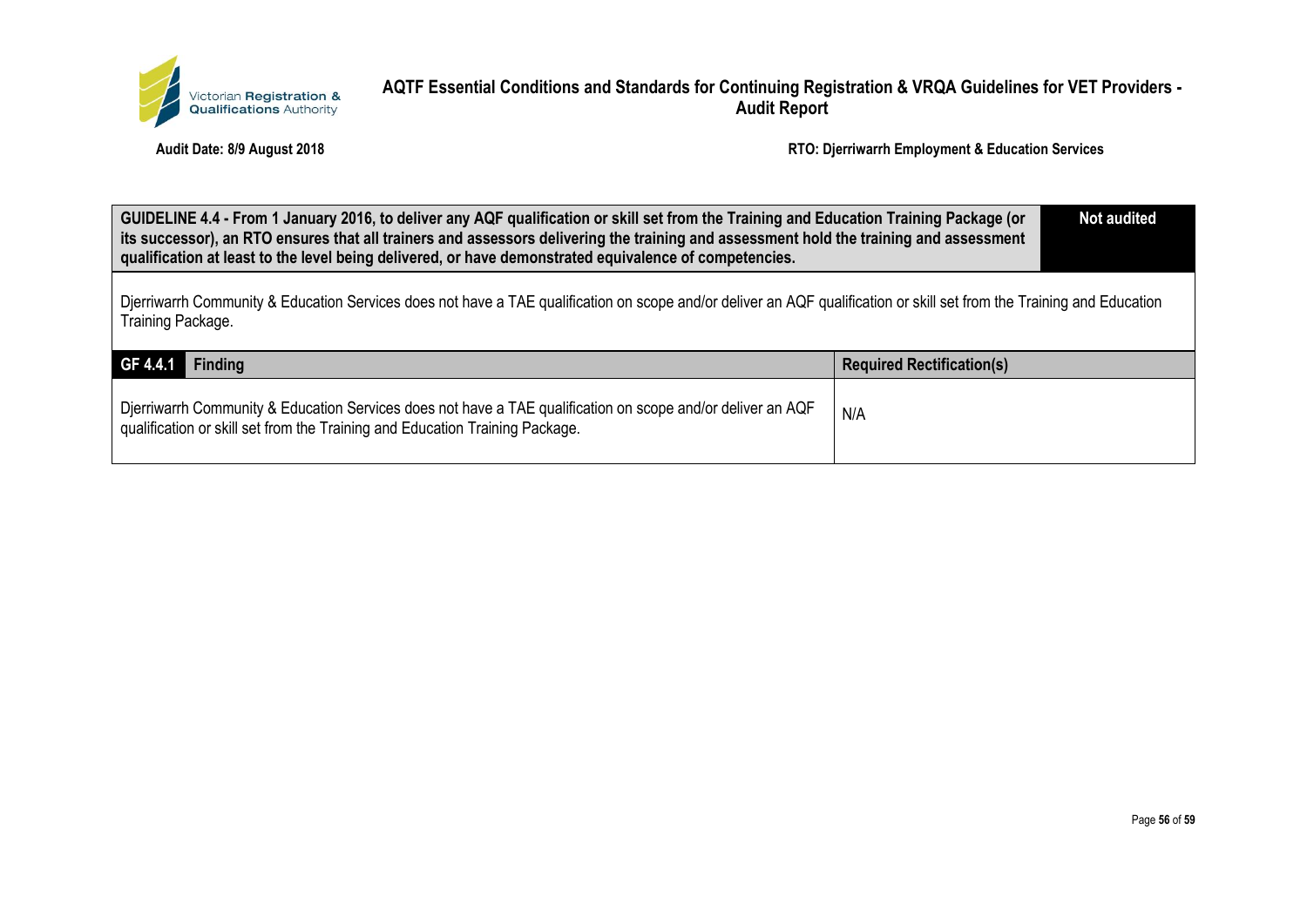

| GUIDELINE 4.5 - From 1 January 2017, to deliver the training and assessment qualification specified in Item 1 of Schedule 1 of these<br>Guidelines, or any assessor skill set from the Training and Education Training Package (or its successor), an RTO ensures all trainers<br>and assessors delivering the training and assessment: |                                  |  |
|-----------------------------------------------------------------------------------------------------------------------------------------------------------------------------------------------------------------------------------------------------------------------------------------------------------------------------------------|----------------------------------|--|
| hold the qualification specified in Item 5 of Schedule 1 of these Guidelines; or<br>a)<br>work under the supervision of a trainer that holds the qualification specified in Item 5 of Schedule 1 of these Guidelines.<br>D)                                                                                                             |                                  |  |
| Djerriwarrh Community & Education Services does not have a TAE qualification on scope and/or deliver an AQF qualification or skill set from the Training and Education<br>Training Package.                                                                                                                                             |                                  |  |
| GF 4.5.1<br><b>Finding</b>                                                                                                                                                                                                                                                                                                              | <b>Required Rectification(s)</b> |  |
| Djerriwarrh Community & Education Services does not have a TAE qualification on scope and/or deliver an AQF<br>qualification or skill set from the Training and Education Training Package.                                                                                                                                             | N/A                              |  |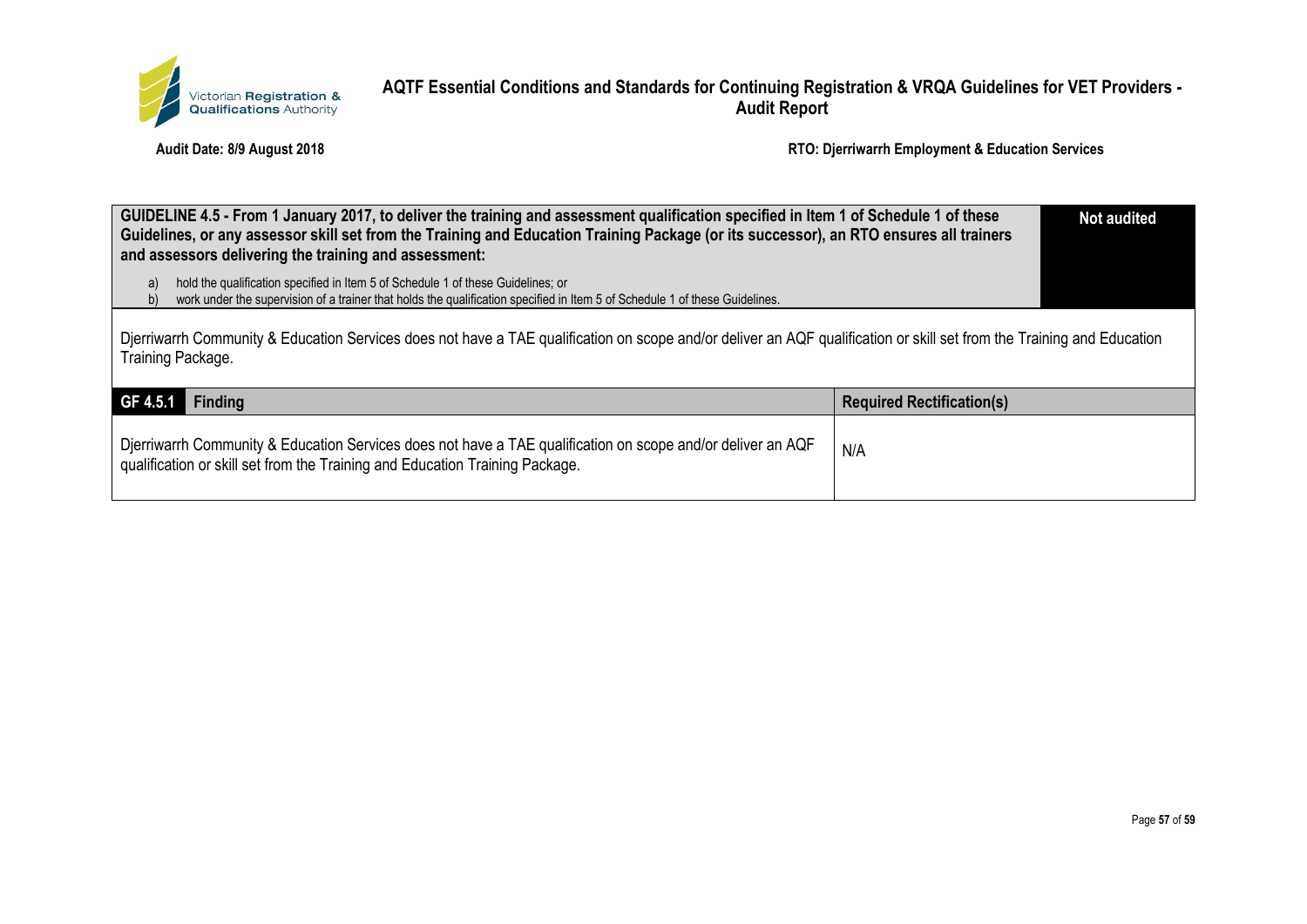

| GUIDELINE 4.6 - An RTO ensures that any individual working under supervision holds the qualification specified in Item 1 of Schedule 1<br>of these Guidelines and does not determine assessment outcomes. |                                  | <b>Not audited</b> |
|-----------------------------------------------------------------------------------------------------------------------------------------------------------------------------------------------------------|----------------------------------|--------------------|
| Djerriwarrh Community & Education Services does not have a TAE qualification on scope and/or deliver an AQF qualification or skill set from the Training and Education<br>Training Package.               |                                  |                    |
| GF 4.6.1<br><b>Finding</b>                                                                                                                                                                                | <b>Required Rectification(s)</b> |                    |
| Djerriwarrh Community & Education Services does not have a TAE qualification on scope and/or deliver an AQF<br>qualification or skill set from the Training and Education Training Package.               | N/A                              |                    |